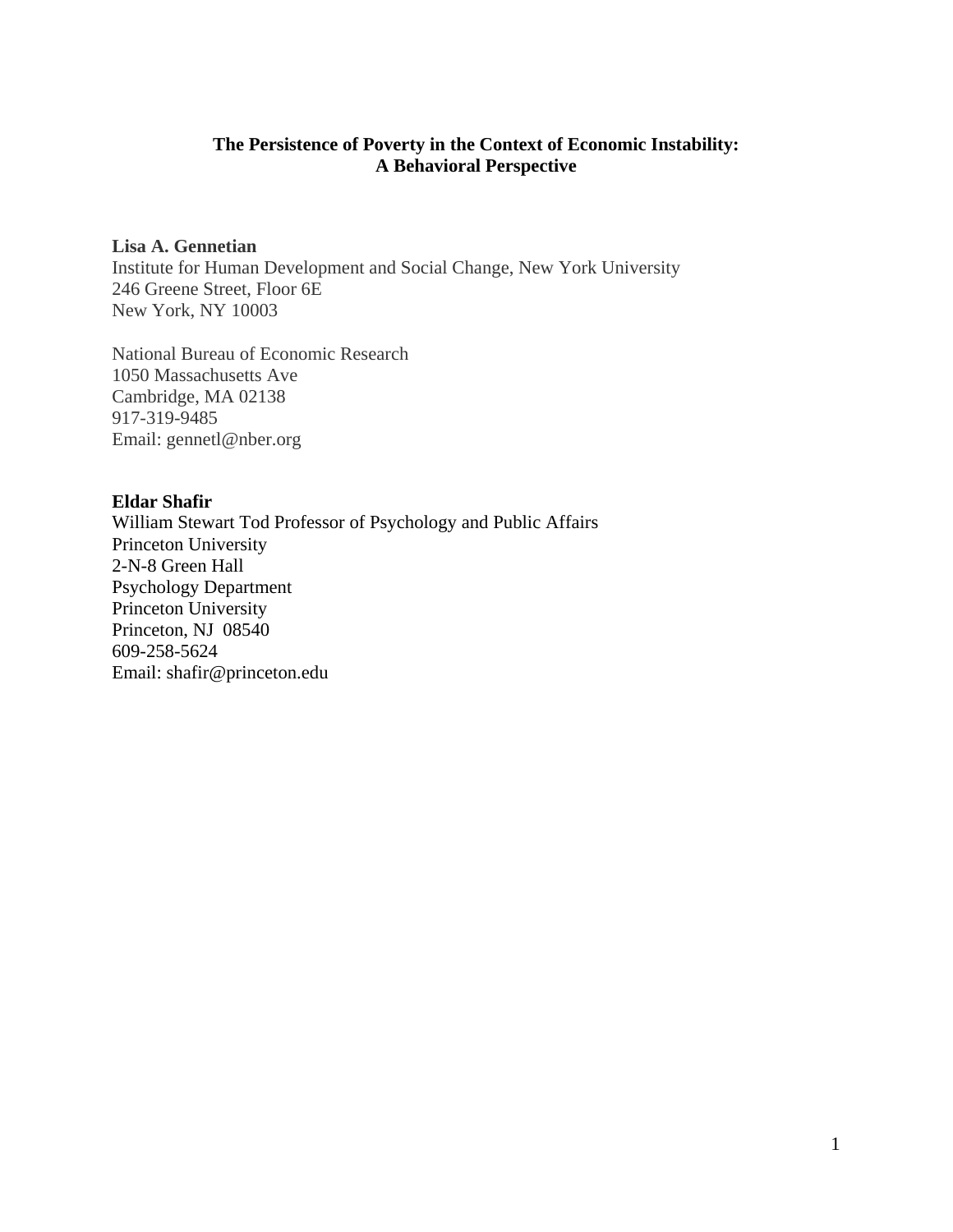# **The Persistence of Poverty in the Context of Economic Instability: A Behavioral Perspective**

We review recent findings regarding the psychology of decision-making in contexts of poverty, and consider their application to public policy. Of particular interest are the oft-neglected psychological and behavioral consequences of economic scarcity and instability. The novel framework highlights the psychological costs of low and unstable incomes, and how these can transform small and momentary financial hurdles into long-lasting poverty traps. Economic instability, we suggest, not only has obvious financial ramifications, but it also exacerbates the need for constant focus and attention, and can distract from the very opportunities otherwise designed to alleviate the effects of poverty. We describe a variety of alternative public policy strategies that emerge from this new behavioral perspective that are not readily apparent from conventional theories that permeate the design of social programs.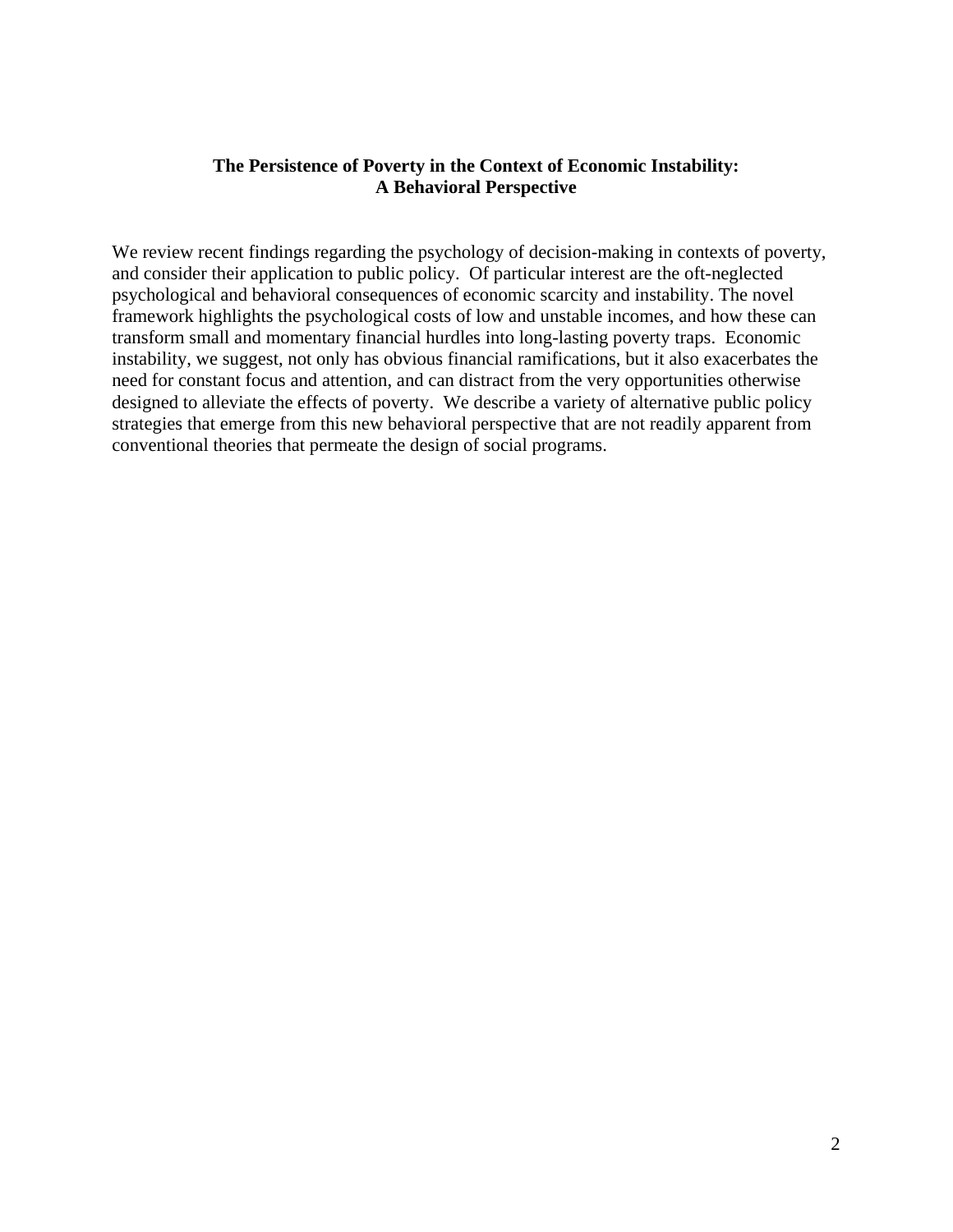### **Introduction**

The most recent Census reports show that the number of Americans living at or near the poverty level—at just over 15 percent, or 46.2 million individuals in 2011—is at its highest level since President Johnson's war on poverty in the 1960s (U.S. Census Bureau, 2011b).<sup>1</sup> And many more Americans – nearly a hundred million – are living precariously near the poverty line, and experiencing ongoing challenges balancing their finances (Hacker, 2006; U.S. Census Bureau, n.d.). Although the aftermath of the 2008 recession may be appropriately blamed for recent upticks in poverty, the prospects for economic mobility did not appear measurably better in prior decades. Permanently moving out of poverty is rare and challenging: More than half of those individuals in the bottom income quintile in 1994 remained there 10 years later, and less than 4 percent reached the top quintile (Acs &Zimmerman, 2008). Equally troublesome is the longterm societal costs of inter-generational poverty in the order of \$500 billion annually (Holtzer, Schanzenbach, Duncan & Ludwig, 2007). Why has the problem of poverty in the U.S. proven so intransigent and the public investments to eradicate poverty not proven more effective than anticipated?<sup>2</sup>

In this manuscript, we apply recent insights emanating from behavioral research to our understanding of decision making under conditions of economic scarcity and instability (Shah, Mullainathan & Shafir, 2012), and we consider the implications of this perspective for the implementation poverty programs and policy.<sup>3</sup> Our application is grounded in the economic reality of the lives of the poor - it posits that the psychological costs of low and unstable income

 $\overline{a}$ 

<sup>&</sup>lt;sup>1</sup> The poverty line in 2012 for a family of four was \$23,000.

<sup>&</sup>lt;sup>2</sup> Poverty's impact on children's educational achievement and health result in lower productivity of the nation's economy and higher health care costs (Aber, Morris & Raver, 2012). Also, see Tanner (2012).

 $3$  See Barr, Mullainathan, & Shafir (2008) for applications to consumer financial behavior.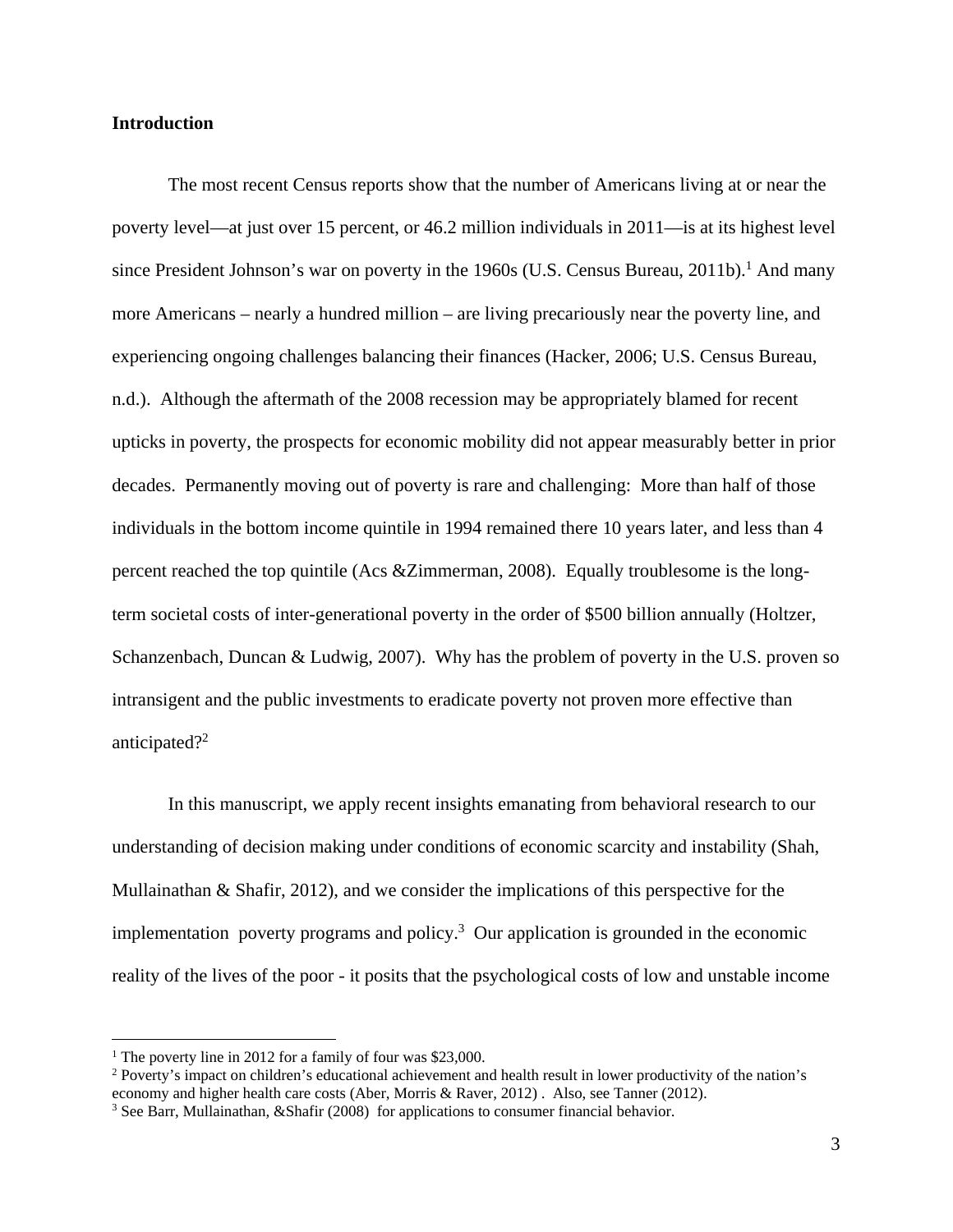streams can prove unexpectedly high, transforming small and passing financial hurdles into longstanding and severe poverty traps.

Deviating from traditional social science approaches, we take poverty and income instability as given. Our framework starts with a somewhat different question: "How do the particular conditions of poverty and income instability affect the quality of decision-making and the personal choices and behaviors of the poor? And under what conditions are these most likely to perpetuate the cycle of poverty?"

#### **Old and New Perspectives on the Determinants of Poverty**

 $\overline{a}$ 

Most common explanations of poverty draw on accounts of human capital and related social science theories addressing the variety of social and economic factors that influence the personal choices of the poor.<sup>4</sup> As the dominant perspective on poverty and its causes, these theories highlight several assumptions that drive the design of poverty alleviation strategies. According to the human capital view, many Americans lack the education, skills and work experience needed to be productive and earn wages sufficient to meet their basic consumption needs, and still save a little for a rainy day (Besharov &Call, 2009; Haskins &Sawhill, 2010). Proposed solutions to the human capital challenge include enhanced quality of early education and childcare, improved quality of schooling, greater access to adult job and training programs; or addressing earnings deficiencies directly through income maintenance programs such as the Earned Income Tax Credit. From this perspective, if incomes are low due to low human capital, we must increase or supplement individual abilities so as to enhance human capital.

<sup>4</sup> Cancian &Danziger (2009) provide comprehensive background to theories and empirical reviews of poverty and poverty policy. We seek not to replicate their work, and comparable reviews, in this manuscript.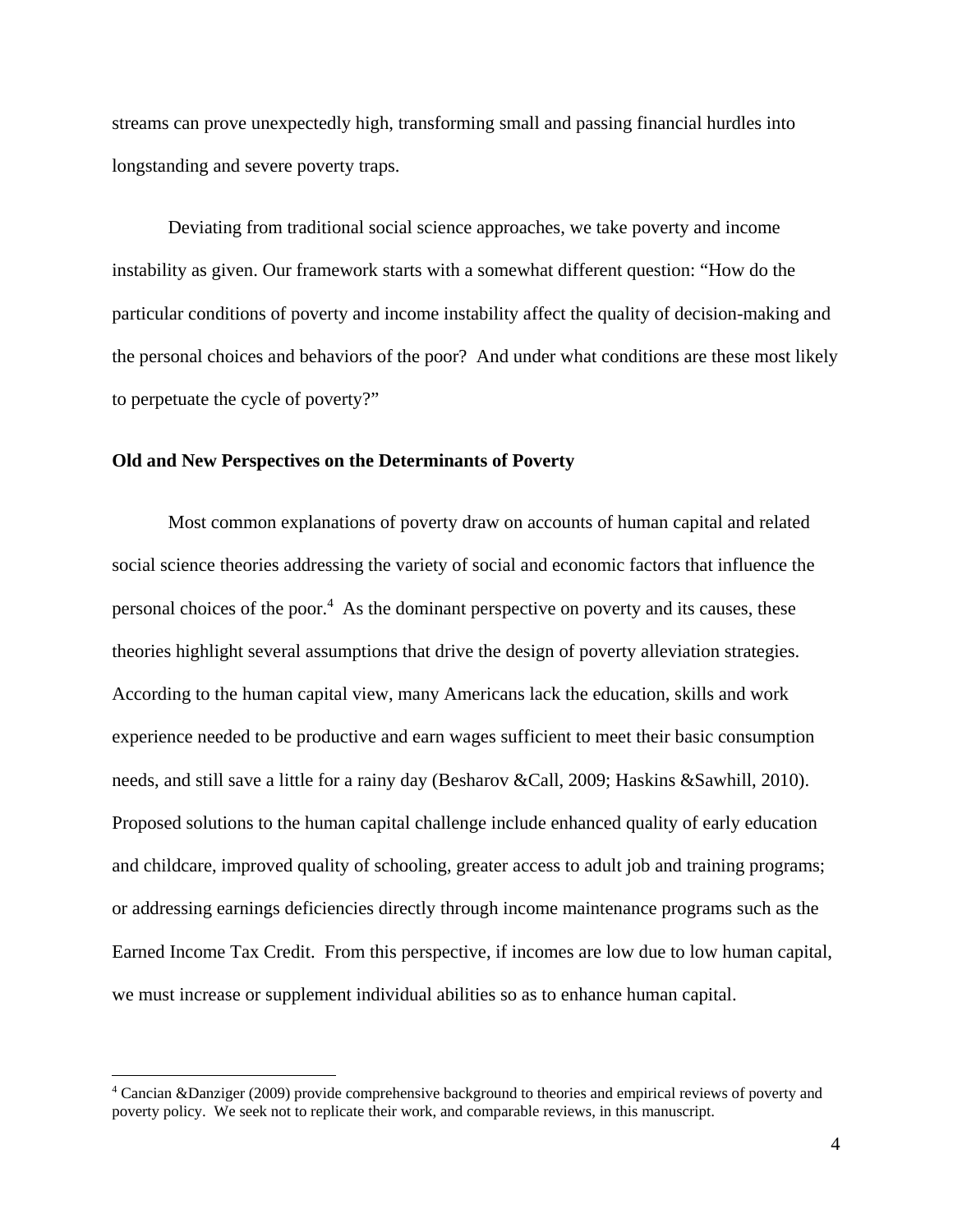A variety of social science approaches expand on the human capital perspective by incorporating sociological, cultural, and environmental features that affect personal choice (e.g. Jencks &Mayer, 1990). In the personal choices view, many Americans are and remain poor because of the choices they have made, and continue to make. Poor attendance or performance on the job drive down productivity and earnings and interfere with wage growth and with promotions out of entry-level jobs. And regrettable choices outside of work, according to this view, aggravate the problem: teen pregnancy, substance abuse, living in economically deprived neighborhoods, and reliance on public assistance and income support programs instead of searching for a job and a new place to live, all contribute to poverty's persistence.

Of course, opinions differ on *why* the counterproductive choices persist. Some argue that the source of the problem is the welfare state itself, creating cultural and social norms that drive, among other things, toward reliance on welfare, non-marital fertility, and divorce (Danziger, Corcoran, Heflin et al.,  $2000$ <sup>5</sup>. Others attribute the problems to experiences and environments in early childhood (or even *in utero*); failure to promote critical mental and cognitive capacities in infancy can create a lifelong shortfall of important capacities and compromise subsequent decision-making (Noble, Houston, Kan & Sowell, 2012; Shonkoff &Phillips, 2000; Stevens, Lauinger & Neville, 2009). Those different interpretations in turn lead to somewhat different policy solutions—from conditional cash transfers (intended to encourage choices that reinforce better behavior, ranging from preventive health care to getting good grades in school),<sup>6</sup> and more stringent public safety net (intended to introduce incentives, alter expectations, or impose

 $\overline{a}$ 

<sup>&</sup>lt;sup>5</sup> We acknowledge but do not fully describe other at-risk factors that contribute to poverty including depression and related mental health issues, substance abuse, victimized by domestic violence.

<sup>&</sup>lt;sup>6</sup> For example, see Riccio, Dechausay, Greenberg et al. (2010) for a description of the Opportunity New York City conditional cash program.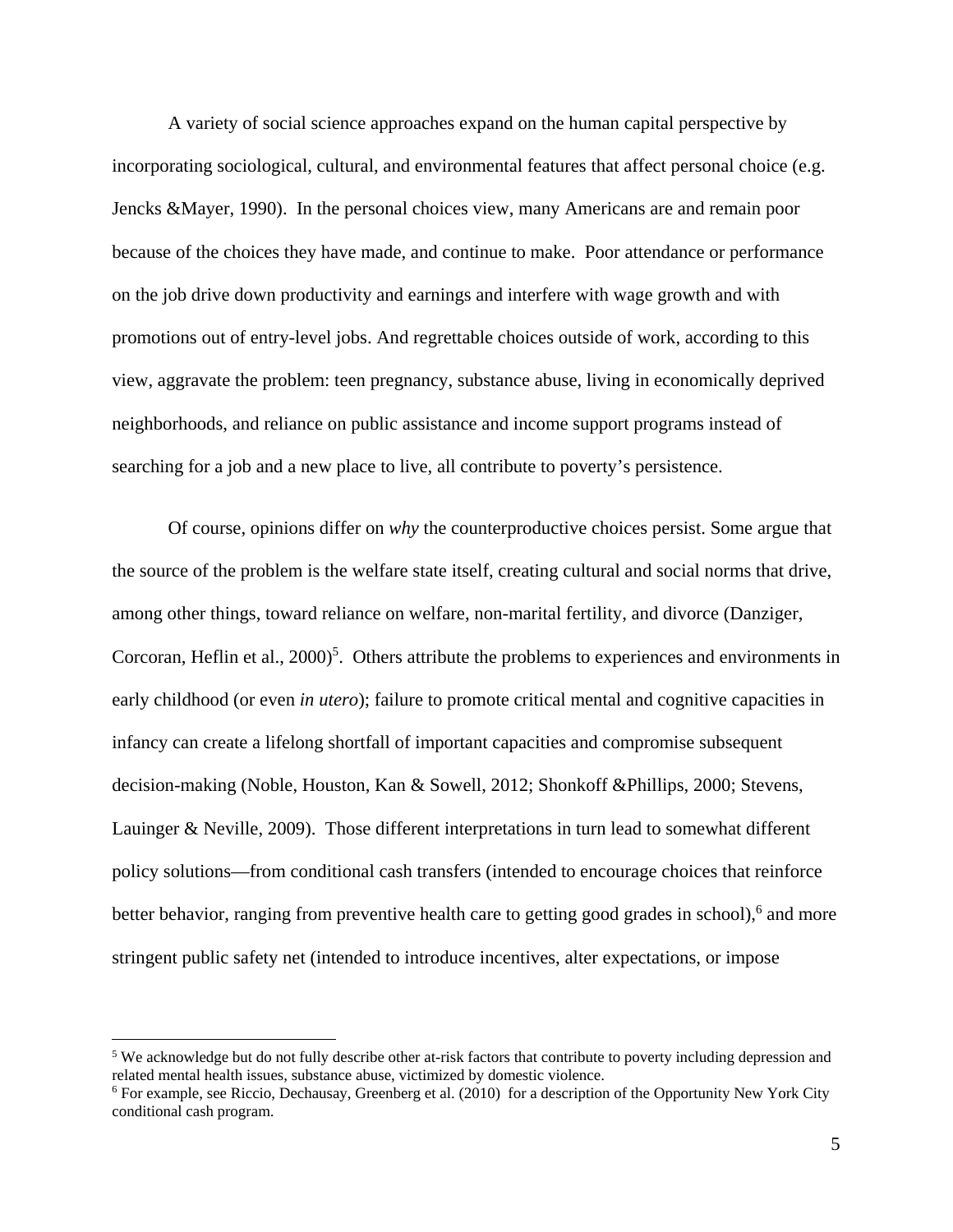requirements to work), to investments in high quality early childhood care and education. A diversity of solutions notwithstanding, these approaches share a common assumption: to make a large dent in poverty, one must work on the choices of low-income people. The attributes that come with low income – poor education and health, unsafe and violent surroundings, negligent parenting -- underlie what amount to bad choices. And bad choices contribute to the human capital shortfall.

We describe an alternative. And while still grounded in human cognition and behavior, this account is not confined to poverty. Consider the following vignette.

Linda is 26 year old, and works as a paralegal in a downtown office. She has a baby, and together with her husband who is an electrician, they manage a life that's financially modest and fairly busy. Linda would very much like to advance to a better place and, being well educated and smart, is encouraged by her firm to go to law school. The first hurdle is the LSAT (Law School Admission Test). Linda hires more childcare and begins to use her non-work time to study. The texture of her life subtly changes. She gets a bit less sleep, she has even less quality time with her husband who feels neglected, the cost of extra child care further increases their financial tensions, and Linda is constantly preoccupied, for the first time since college, with what will happen if she doesn't do well on the test. Her typed reports at work have many more errors, she is distracted by trying to make sense of things she studied, which later seem unclear or hard to remember, and on occasion she falls asleep at her desk, something she had never done before. Her boss seems profoundly unimpressed, her husband is gloomy, and the baby, whom she sees less, appears to her fidgety and morose. She forgets a lunch date with a friend, cancels her regular checkup for the first time, and neglects the traditional weekend calls to her aging parents. She lets herself go a bit physically--eating more junk food and foregoing the gym. What makes matters worse is that she isn't even able to do her studying well. Between the fatigue, the disappointed boss, husband and baby, and feeling lethargic, she finds herself procrastinating, her mind wandering, and preoccupied. Thankfully, the day of the LSATs comes and somehow Linda does fine. She gradually begins to put the pieces back together. Luckily friends, family and even coworkers understand. Her mind is less encumbered, she spend more time with the baby, she sleeps, she exercises. She is herself again. And then, one fine day, she gets accepted to a highly competitive law school…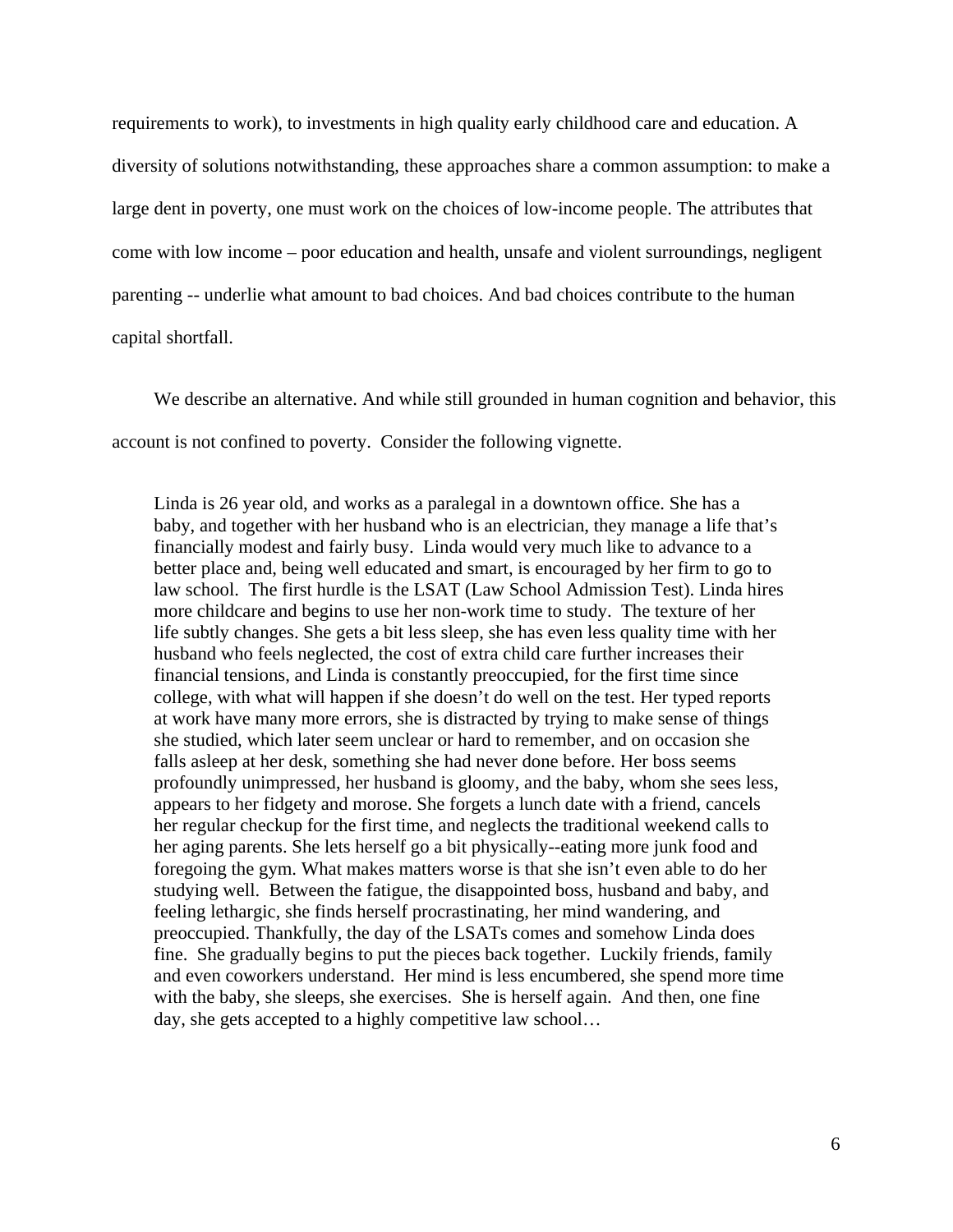This vignette captures something very intuitive about human behavior. Linda's problems stem not from her intrinsic abilities, but from her need to juggle multiple demands. The vignette highlights the ways in which mental life changes when challenges are great and persistent, when people are preoccupied or overwhelmed. At those times, intellectual resources become scarce, self-control depleted, and choices compromised. With mental resources stretched, it is easier to neglect things, give in more readily to temptations, and apply temporary "band-aid" solutions to persistent problems because mental capacity is not available to apply full treatment. The overburdened mind functions poorly; decisions can be shortsighted and wrong-headed.

This vignette also provides a perspective on poverty. Linda was able to recuperate from a temporary "shock" to her life (the LSAT), and return to her pursuits. Presumably, she would similarly be able to bounce back from small financial crises. For the poor, in contrast, something as simple as finding money to fix a broken car could have overwhelming consequences. It is a bit like an LSAT that does not easily go away. Where will that money come from? If one is financially comfortable and their car breaks down, liquid savings are an option. Cutting back on consumption of luxury items is another. Using a second car and forgoing fixing this one for a while may be another. These are easy options. A bit of rearranging required, but hardly a serious mental challenge. But when one is poor, there is sufficient savings, luxury items are already uncommon, and there is no second car. Now, fixing a broken car entails some real challenge: Will the money come from skipping rent, a payday loan, or money reserved for some other highly needed expense? For the poor, such concerns can easily transform basic economic challenges into highly consuming mental ones.

The broken car is not unique: income shocks abound for poor individuals: Our own estimates with data from the Survey of Income and Program Participation show that the lowest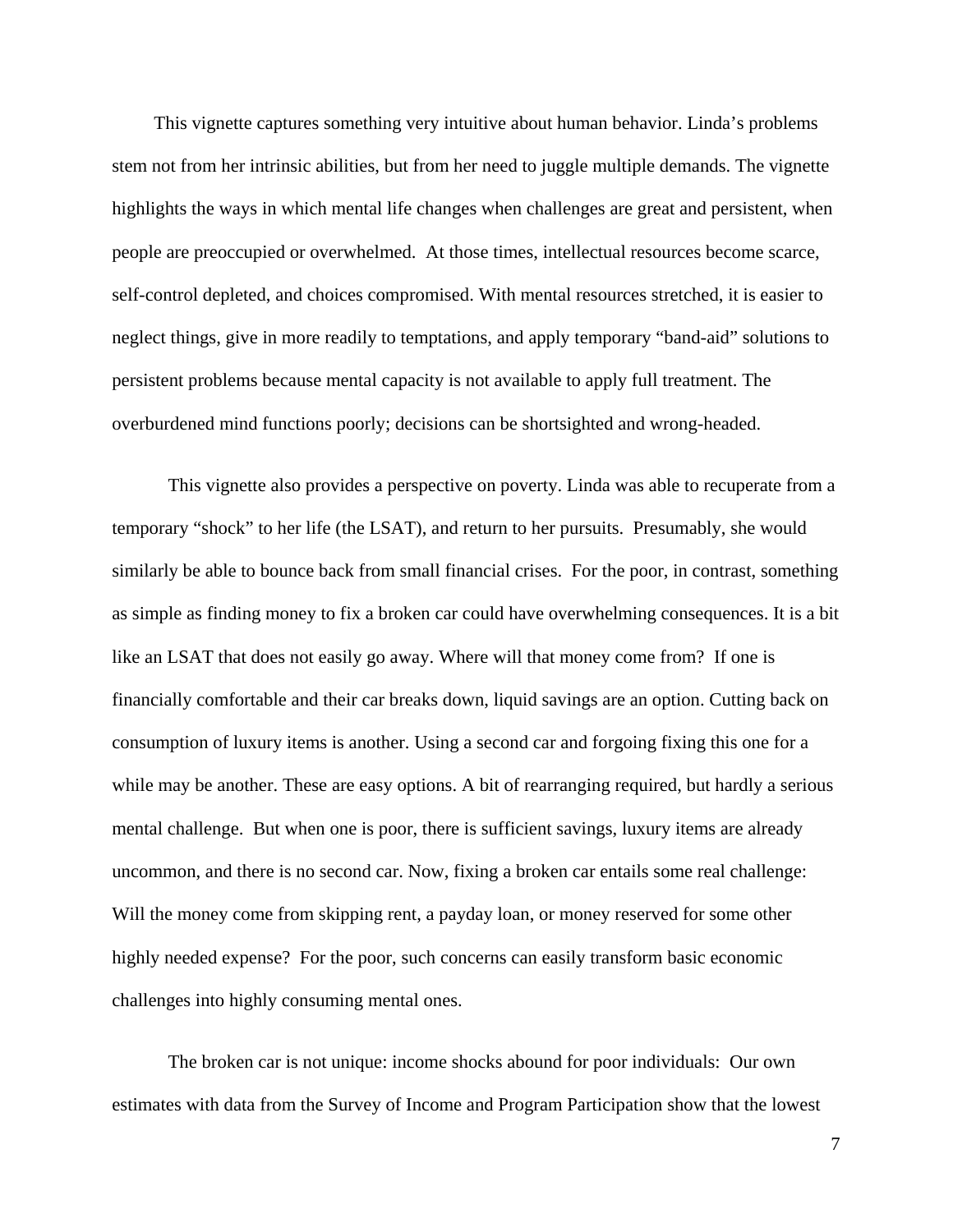income households experience twice as many income shocks (defined as monthly income changes of 33 percent or higher) over a two year period, and over 70 percent have no savings or comparable assets, as compared with households at higher income quintiles who not only experience fewer shocks but also are 90 percent more likely to have over \$1000 in savings. Many jobs offer no security and little prospect for growth, with frequent fluctuations in hours and sometimes in wages. Low-income individuals live near a financial precipice. Financially, things can turn alarming at any moment. They have fewer financial buffers, and limited access to liquid financial resources, such as savings and low cost credit (Barr, 2012). And there is less inessential consumption to cut back on. In addition, there are the other stressors: Neighborhoods are dangerous, health insurance is not always available, and close friends and relatives often need help. These conditions imply two important things: First, that income instability is a persistent complication, requiring constant juggling, and making life at the edge even harder to manage; and second, that this constant struggle affects the making of decisions, requiring persistent focus on the management of instability, and risking miscalculation and distraction elsewhere, rendering long-term consequences more dire.

With this as a backdrop, the personal choice perspective turns on its head: Misguided choices are now a consequence (not a cause) of poverty. From this perspective, parents may fail to follow through on enrolling and engaging in early childhood programs for their children not because of ignorance or negligence; they may fail despite their better intentions because their minds are captured by other concerns, much like Linda, in the vignette above, neglects her friends or eats unhealthy food, despite better intentions. Traditional perspectives on poverty relegate such bad decisions to personal characteristics intrinsic to the *poor*. The view we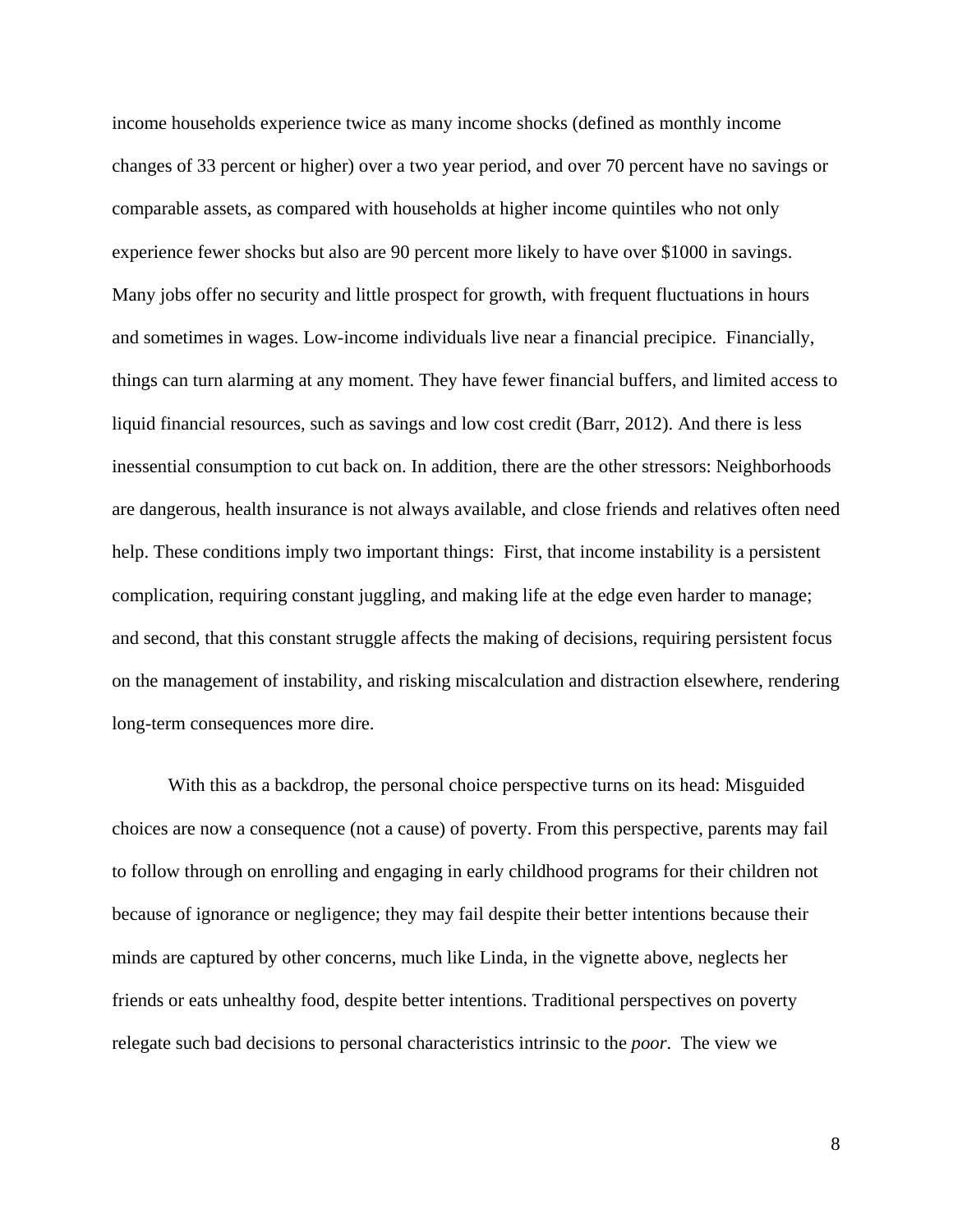propose in this manuscript is that such decisions may be a result of the mindset brought about by the circumstances of poverty.

This new perspective allows a reinterpretation of the human capital account. Workers who are depleted and distracted by their financial burdens will be more likely to err on the job, will fail to follow clear instructions, may be less sensitive and courteous to demanding customers. And *investing* in human capital itself becomes more difficult. Signing up for a training program requires mental bandwidth; one must make some time and space, consider the program details, and follow through on signing up. Then, keeping up with the program requires overcoming the daily temptation to skip a class as one deals with the day-to-day struggles that stand in the way, like finding a babysitter, or effective transportation. Even learning while in class requires having the mental resources to listen, focus and absorb. Economic instability and the attention it persistently captures make all of this more difficult.

The rest of this manuscript draws out this argument in greater detail. We begin with a brief descriptive account of the financial lives of the poor as background, followed by a review of the behavioral findings most pertinent to a better understanding of the psychic resources taxed by instability. The behavioral review includes summaries of relatively new empirical evidence about socio-economic differences in the psychology of decision-making. Informed by these findings, the remainder of the paper considers a broad set of policy implications on poverty alleviation strategies.

# **The Financial Lives of the Poor**

A persistent lack of "economic slack" is endemic to the lives of the poor (Mullainathan &Shafir, 2009). Most people experience some financial tightness at *sometime* in their lives, but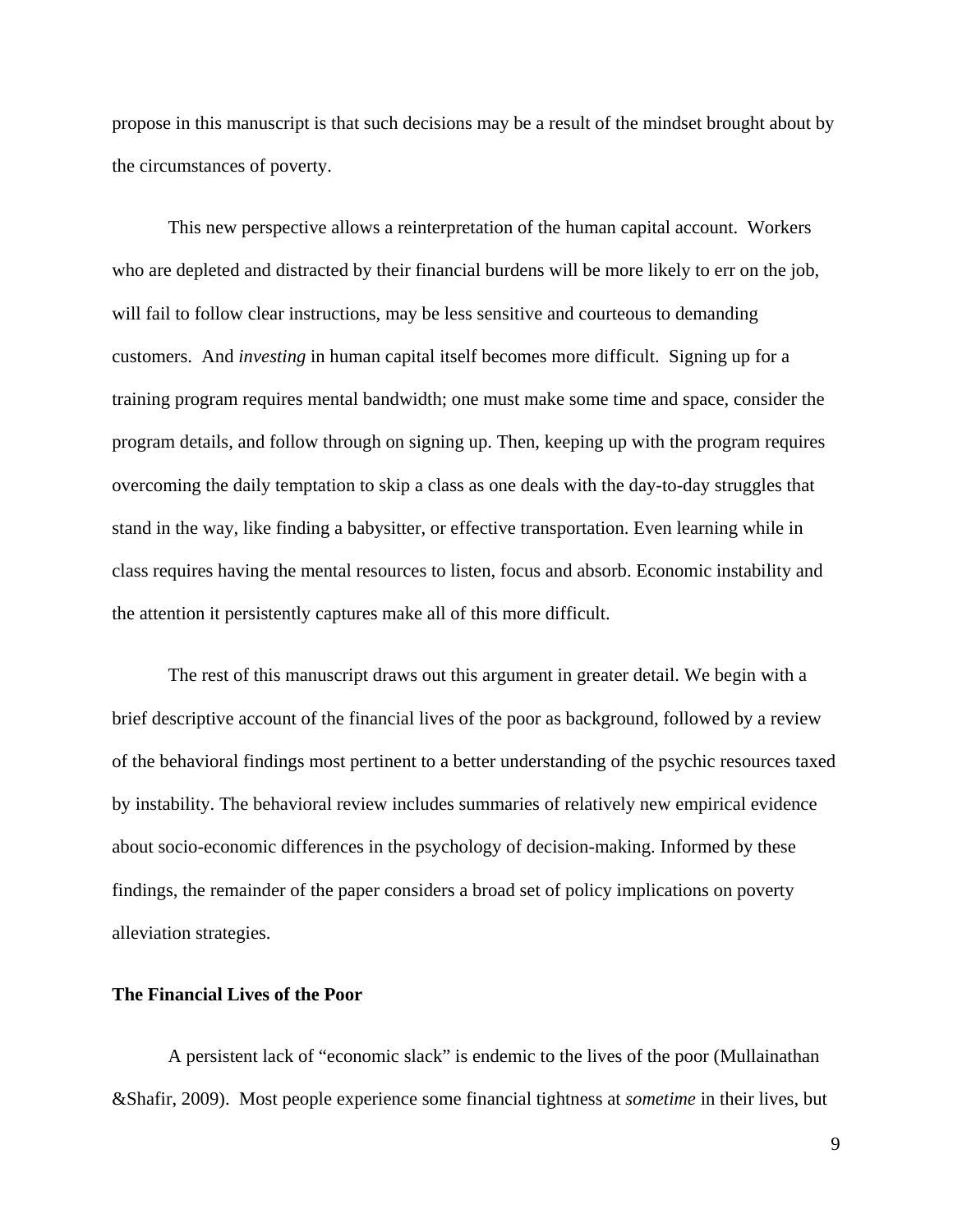for the poor these periods are frequent, if not constant, and cumulative. Periods of financial tightness are becoming increasingly more common and unpredictable as the traditional buffers for the poor from stable housing, jobs and cash safety nets are cut back or eliminated. This means continuously living on the margin of being either poor or near-poor, and nearly always at risk of spiraling further into poverty (Masumura, Hisnanick & U.S. Census Bureau, 2005)<sup>7</sup>. As nicely summarized in coverage of new analyses using data from the Panel Study of Income Dynamics "…the new face of the working poor, suffering not so much from a dearth of possessions as from a cavalcade of chaos — pay cuts and eviction notices, car troubles and medical crises — that rattles [their] finances and nudges [a] family toward the economic brink" (Gosselin, 2004).

Much of this economic instability arises from volatility in earnings (Gottchalk &Moffitt, 2009). The low wage labor market has become increasingly precarious characterized by temporary or seasonal employment, and susceptibility to layoffs or reductions in hours (Kaye &Nightingale, 2000; Loprest, Acs, Ratcliff & Vinopal, 2009; Schohet &Rangarajan, 2004). Low income workers are much more likely to hold multiple jobs and jobs without fixed schedules during standard weekday hours, and to have experienced declining real value in their wages (DeNavas-Walt et al., 2009; Kalleburg, Reskin & Hudson, 2000). These labor trends are paralleled by shifts in social assistance expenditure built toward rewarding work and supporting the elderly and disabled (Ben-Shalom, Moffitt & Scholz, 2011). This has created "stickiness" in

 $<sup>7</sup>$  Households in the lowest income quintile have the highest incidence of substantial income declines (50 percent or</sup> larger), with 16 percent making no recovery within a year (i.e., their income remained at less than one-half of the pre-drop level for at least one year).Another 33 percent made an incomplete recovery (to less than 100 percent of the pre-drop level), while 51 percent made a full recovery (to 100 percent or more of the pre-drop level) (Acs, Loprest & Nichols, 2009). Furthermore, estimates suggest that only 1.8 percent of the population continuously lived in poverty from 2004 to 2007, but approximately 31.0 percent of the population had at least one spell of poverty lasting 2 or more months during this same 4-year period (DeNavas-Walt, Proctor & Smith, 2009).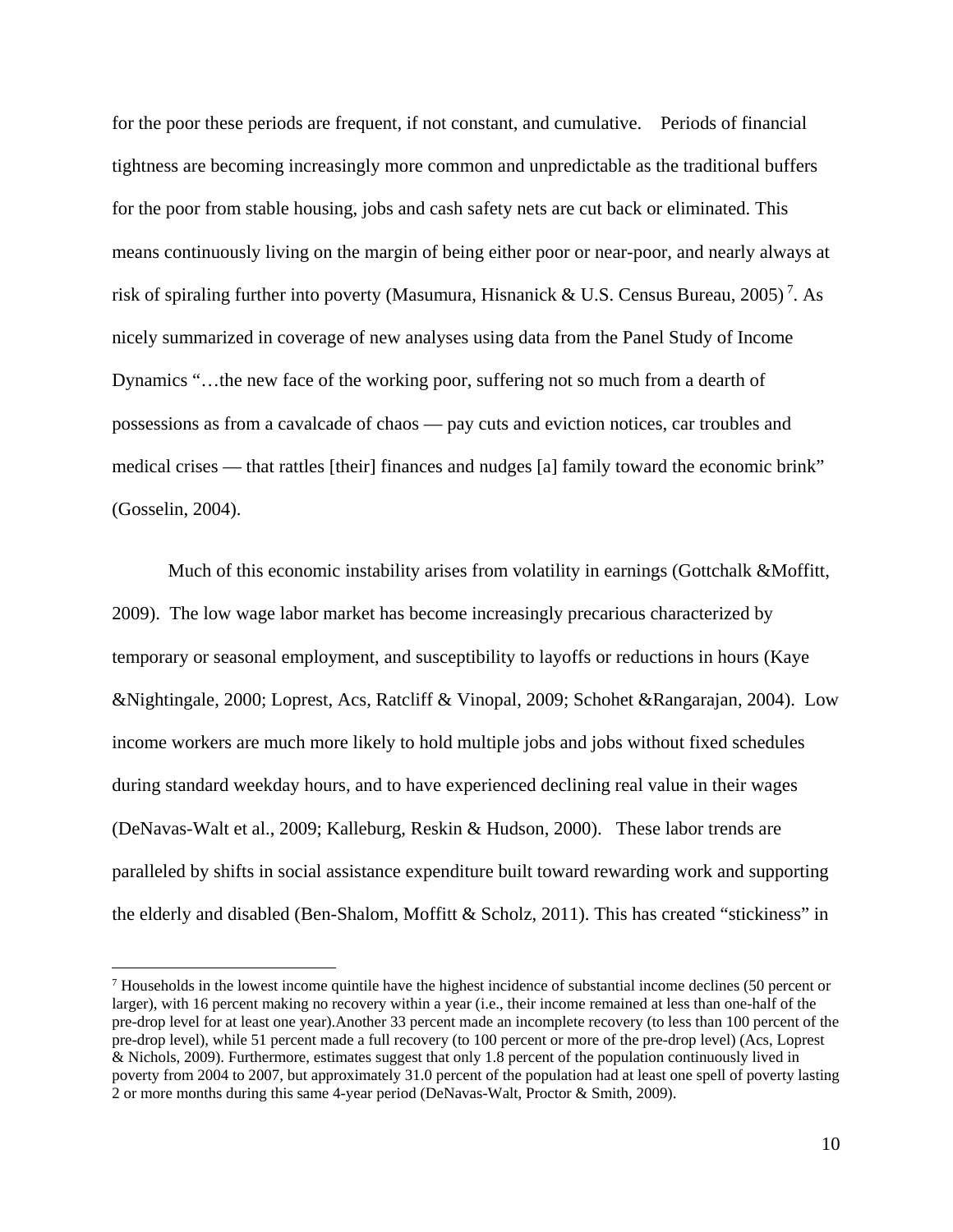social policy levers intended to protect individuals from a loss or cutback in work hours. Enrolling in public assistance programs takes effort, and once enrolled, access to emergency assistance is rare (Schott, Pavetti & Finch, 2012).

The irony of many of the financial coping strategies adopted by the poor is that they prove effective and satisfactory in the short term (i.e. today's consumption is protected), but they risk creating deeper poverty soon thereafter. About one sixth of families in the lowest income quintile have been late in paying a bill within the last year (Caskey, 2006). The most common result is paying high reconnection and late fees and a lower credit score. Some families cut back on basic but less essential needs, like food (Bar, 2009). Or they ignore the bills that will have the least negative direct consequences. Such strategies may be coupled with easy-to-access but costly alternative credit sources; Americans spend about \$13 billion annually for transactions with alternative financial services providers.<sup>8</sup> Like delaying bill payments, this strategy will solve today's problem but will result in new and more serious financial problems tomorrow. Some tap into private safety nets, social networks such as families and friends, but relying on these might have similarly precarious and unreliable future reciprocity demands (e.g. see Hernandez &Ziol-Guest, 2009).

Accumulating savings before instability strikes would guard against such shocks, but transforming small amounts of money to more substantial savings is difficult and rare. The urban poor typically deal with relatively small amounts of cash in-flows, receiving weekly or bi-weekly paychecks. Net of the necessary rent, utility and other bills, they are typically left with only small amounts of cash on hand. In recent polls, nearly two-thirds of Americans report living paycheck

 $\overline{a}$ 

<sup>&</sup>lt;sup>8</sup> Center for Financial Services Innovation, "Fact Sheet: The Unbanked and Underbanked."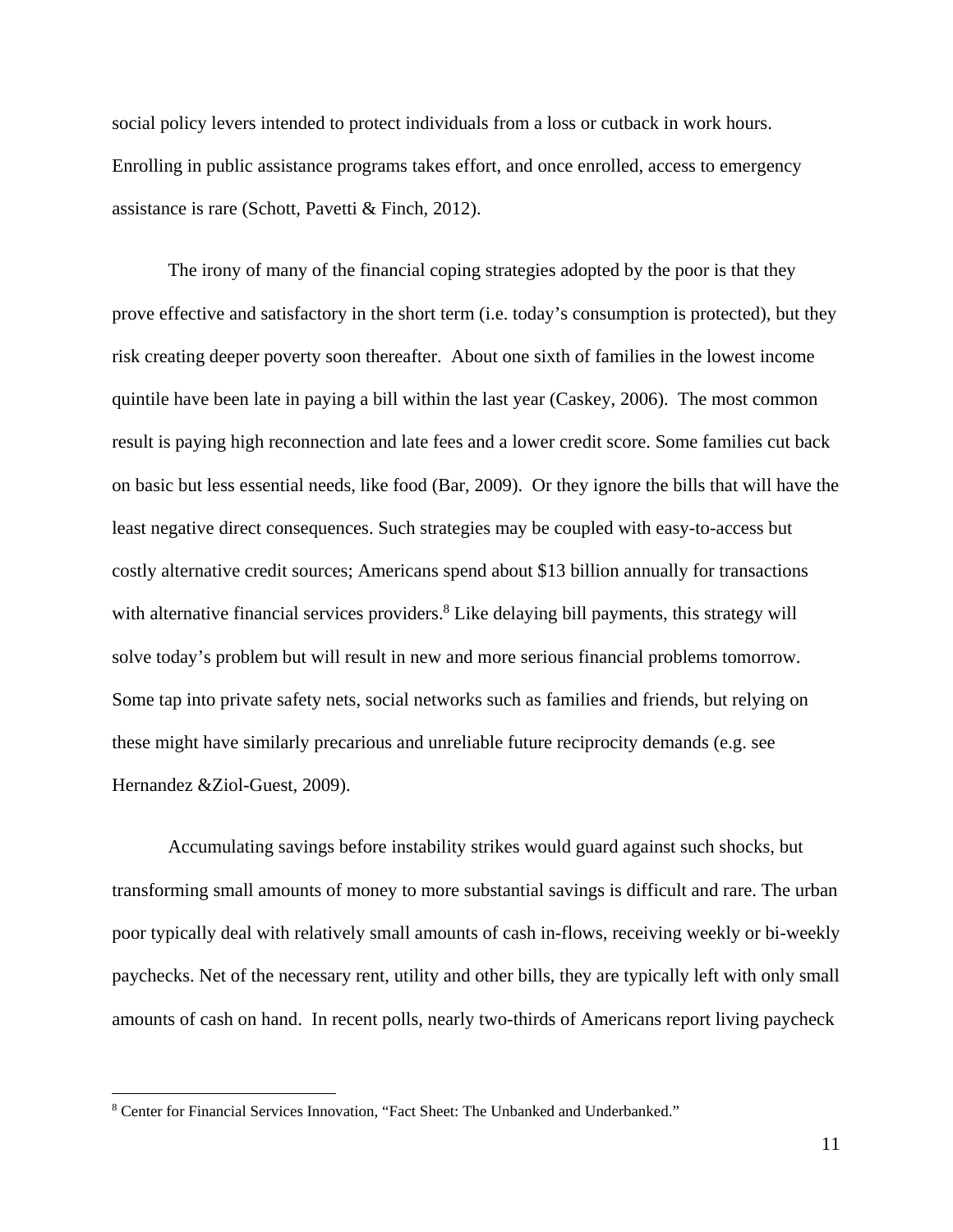to paycheck (Forsyth, 2012). Nearly 57 percent of low income families are *asset-poor,* defined as lacking the liquid resources necessary to finance consumption for three months at the federal poverty level (McKernan &Ratcliffe, 2009). It is especially hard to save if a person does not have a savings or checking account, which is the case for one quarter of families in the bottom income quintile.<sup>9</sup>

Even more troubling, but consistent with the behavioral analysis we describe further below, is that despite the high threat of adverse events, poor individuals are less likely to have unemployment insurance (driven by the labor market and job circumstances described earlier), car insurance, life insurance, disability insurance, or other forms of insurance protection. Surprisingly, even health insurance coverage is low despite many individuals having access to Medicaid and CHIP. The national uninsured rate is 15.4 percent among children in poverty, compared to 9.8 percent for all children (U.S. Census Bureau, 2011b). This combination of circumstances — instability of both income and expenses, combined with low savings and no insurance — translates into much higher rates of material hardship for the poor and near-poor, as adverse events jeopardize their ability to meet basic living needs.

### **The Psychology of Decision-Making**

 $\overline{a}$ 

The study of behavioral economics and decision-making is informed by research on human perception, cognition, and choice behavior to provide a more faithful account of the factors that shape people's decisions. In what follows, we focus on those elements of this research program that are most pertinent to understanding decision making in the context of

<sup>&</sup>lt;sup>9</sup> Evidence from the Detroit Area Household Financial Services Survey indicates that more than two-thirds of those currently unbanked were previously banked. Conversely, more than half of those presently banked had previously either closed a bank account voluntarily (because of inconvenience, fees, or a move) or had an account that was closed by the bank (because of overdrafts, low balances, low activity, or other difficulties).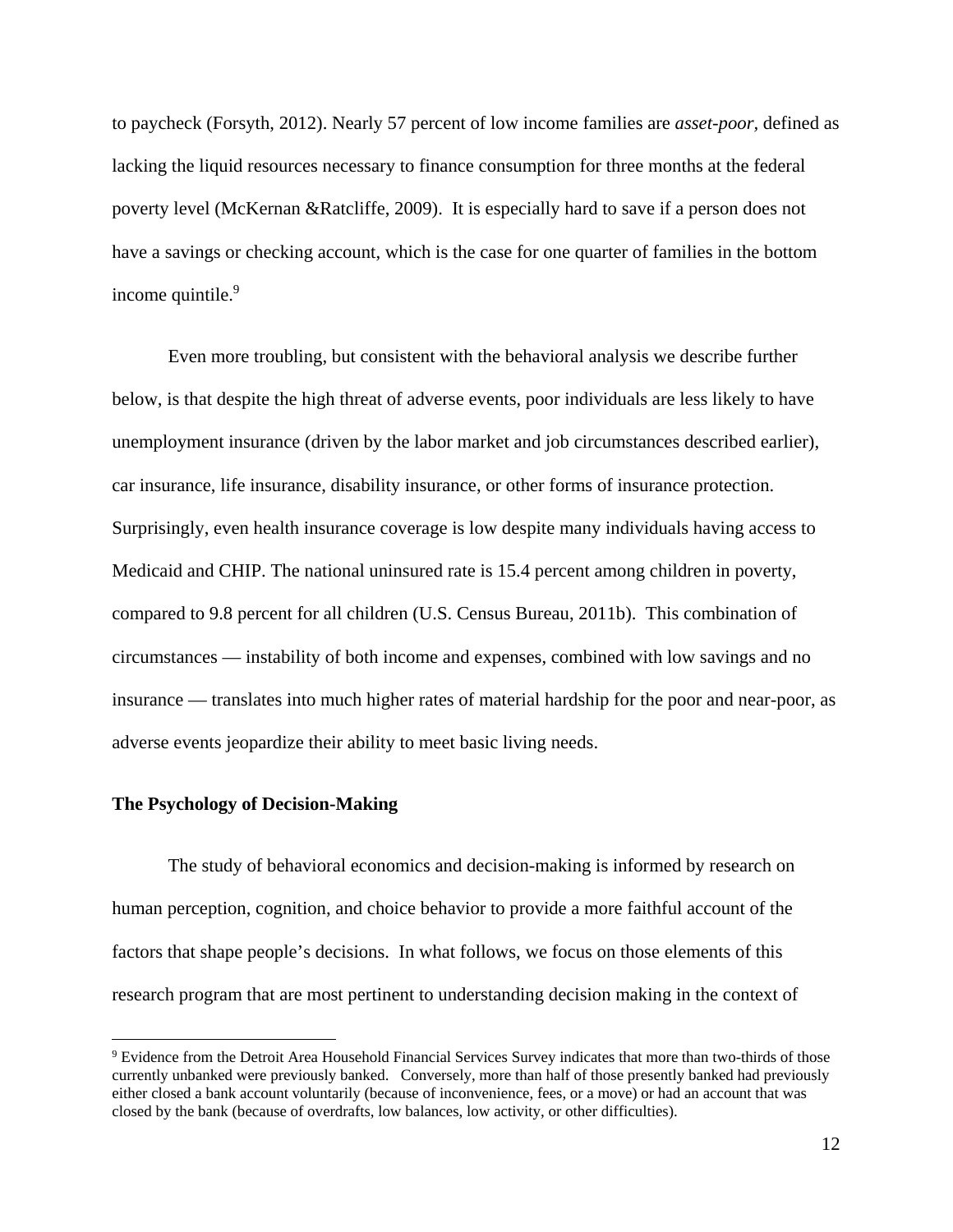poverty. An overview of the psychological concepts and literature is provided next, though readers can also refer to more extensive expositions of these concepts in Mullainathan &Shafir (2013).

### *Cognitive Load*

Any attempt to understand mental function must include the limits to human capacity that come into play when too many demands are placed on our minds. To stay on track, to sift through the many demands, we need to impose attentional control, both to disengage attention from current distractions, and to redirect it to what matters most (Mischel &Ayduk, 2011). But that, paradoxically, gets increasingly difficult to do as our mind finds itself processing additional information, when it experiences what psychologists call cognitive load. Cognitive load is easily manipulated in the lab, where, for example, having subjects maintain an eight-digit number in active memory affects performance relative to those who are asked to maintain an easier, twodigit number. Among our most fundamental abilities to be affected by cognitive load are cognitive capacity and executive control. *Cognitive capacity* refers to the cognitive mechanisms that underlie the ability to solve problems, retain information, engage in logical reasoning, and so on. Perhaps the most prominent feature of our everyday capacity is fluid intelligence, the ability to think and reason abstractly and solve problems independent of any specific learning or experience. *Executive control* underlies our ability to manage our cognitive activities - decide whether, at any particular moment, we want to attend, plan, initiate or inhibit certain actions, or control an impulse. Like a computer's central processor, executive control is essential to functioning well. It determines our ability to shift attention, control memory, multi-task, and selfmonitor.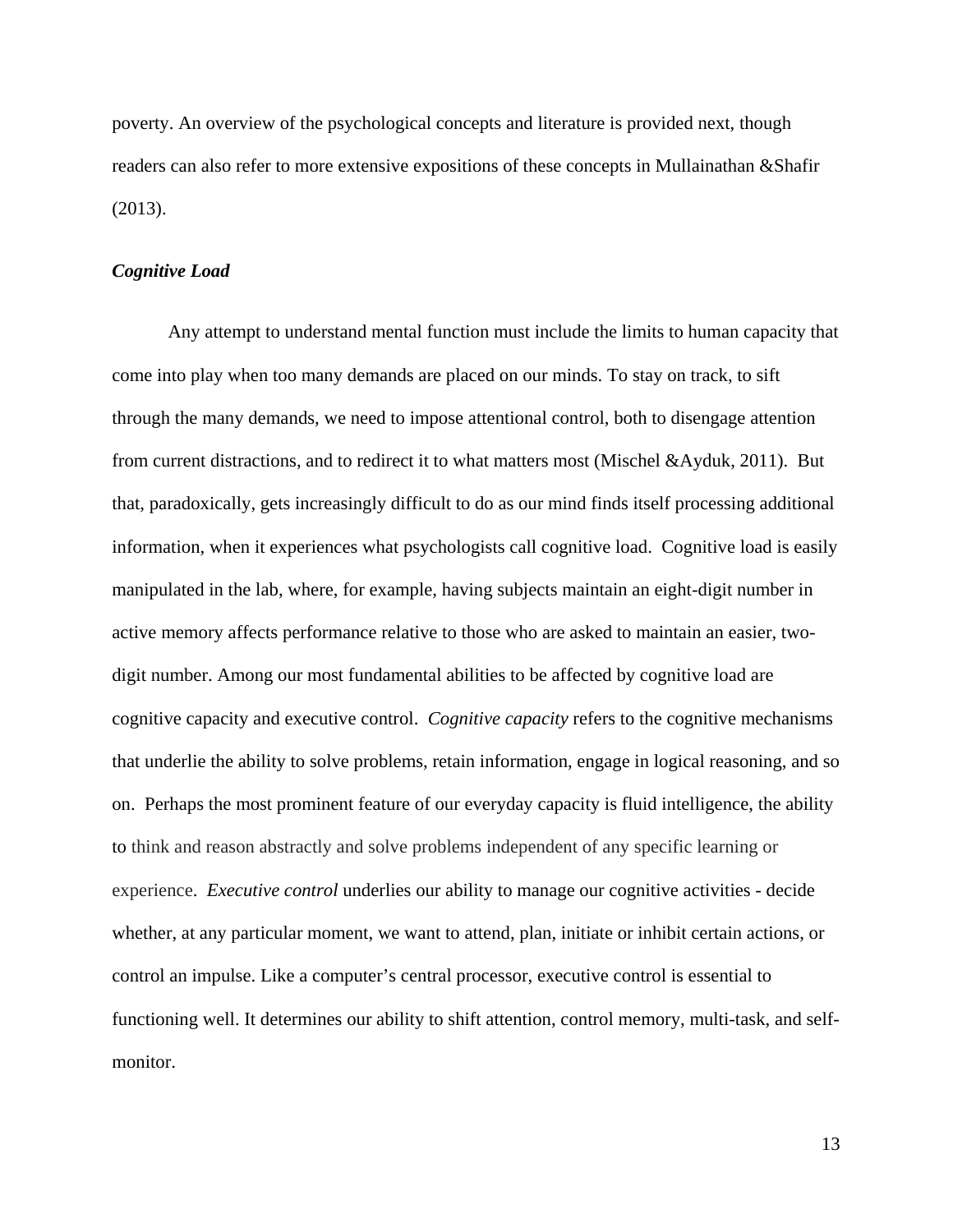Studies show that cognitive capacity and executive control are impeded under cognitive load (DeFockert, Rees, Frith & Lavie, 2001; Lavie, 2000; Lavie, Hirst, de Fockert & Viding, 2004). Increased load reduces the executive control of attention, for example, as measured via participants' performance on task-switching and on response inhibition tasks (Roberts, Hager & Heron, 1994). Similarly, prospective memory, the ability to remember to perform tasks in the future, is heavily affected by cognitive load (Marsch &Hicks, 1998). Load also changes how people reason and solve problems (Kahneman &Frederick, 2002), increasing reliance on heuristics and shortcuts, including foregoing the making of active decisions, instead opting for default options that may not always lead to the best solution.

Some forms of cognitive load, such as peripheral stimuli that distract the mind from engaging with what matters most, are produced externally. Indeed, the contexts of the poor provide an especially large array of unwanted and distracting stimuli, including living environments that are louder (Evans, Eckenrode & Marcynyszyn, 2007), more crowded (Evans et al., 2007) and less safe (Kling, Liebman & Katz, 2007). Research has explored the role that noise plays in impeding children's learning: One study found that children's reading levels in classrooms situated near passing trains were lower than those of children in the same school who happen to be in classrooms on the school's quiet side, a pattern that was successfully addressed through the installation of noise-absorbing insulation in the noisy classrooms (Bronzaft, 1981).

Perhaps even more consequential are those causes of cognitive load that are produced internally, for example, by thoughts that are persistent and distracting. Living in the context of poverty presents everyday practical challenges and poses critical demands on attention, planning, problem solving, and self-control. The need to attend to difficult situations, implement drastic measures, and make difficult decisions requires cognitive resources. In times of need, a middle-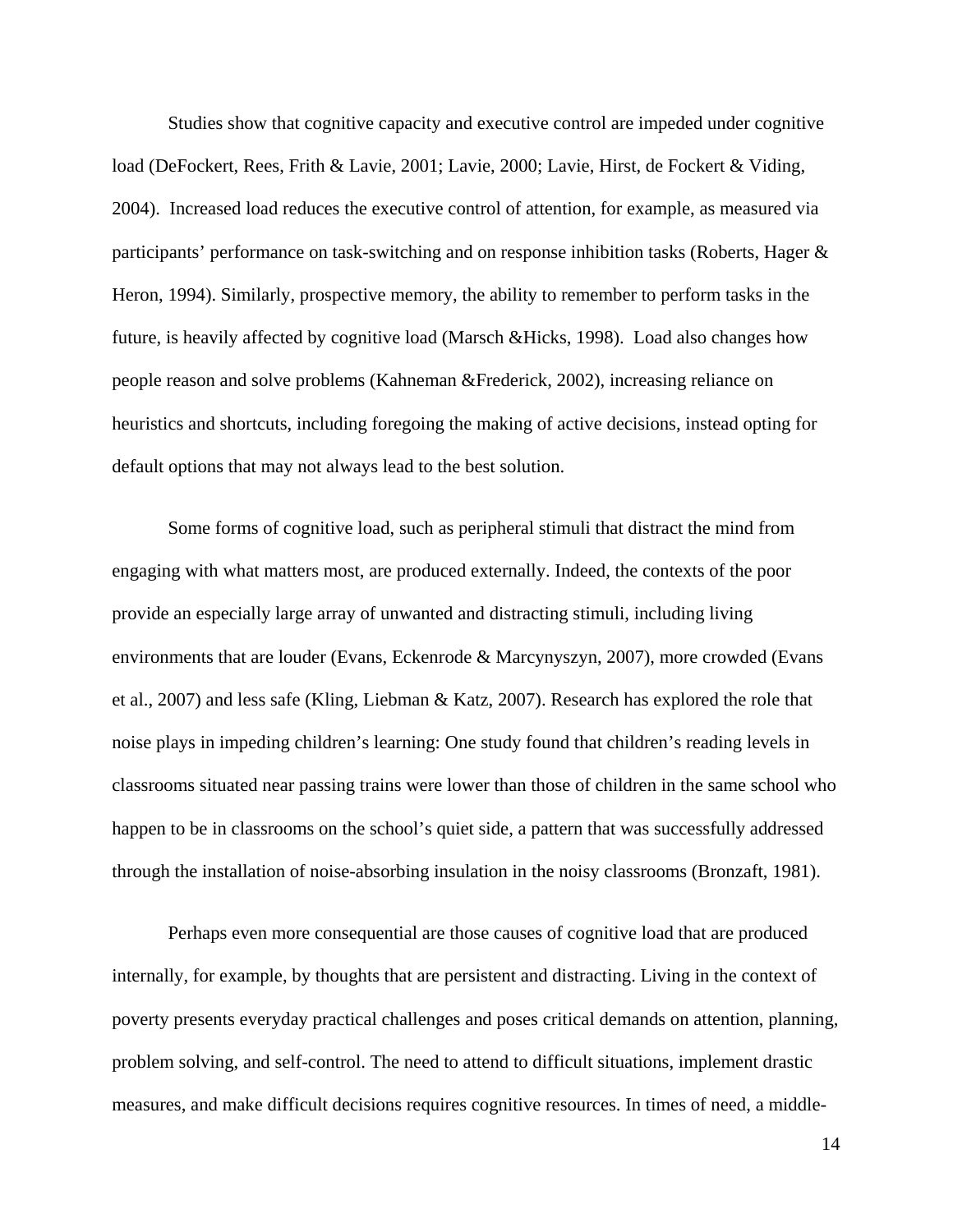income or rich person can, with relatively little effort, resort to savings, or cutback on (by their own admission) more frivolous spending. In contrast, a poor person in times of need is forced to cut back on essential expenses and often must pay a high cost for doing so. She must contemplate difficult tradeoffs, and must carefully juggle immediate expenses with trickling incomes and anticipated payments. Because of the lack of economic slack, poverty—and scarcity more generally—proves to be a domineering context. The more we have on our minds, the less we can attend to, perceive, or remember. And, paradoxically, the less well we attend to important matters, the more overwhelming our context can get. Although the limits of everyday cognition have been recognized in areas ranging from driving and chess playing to the design of cockpits and air-traffic control towers, its explicit role in the management of our everyday lives has been given less thought. Recent work has begun to explore the implications of cognitive and behavioral limitations for policy design (Thaler &Sunstein, 2009), but only recently has attention been turned towards the cognitive challenged faced by the poor (Mullainathan &Shafir, 2013; Shah et al., 2012).

Recent studies have looked at how everyday financial concerns can produce cognitive load among the poor (Mani, Mullainathan, Shafir & Zhao, submitted for publication). Several experiments were conducted with shoppers at a NJ mall. Participants saw several hypothetical scenarios, each describing a financial problem they might experience. For example, they were to imagine that their car required costly servicing, and they were asked how they would go about solving this problem: would they opt to fix the car, in which case where would they procure the funds? Or would they take a chance and hope that it lasts a while longer. Participants were randomly assigned either to a "hard" condition, where the scenarios involved relatively high costs (the car would cost \$1,500 to fix), thereby making the financial challenge more difficult, or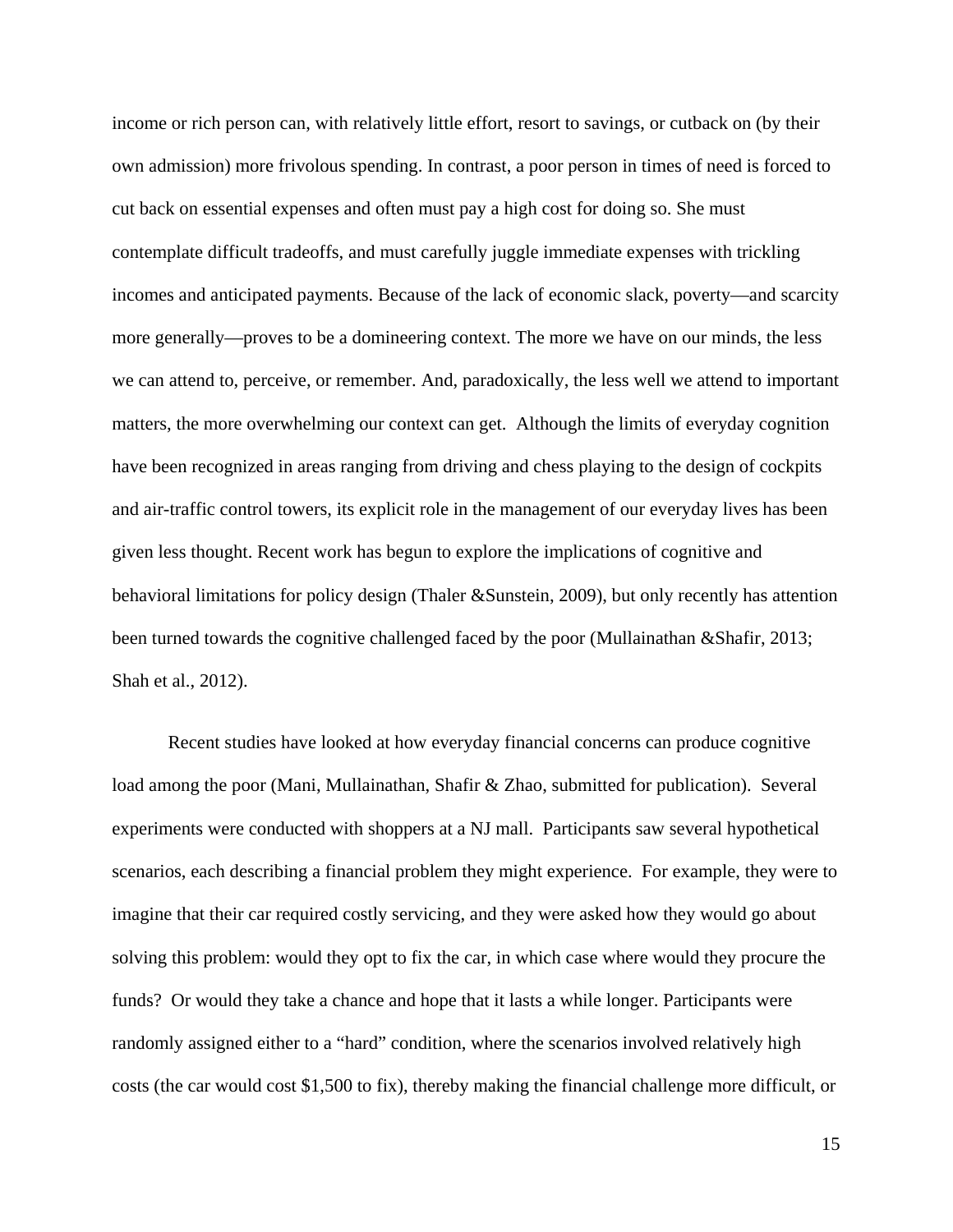they were assigned to an "easy" condition, where costs were lower (the car would cost \$150 to fix) making the financial challenges substantially easier.

After viewing each scenario, and while thinking about how they might go about solving the problem, participants were given a series of tasks to perform, including Raven's Progressive Matrices (Raven, Raven & Court, 2003, updated 2004), which are commonly used to measure "fluid intelligence" in IQ tests, and a spatial task typically used to gauge executive control, namely, one's ability to inhibit a prepotent impulse in favor of a different response (Davidson, Amso, Anderson & Diamond, 2006). Both are non-verbal tasks, intended to minimize the potential impact of literacy skills.

Having completed the tasks, participants were divided, based on median household income, into "rich" and "poor," and their average accuracy on the Raven's Matrices and cognitive control tasks were computed. For the financially "easy" scenarios (where the car did not cost much to fix), the performance of the poor was indistinguishable from that of the rich; yet, for the financially "hard" challenges, the poor performed significantly worse than the rich on both the Ravens and the cognitive control tasks. In both tasks, the performance of the rich was uninfluenced by problem difficulty – they performed equally well when the challenge was hard and when it was easy. The poor, on the other hand, performed significantly worse when they faced the hard as compared with the easy condition. (As a result, they performed reliably worse than the rich overall.)

Despite their fine performance when problems were easily manageable, the financially challenging scenarios impeded the cognitive abilities of the poor. And the effect was substantial. Intelligence researchers tend to gauge interventions by their implied impact on IQ. They assume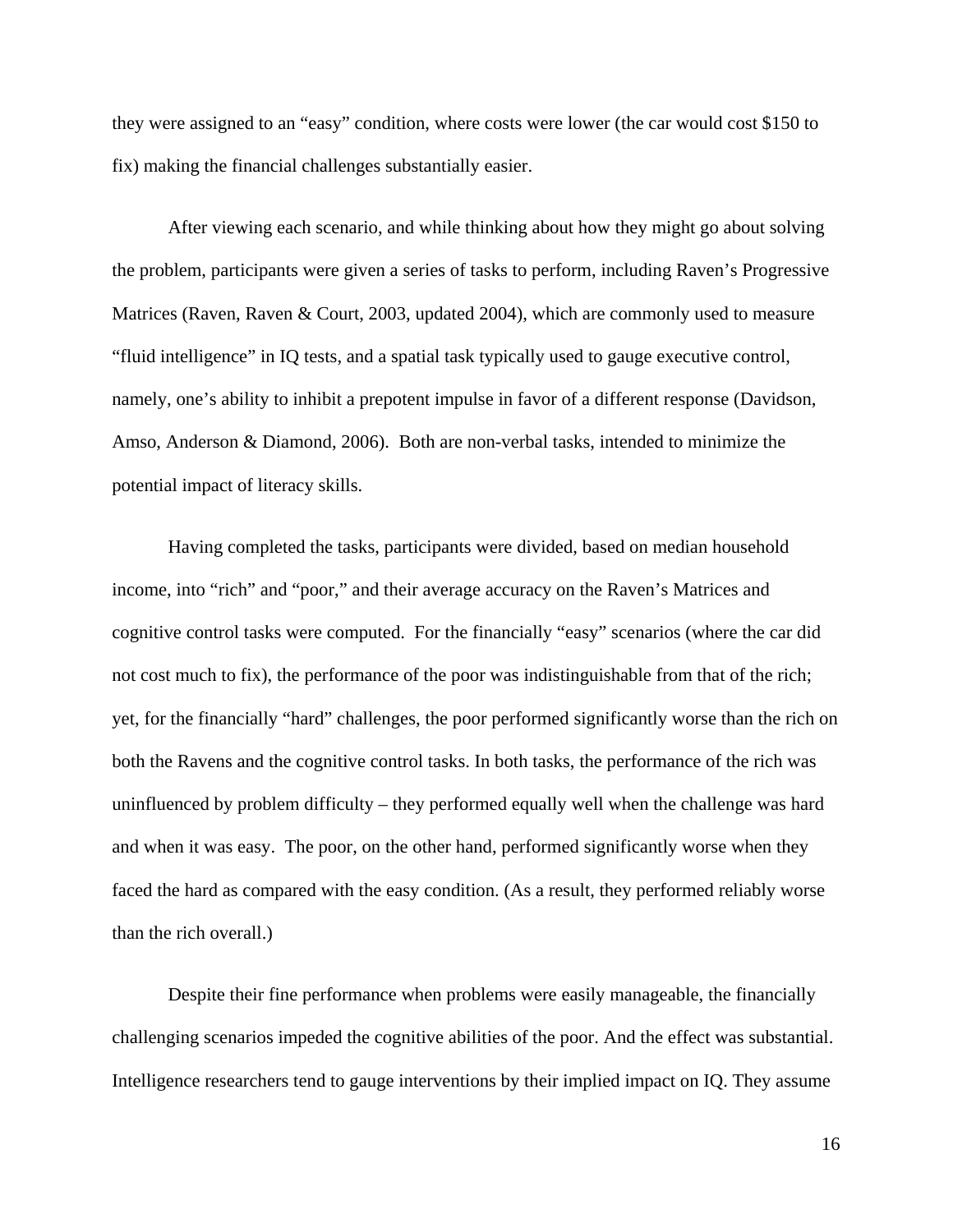a normal distribution of IQ scores, with a mean of 100 and a standard deviation of 15, so that an intervention with an effect equivalent to 1/3 of a standard deviation corresponds to about 5 IQ points. By that measure the effects observed in the studies above correspond to between 13 and 14 IQ points. By most commonly used descriptive classifications of IQ, 13 points suffice to move you from "average" to "superior" intelligence. Or, in the other direction, losing 13 points can take you from "average" to "borderline deficient."

Results on the executive control tests were similar to those with fluid intelligence. Following the financially easy questions, the poor and the well-off looked similar - they were able to control their impulses to the same degree, and made about the same number of errors. But the financially hard questions changed things dramatically. The well-off subjects continued to do just as well as they did with the financially easy questions, exhibiting the same level of executive control. The poorer subjects, on the other hand, now did significantly worse. They were more impulsive, with the number of correct responses diminishing from 83 percent in the context of the financially easy scenarios, to 63 percent in the context of scenarios that were financially more challenging. Beyond fluid intelligence, a focus on scarcity also reduced executive control.

Decisions that require control are influenced by two competing forces: present-focused drives that push the person in the direction of acting impulsively and succumbing to temptation, counteracted by long-term goals driven by resource-intensive cognitions that help resist that impulse (Hinson, Jameson & Whitney, 2003; Hoch &Loewenstein, 1991; Loewenstein, 1996; Shiv &Fedorikhin, 1999; Sjoberg, 1990; Ward &Mann, 2000). There is evidence that, like an over-exercised muscle, the repeated exercise of self-control itself depletes subsequent selfcontrol (Baumeister, Bratslavsky, Muraven & Tice, 1998; Baumeister &Tierney, 2011; Muraven &Baumeister, 2000), and as discussed further below, it is possible that the very challenges that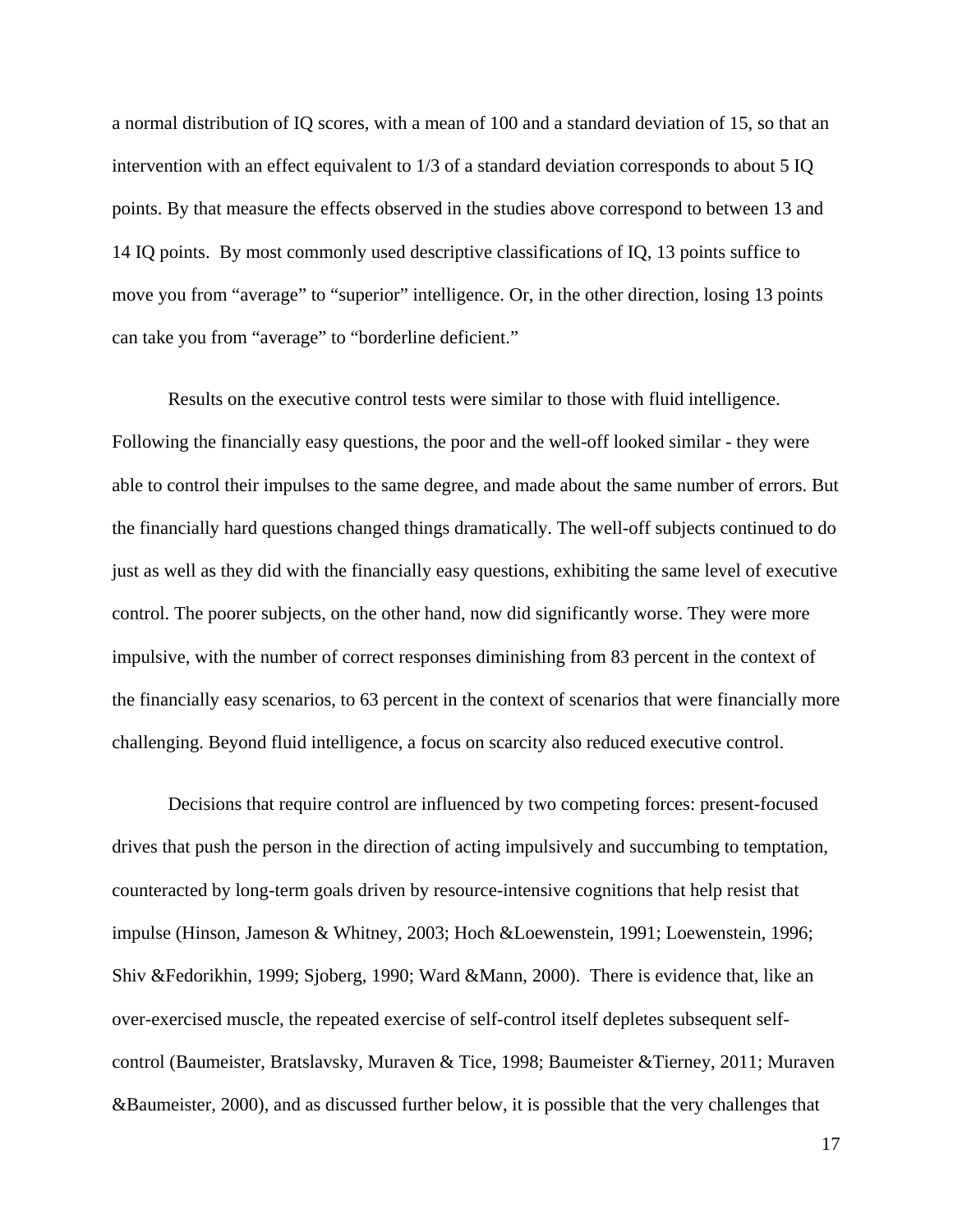come with instability present a greater need for self-control, and thus more depletion just when self-control is most needed. Moreover, self-control is compromised whenever the resources devoted to resisting temptation are distracted, with attention focused elsewhere. And cognitive load is one such source of weakening. The impact of impulses on behavior tends to increase under cognitive load (Friese, Hofmann & Wanke, 2008), thus affecting self-discipline. For instance, when dieters are under cognitive load, they exhibit less self-controlled eating and show decreased executive function (Hinson et al., 2003; Shiv &Fedorikhin, 1999; Ward &Mann, 2000). After asking study participants to remember either a 2-digit or 7-digit number, those participants asked to recall a 7-digit number were significantly more likely to opt for cake (63 percent) than those who were asked to recall a 2-digit number (43 percent).

The same person apparently has a lower IQ and less effective control when she is preoccupied by scarcity than when she is not. And the effect is both substantial and persistent. Several versions of this study were run, always with the same results. The effect cannot be attributed to a general fear of math, since when non-financial versions of the problems were run using the exact same numbers, no effect was observed: there was no difference between the rich and the poor. The effect appears confined to problems that are financial in nature. And it is not attributable to a lack of motivation. In one replication of the study, participants were paid for every right answer. Presumably the low-income participants have a *greater* incentive to do well: after all, the money matters to them more. In fact, they did just a tiny bit worse. Low-income participants left the mall with less money after having contemplated the harder scenarios, an effect that was absent among the financially more comfortable.

Note, again, that the difference appears to be not between poor and rich *people.* The poor performed just like the rich when the car cost little to fix, when their financial concerns had not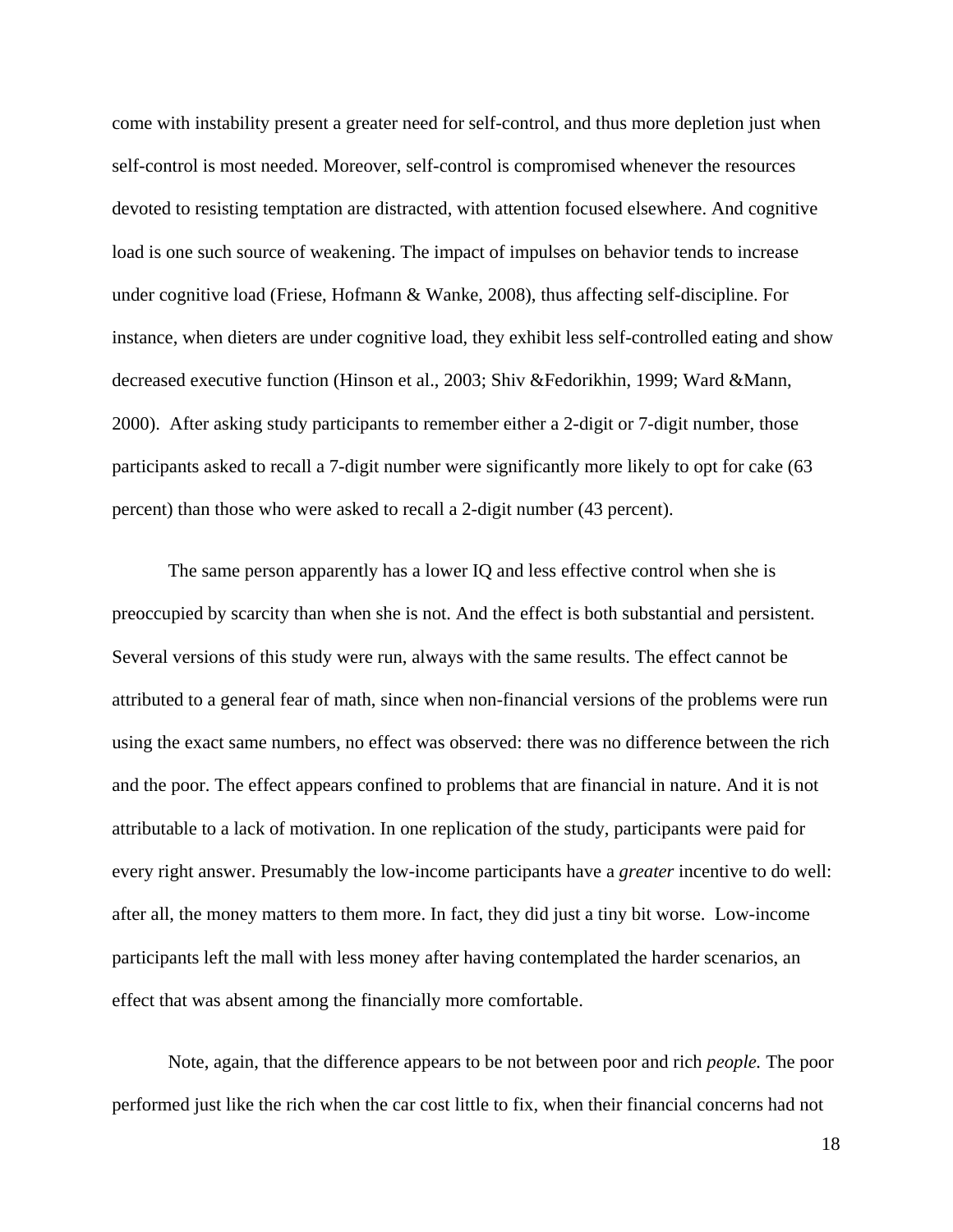become dominant. What we see is the burden of having to deal with poverty concerns: a person who is taxed by the challenges of poverty performs worse on executive control and intelligence tests if you catch her at a time of concern. And, of course, performing less well, rather than alleviating the burden, is likely to make it worse.

*Limited Attention* Attentional limitations are inherent to human information processing. They are amply researched and fairly well understood (e.g. Baddeley &Hitch, 1974; Neisser, 1976). Our short-term memory capacity is severely limited (Miller, 1956), and our perceptual and fluid reasoning abilities are similarly constrained, and further burdened by cognitive load. In classic "dichotic listening" tasks, subjects pay attention to, and are very good at reporting, the audio message played in their right ear, but know remarkably little about – do not even realize it was in a different language -- the message contemporaneously heard in the left ear.

Of course, limited attention affects have been amply studied in several domains. In one popular demonstration, people fail to see a person in a gorilla suit walk across a basketball court while they are busy counting ball passes (Simons & Chabris 1999; watch here). In another, people walking across a western US campus were much less likely to notice a clown riding a unicycle in the middle of the plaza when they were talking on a cell phone, compared to those who were not (Hyman, Boss, Wise, McKenzie & Caggiano, 2010). Recent functional magnetic resonance imaging (fMRI) work has found that attenuated attention in the periphery of a visual target of focus occurs already at the level of the visual cortex  $(Y_i, Woodman, Widders, Marois &$ Chun, 2004).

The effects of limited attention also represent a core component of the psychology of decision-making in the context of poverty. The attempt to regulate attention is in part a tug of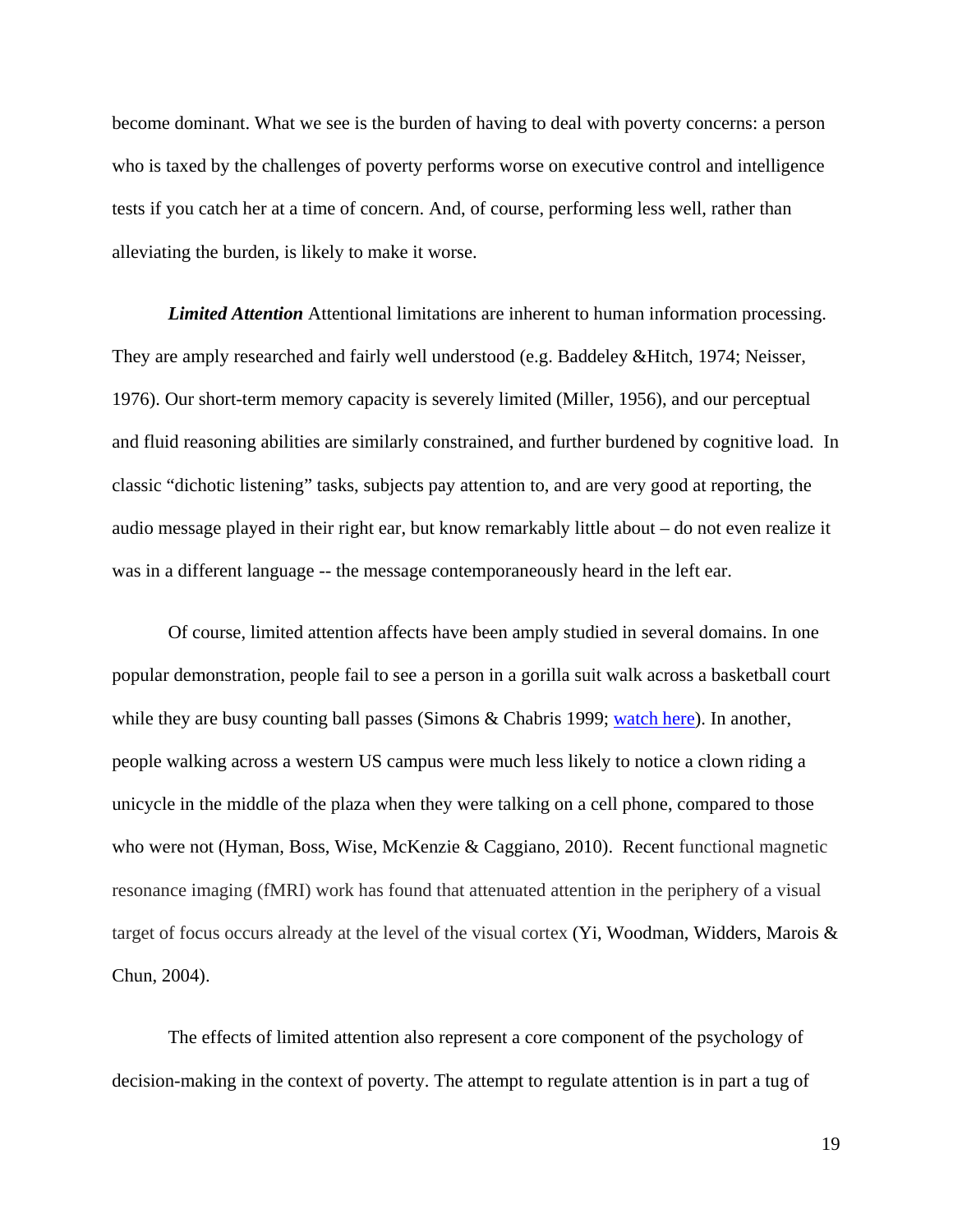war between competing goals. And although we can often decide what to attend to, some stimuli are automatically salient, or can be flagged as motivationally salient by reward-processing mechanisms in the brain (Field &Cox, 2008; Knudsen, 2007). In such cases, despite conflicting goals, attention can be hijacked. In a series of starvation experiments conducted in Minnesota during WWII, healthy and highly educated male volunteers were given extremely small rations of food for 24 weeks. The quality of their thoughts and aspirations changed substantially. But perhaps most prominent was their focus on food. And not necessarily in ways that were productive. They read recipes and collected cookbooks and made plans to open restaurants, a focus that was of little help in their condition; if anything, it had the undesirable effect of only making them hungrier (Kalm &Semba, 2005; Tucker, 2006). Other experiments have shown that scarcity quickly becomes top-of-mind (Mullainathan &Shafir, 2013). In one study, inducing thirst in subjects led to quicker recognition and greater recall of thirst-related words (Aarts, Dijksterhuis & De Vries, 2001). In another, showing dieters food words led to diminished performance immediately thereafter due to the distraction that the lingering thoughts of food brought about (Bryan, Mullainathan & Shafir, 2010). Scarcity captured attention.

A recent set of experimental studies documents how scarcity captures attention and how this contributes to poorer decision-making (Shah et al., 2012). In several laboratory experiments, participants were given resources they could use to earn rewards while playing games. Some participants were randomly assigned to be "poor," and given fewer resources; others were assigned to be "rich," and given greater resources. Subsequent measures showed that the poor were more focused than the rich in how they allocated their resources - they deliberated longer and were more careful. But this focus came at a cost. As poor participants focused heavily on each round of the game, they neglected other concerns. As they concentrated on the chance to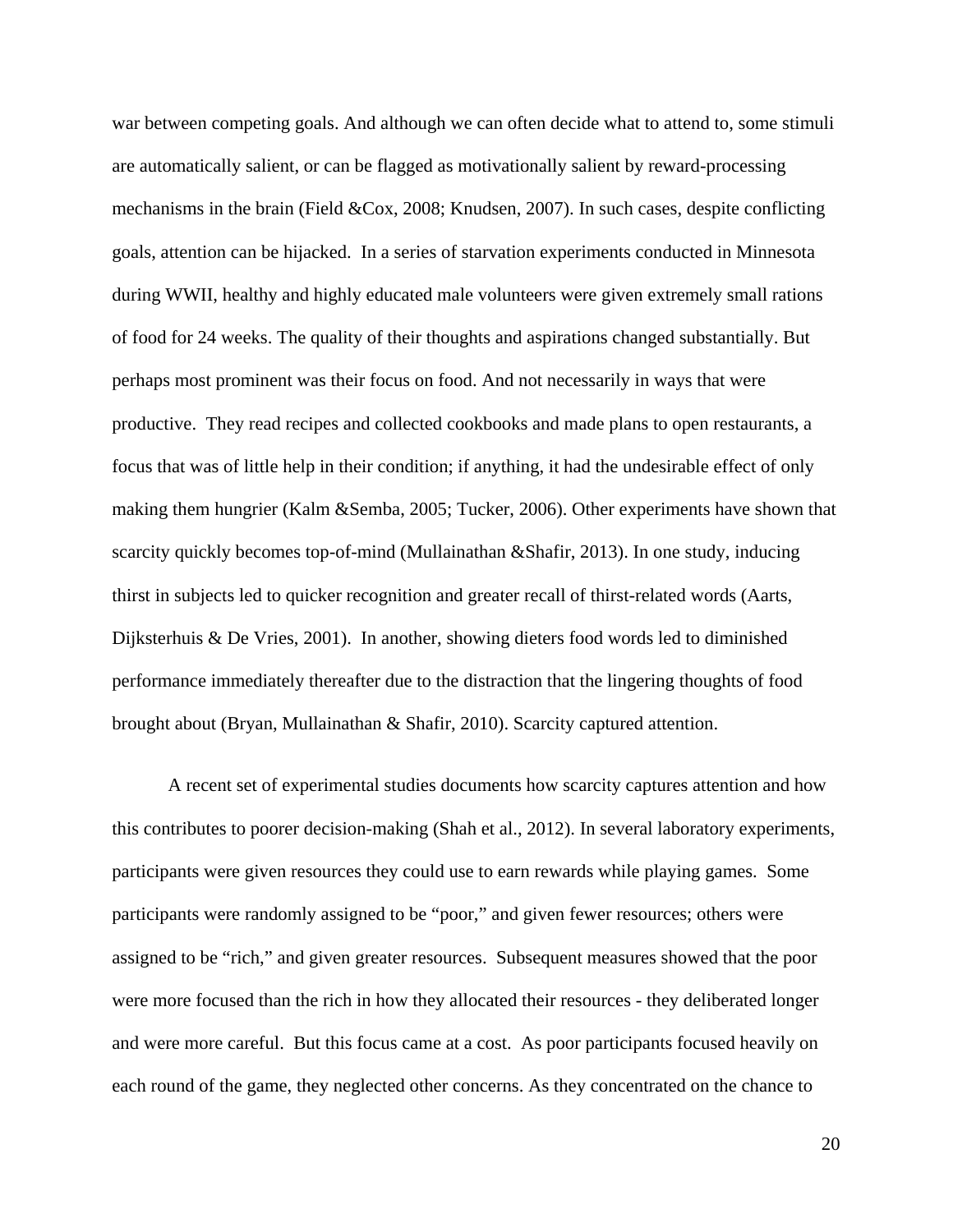patch things right now, they neglected the future consequences of borrowing. When they were given the ability to borrow at exorbitant interest rates, poor participants, who were heavily focused on trying to complete each round, borrowed too much. As a result, poor participants did worse when they had the option to borrow than when they did not. This was not the case for the rich participants. (Remember: The "poor" and "rich" in this case are experimental subjects randomly assigned.)

One of the fundamental observations in decision-making research is the exceedingly local nature of everyday decisions. More global perspectives, along with considerations about the long term, are often discounted in favor of issues salient at the moment. Narrow focusing has clear implications for planning. Careful attention devoted to decisions in the present – how to pay a bill, or afford a trip, or a doctor – imply relatively less attention allocated to decisions that are less immediate, such as how to plan for retirement, or if to save at all. Today's focal goals can inhibit the attention given to long-term goals (Neisser, 1979; Shah, Friedman & Kruglanski, 2002; Simons &Chabris, 1999). As we saw above, a greater focus on current rounds led participants in several experiments to borrow at high-rates, something they avoided when greater abundance allowed them to focus less locally (Shah et al., 2012).

Focusing on one thing leaves out most other concerns. And neglecting priorities as minor as taking a daily prescription pill or the payment of an overdue bill, can trigger a chain of events that leads to poorer health or to costly financial outcomes. When resources are depleted, people make less fortuitous choices, which further diminish the ability to deal with challenging circumstances, and can yield predictable poverty traps. The challenges of poverty—particularly when exacerbated by the complexity of income instability—can produce debilitating feedback effects that perpetuate the cycles of poverty.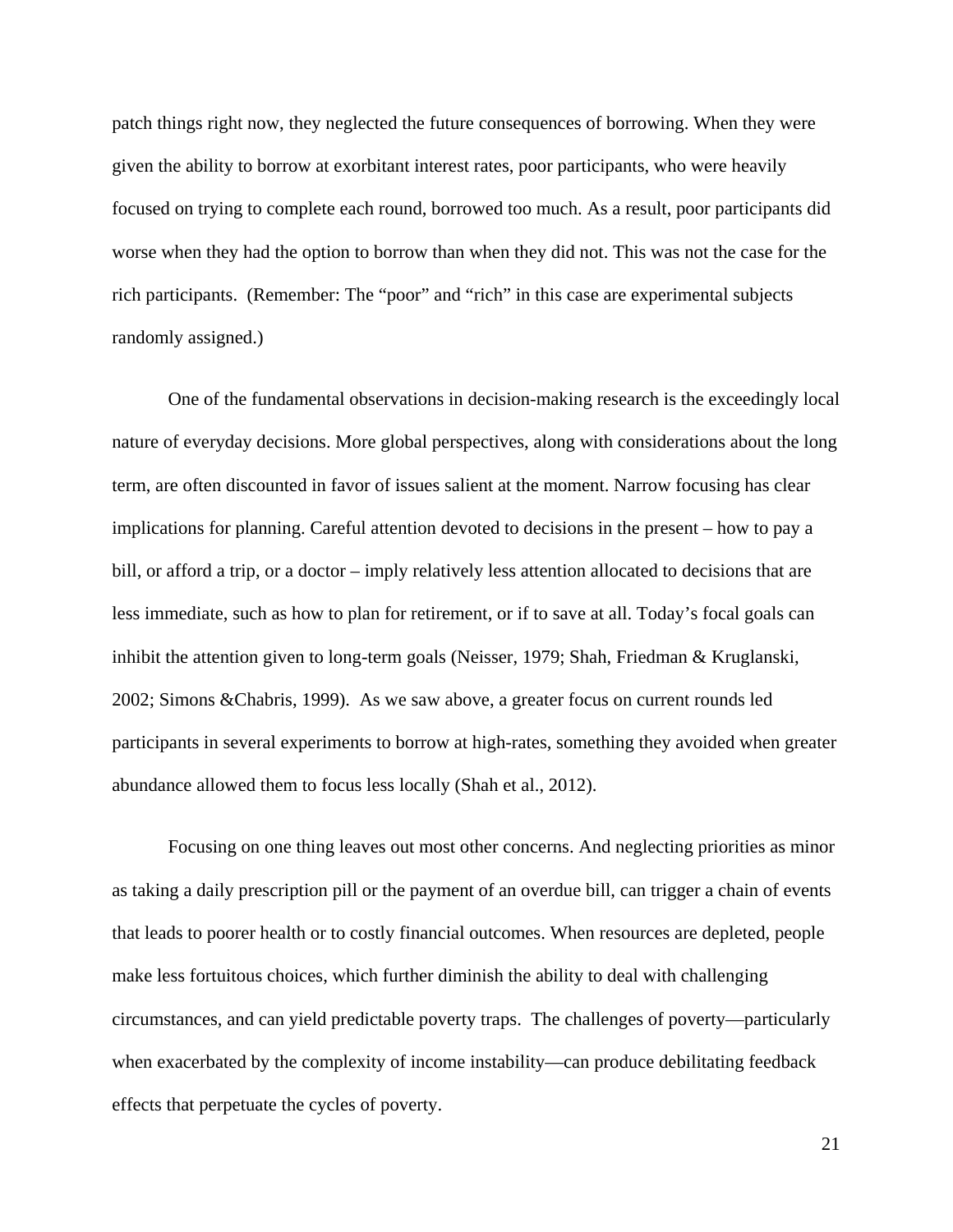Preoccupations with pressing budgetary concerns leave fewer cognitive resources available to guide choice and action. Just as an air traffic controller who is focusing on a potential collision course is prone to neglect other planes under her control, so do the poor, when attending to juggling monetary concerns, lose their capacity to give other problems their full consideration. Of course, the fact that one's attention is focused on solving a pressing immediate problem can be a good thing – the controller *should* focus her attention on that potential collision - nobody wants her to be thinking instead of how to arrange her retirement savings! The *now* vs. *later* aspect of attention is highly effective: yet, when one's attention is persistently focused on certain aspects of the problem, this can become a real problem. And the instability inherent to the lives of the poor is one major source of persistent attention.

### **A Behavioral Lens on Poverty and Economic Instability**

 Poverty is a context of depleted economic resources. And, in turn, it is a context that continuously strains psychological and cognitive resources. The theoretical underpinnings of the behavioral account of decision-making in the context of poverty emerge from the analysis of human cognition described above, and presented in earlier work by Mullainathan &Shafir (2009, 2013) The recognition of the malleability, vulnerability, or, for that matter, the relevance of human cognition is not one that is easy to glean in the traditional framework: Cognitive capacity is largely seen as static and unresponsive to income level. Economic circumstances are not assumed to affect the attention or self-control available for decisions and action. Rather, the traditional view of poverty would contend that cognitive capacity is inherited or shaped by longterm environmental factors that can no longer be adjusted for as researchers and policy makers design programs to help improve the lives of the poor.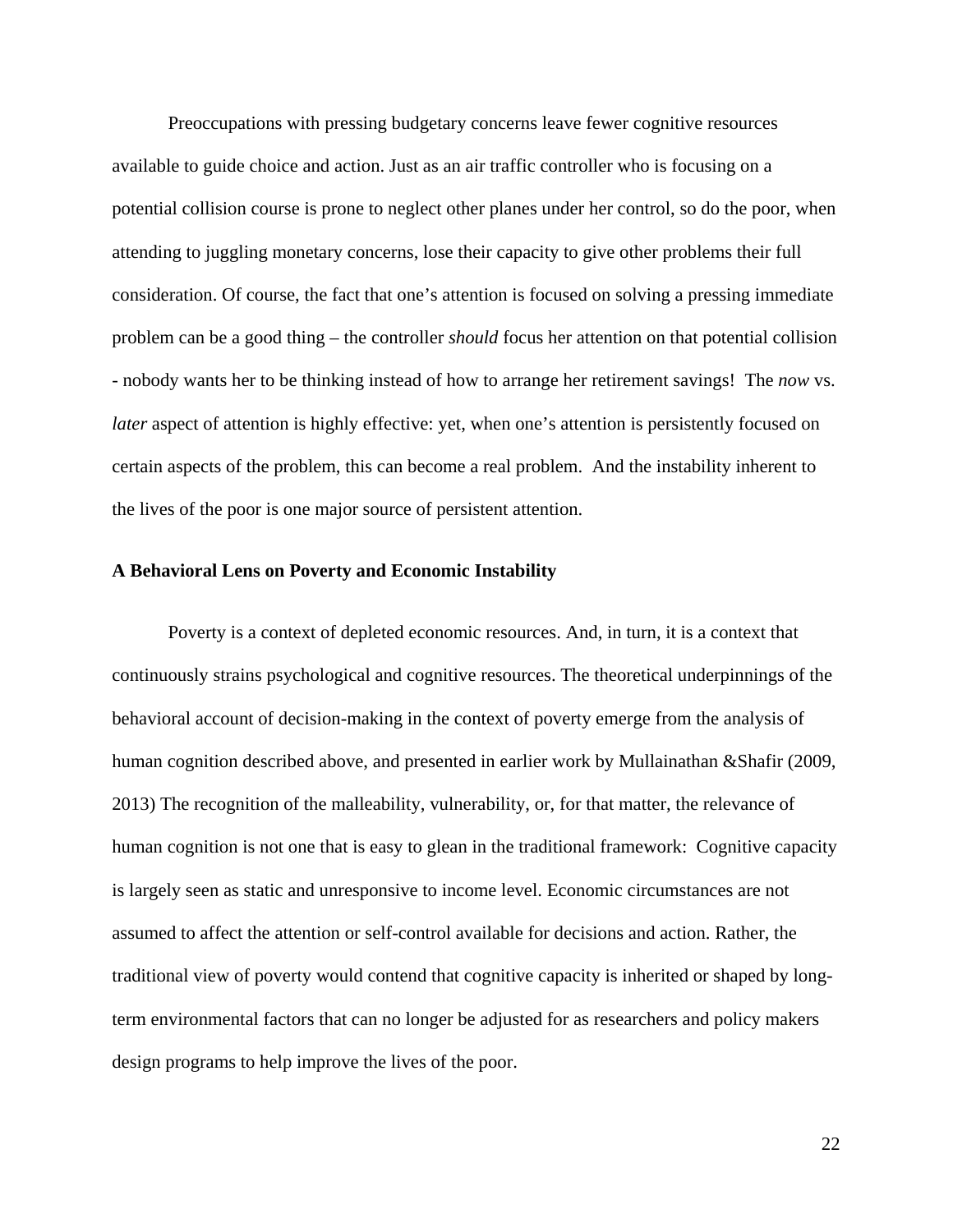While the rich experience temporary setbacks, their access to financial and other compensating resources allows them to rebound with little if any life-altering tangible negative ramifications. A financial set-back might result in a postponed vacation, a broken car might require taking a taxi to work, a moment of disengaged parenting might mean unfinished homework. Under the same conditions of income instability, the costs are much higher for the poor: A dip in income might result in money owed to a loan shark, a broken care might mean being late to work and one step closer to job loss, a moment of disengaged parenting might result in a teenager roaming unsafe streets. Under conditions of poverty and income instability, a demanding job-training program may be foregone in order to cope with a crisis at hand. Remembering to complete and submit a form under a deadline will take the back burner. The demands posed by income volatility can easily interfere with enrollment, attendance, and engagement in programs precisely intended to assuage such volatility, thereby affecting opportunities for economic mobility.

A conventional model of poverty would point to income enhancement as an ultimate outcome achieved through a variety of services and financial incentives. Such a model assumes that individuals will take-up and engage in useful programs, and that the right decisions will be converted into appropriate behaviors that yield higher earnings, lower rates of public assistance, and perhaps even some savings. The behavioral perspective starts at a different place: Being poor means having little economic slack, which, coupled with unstable income, means constantly needing to attend, to problem solve, and to juggle. This continuous juggling, in turn, causes distraction, depleted resources, and compromised decision-making, which contribute to low and erratic rates of planning, take-up, show-up, and follow-through. Moreover, financial juggling has high current and future costs for the poor as income shocks are often handled by relying on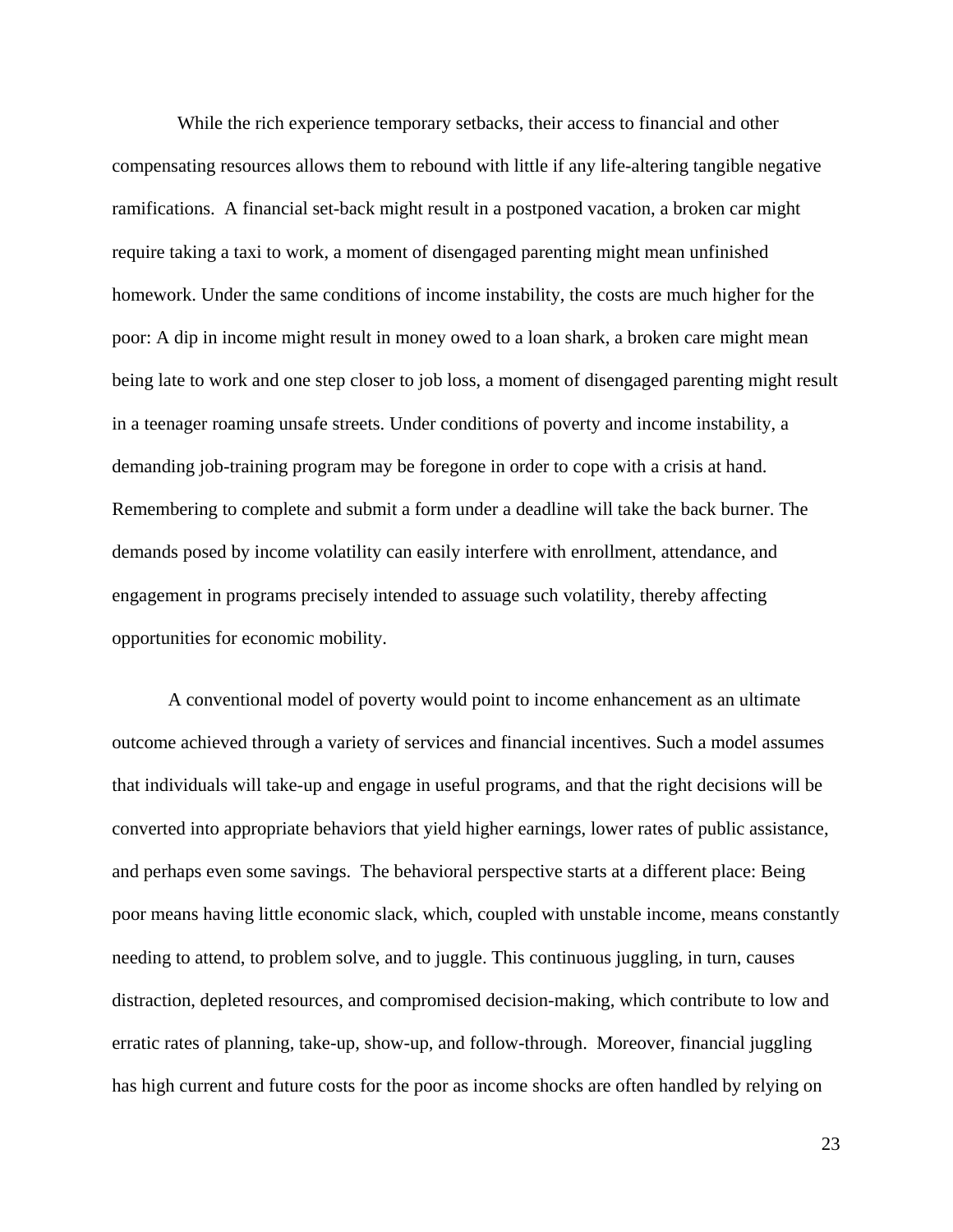high cost financial alternatives as a short term fix, imposing a future economic tax on income stability. Such "taxes" interfere with maximizing the benefits of programs thus limiting the impact of well-intended policies on economic mobility outcomes.

Building more evidence in support of the hypotheses borne out of this framework is the next step. That scarcity imposes costs on decision-making has garnered substantial empirical support. One study gauged the cognitive capacity -- via Ravens and executive control tasks -- of Indian sugar cane farmers, who receive income annually at harvest time, and find it hard to smooth their consumption. As a result, they are poor before harvest and richer after. The study found that the farmers performed much worse on fluid intelligence and executive control when they were poor (pre-harvest) than when they were rich (post-harvest). The same person behaved less intelligent and more impulsive under greater scarcity. (For further analysis and discussion, see Mani et al., submitted for publication; Mullainathan &Shafir, 2013).

Further support can be obtained from studies not about the poor, but which provide examples of the kind of research that might shed more light. Consider, for example, another sort of scarcity, such as that experienced by air traffic controllers (ATCs). These are workers with highly demanding job. Like many, they have days that are very busy, and others that are reasonably calm. Studies have found that the difficulty of an ATC's workday is associated with behaviors such as marital withdrawal and the increased passive disciplining of children (e.g. sending to one's room) but not, for example, with anger (Repetti, 1989, 1994). Apparently, following a hard day's work, ATC's lack the energy and patience to engage in demanding interactions, arguments and fights. The preponderance of evening shift work and the impact of irregular schedules may have similar consequences for the life outcomes of low-income workers, who end up exhibiting more withdrawal, and less tolerant and more dismissive parenting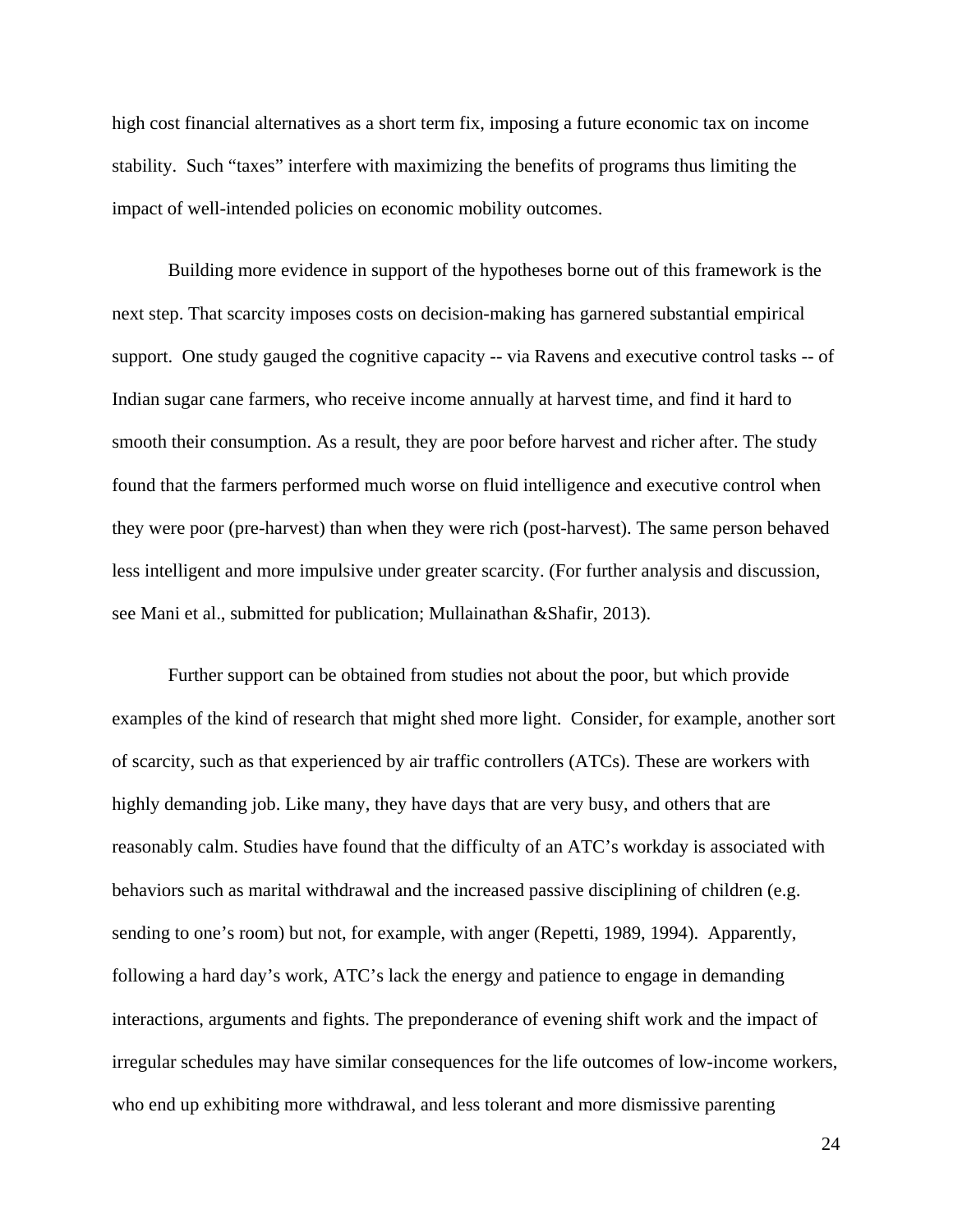(Presser, 2005). Like ATCs after a hectic day, low-income individuals have sapped their attention and self-control, resulting in the common experience of cognitive depletion, with spillovers into the rest of life. The poor, you might say, are keeping more planes in the air. But unlike ATCs, it is rare that the poor are able to go home after "all planes have landed," rest, reenergize, and arrive refreshed and prepared the next day.

It is empirically difficult to gauge the causal relationship between aspects of human cognition and features of income instability. One possibility is to examine whether income shocks are associated with the kinds of behaviors that suggest decision-making under cognitive load. One possibility is to look at the timing of disbursement of social assistance income. Many low-income families receive food stamps once, at the beginning of each month, from the Supplemental Nutrition Assistance program (SNAP). If budgeting and allocation of resources toward food are constrained (potentially because it is hard to be mindful and pay attention to budgeting beyond the very near future), then the end of the month might become a particularly tight period for consumption and spending. In fact, other works has shown reduced caloric intake at the end of the month (Shapiro, 2005; Stephens, 2003). Using data from Chicago Public Schools, we also find a few end-of-the month differences in outcomes. There is a 40 percent increase in school disciplinary events among  $5<sup>th</sup>$  to  $8<sup>th</sup>$  graders at the end of the month as compared to the beginning of the month for students whose families participate in SNAP, statistically larger than the same comparison among students who are not receiving SNAP benefits. Using data from national time use studies, we further find that public benefits recipients sleep for 70 minutes less on average at the end of each month compared to other times in the month. While it is not possible to cleanly attribute these types of effects to cognitive function, per se, these statistical patterns timed at moments of hypothesized income scarcity which, we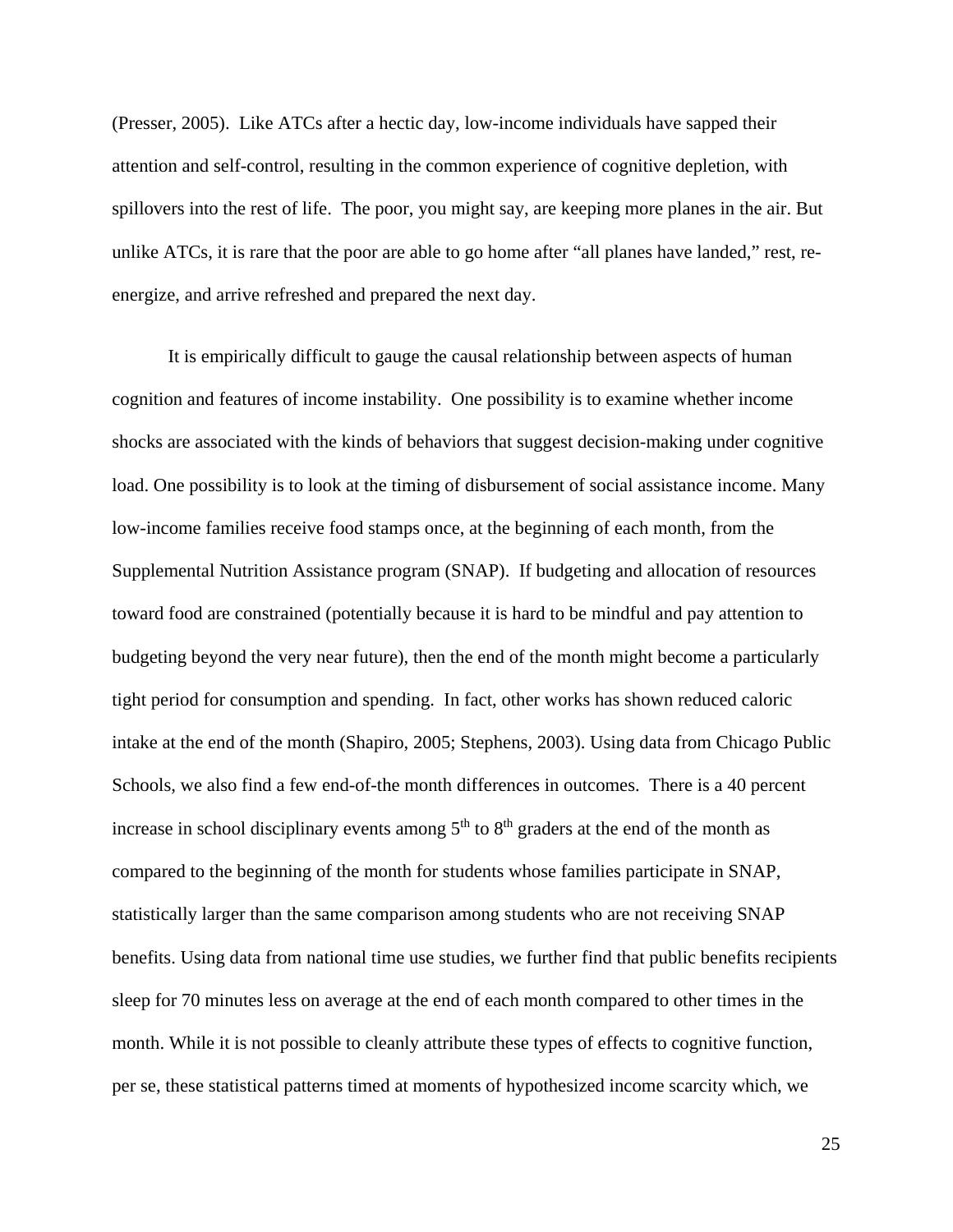have previously argued may affect cognitive function, may be especially problematic for children's ability to participate and excel in school (Gennetian, Seshadri, Hess, Winn & Goerge, 2013).

Another striking illustration of the effects of income shock on cognitive function comes from the case of the Earned Income Tax Credit (EITC). This refund, which is typically received annually, is so large that it can represent a 40 percent pay increase for some workers. As with food stamps, people have greater material wealth (partly measured through reports of lower rates of homelessness) during the months after receipt of EITC and less wealth during the months before. Using data from the U.S. Census, we find that the proportion of male births is statistically lower when the first trimester of pregnancy falls before (versus after) the EITC payment would have been received; and the magnitude of this difference increases with the generosity of the EITC benefit. One probable mechanism is the behavioral struggle and resulting stress when the first trimester occurs in times of great financial need; stress, it is known, can result in spontaneous abortions particularly likely to affect males (Fukuda, Fukuda, Shimizu & Moller, 1998).

These quasi-experimental empirical explorations illustrate how income scarcity and instability may affect cognition in ways that have real implications for outcomes that researchers and policymakers care about. Clearly more work is needed to delineate the full causal mechanisms.

#### **A Behavioral Perspective on Why Poverty Policies Might Fail to Meet their Potential**

Most of today's well-intended social policy programs are designed with little flexibility or room for slippage. They impose high costs to any small miscalculation and thus are often met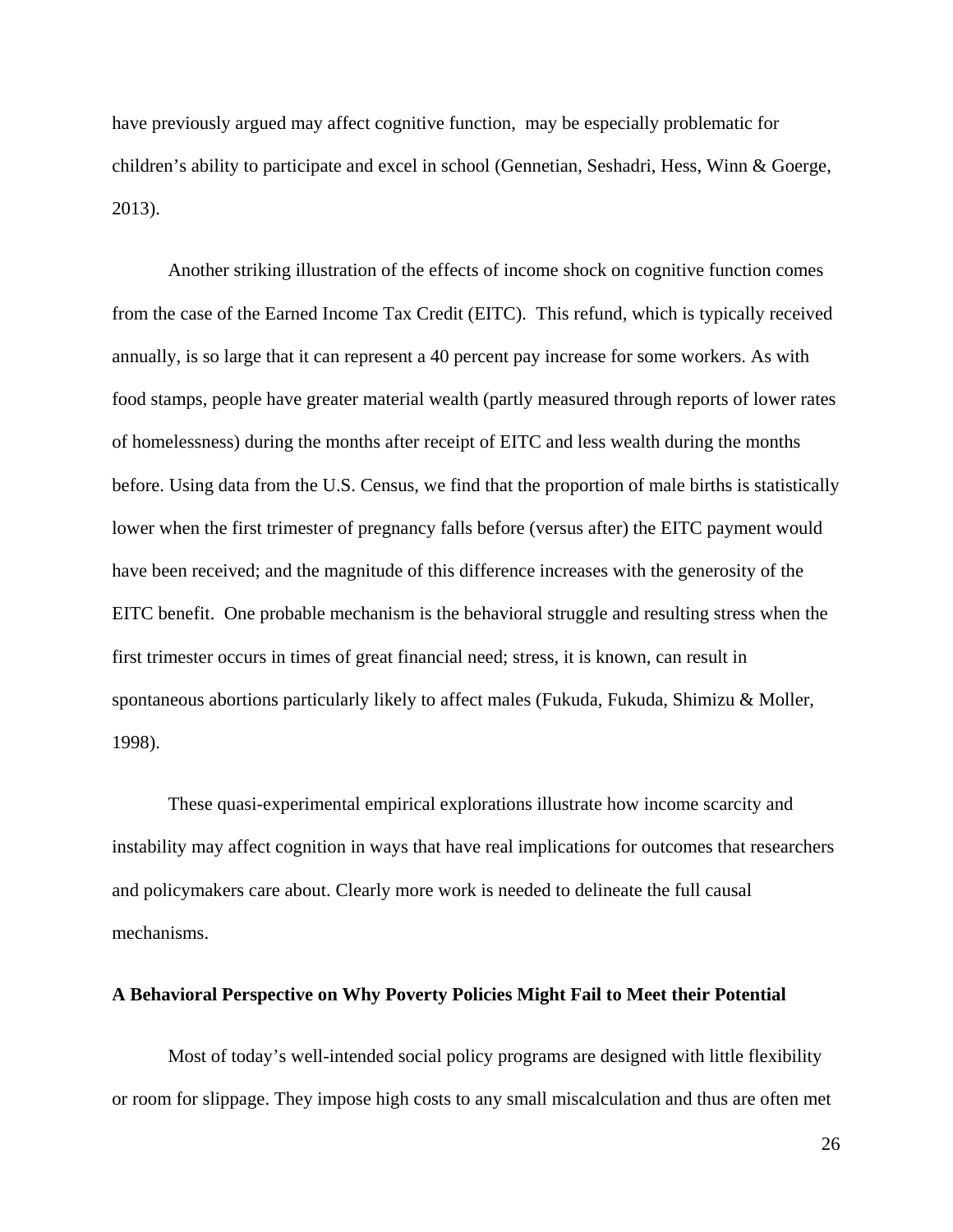with mixed or lower than expected success rates.<sup>10</sup> Assuming that poor individuals act as prescribed by standard economic thinking, namely, by gauging the "quantified" benefits and costs of participation, policymakers and researchers are often left puzzled as to why participation is not broader, engagement not more intensive, and drop off so high. Statistics on nearly all garden variety, mobility-enhancing programs in the U.S. show a persistent discrepancy between the proportion of those eligible to receive a program's benefits or services and actual take-up or enrollment rates.<sup>11</sup> And these discrepancies cannot be explained by strategic rationing. In fact, according to conventional economic thinking, lower than full participation essentially separates those who really need the program from those who need it less, and thus contributes to efficiency in delivering program services. Essentially, the screening and sorting under existing hurdles is presumed to select for those whose cost-benefit analyses dictate the greatest need to be served. Our framework implies something very different: Those who might benefit the most from various programs are often those whose poverty and instability have taxed the most attention and imposed the greatest load. And this tends to interfere with well-calibrated planning and

 $\overline{a}$ 

<sup>&</sup>lt;sup>10</sup> We can point to three categories of poverty reduction strategies. First, in a synthesis of 46 welfare-to-work programs in the U.S., Smedslund, Hagen, Steiro et al. (2006) conclude that compared to participants in a control group, participants in the programs show consistent but small increases in employment of about 4 percentage points on average and in earnings of about \$2000 on average—a result that is also consistent with findings from Greenberg, Michalopoulos, &Robins (2003) in their review of job training programs. Second, reviews of evidence on the effects of early childhood programs are mixed. Some intensive high quality programs targeted to very small groups of high risk children (such as the High/Scope Perry Preschool Study) showing promising large effects on measures of achievement as well as long term success in adult earnings and behavior. On the other hand, emerging results from evaluations of larger programs such as Head Start show much smaller benefits on aspects of children's cognitive and behavioral development (see Montie, Xiang, &Schweinhardt (2006) commentary). Third, although some promising solutions have arisen to decrease default rates on loans, and opening of savings accounts in the formal banking sector, evidence is quite mixed on the success of financial literacy programs that often accompany these initiatives and the extent to which these short-term behaviors contribute to long-term improvements in savings, budgeting, and credit worthiness (Caskey, 2006).

<sup>&</sup>lt;sup>11</sup> A recent GAO report estimated in FY2005 approximately 40 percent of individuals eligible for TANF cash assistance were enrolled. TANF is complicated because of the dramatic reforms that occurred in the 1990s that set forth restrictions as well as strong messages that succeeded in limiting future reliance. Coupled with work diversion programs and federally funding that is contingent on performance standards. Even in the current recession TANF enrollments rates have not escalated.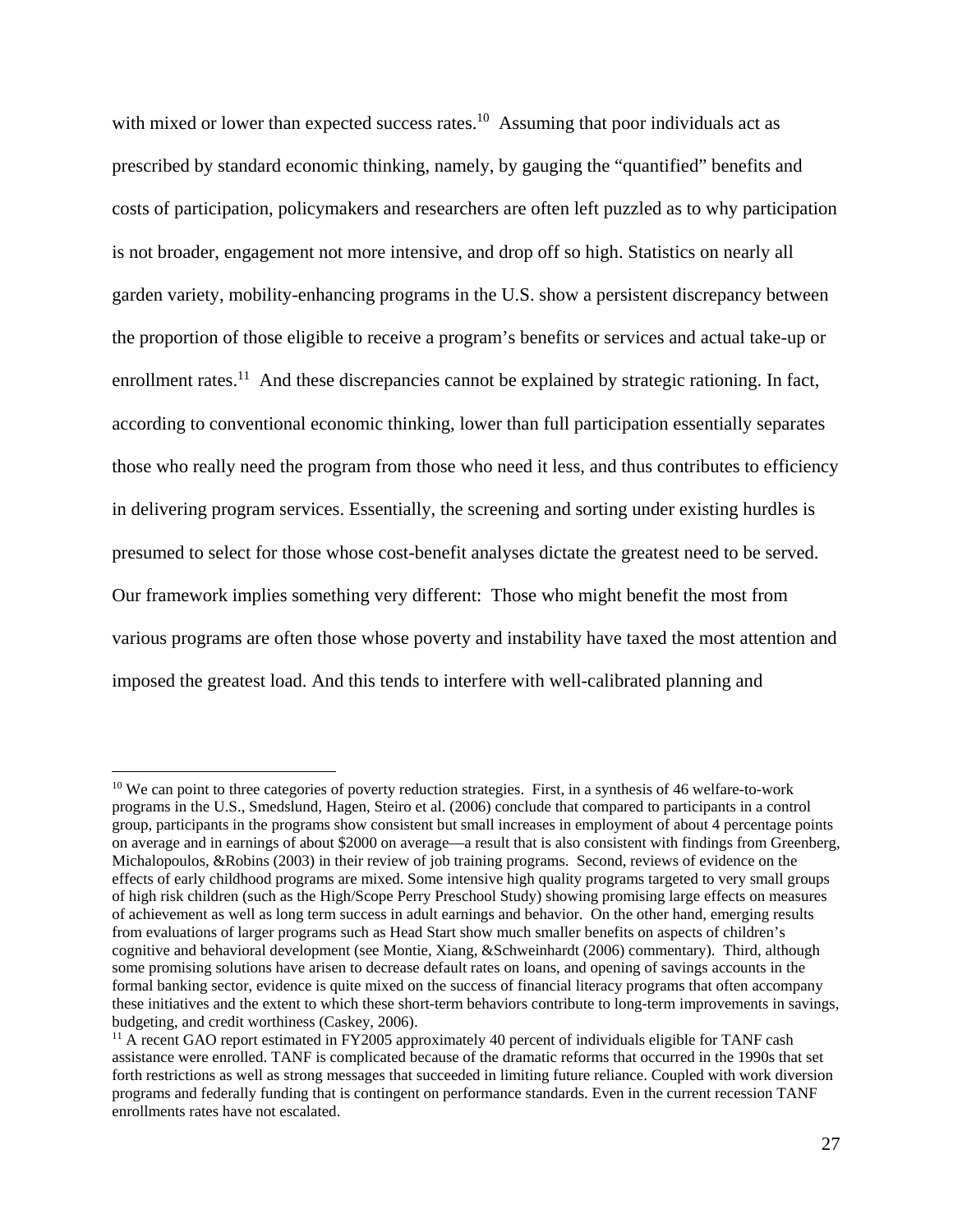evaluation. By this reasoning, the imposition of program hurdles may serve to deprive precisely those who need the programs' benefits and services the most.

On the other side of the divide are behaviorally informed programs structured to benefit poor individuals without requiring that they redirect their already strained attention or plan beyond their already limited horizon. These include, for example, opt-out options that effortlessly, and substantially, increase retirement savings (see Choi, Laibson & Madrian, 2005), and social programs where enrollment is automatic or presumptive, and where higher take up rates are typically observed (Currie, 2006). Recipients of Earned Income Tax refunds opt by default for a lump sum payment that strategically acts as a forced savings plan to pay off debt (Beverly, Tescher, Romich & Marzahl, 2005); and individuals are more likely to open a savings account when they have learned about the total amount of their EIC refund, such as at tax-filing time (Azurdia, Freedman, Hamilton & Schultz, 2013; "The SaveNYC Account," 2010). Doing away with demanding cost-benefit analyses, these programs benefit from design features that impose fewer demands on planning, attention, and self-control.

The pattern of lower take-up or enrollment when attention and action are required is seen in numerous job training programs<sup>12</sup> as well as teen parenting and marriage programs.<sup>13</sup> Strategies that reduce attentional costs are often as, if not more, effective in increasing take-up as approaches that might best be characterized as "throwing the kitchen sink at the problem" and offering a range of expensive support services. Consider a relatively recent federally funded relationship-enhancing program called Building Strong Families (BSF). BSF implemented a

<u>.</u>

 $12$  In the Job Training Partnership Act Demonstration over one-third of participants did not engage in any form of education, training, or employment assistance (Barnow &King, 2000).<br><sup>13</sup> In the Building Strong Families study only about 40 percent of couples indicated in the follow-up period they had

attended a relationship skills group session (Wood, McConnell, Moore, Clarkwest & Hsueh, 2012).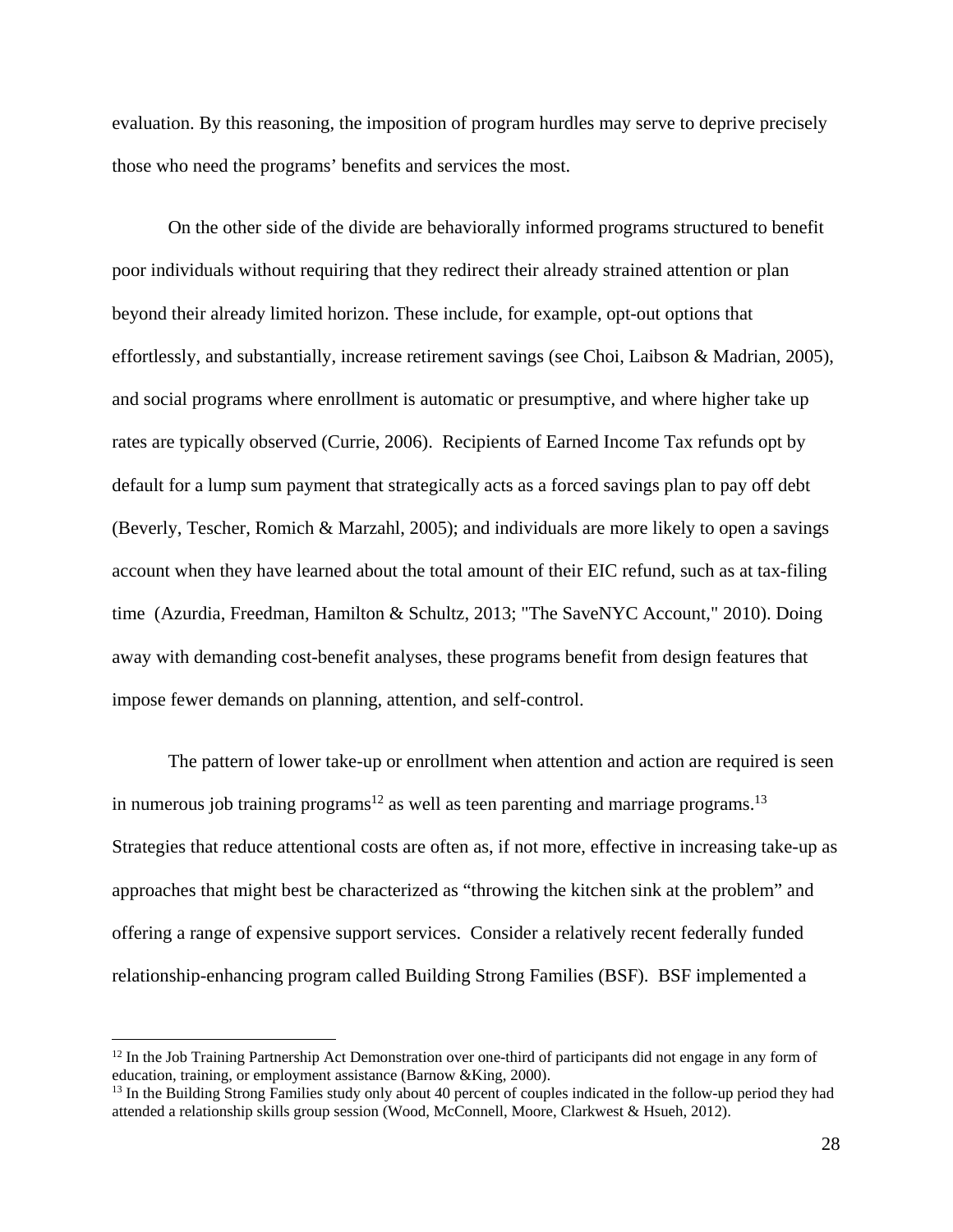variety of incentives and supports to encourage take-up and retention (including a breakthrough father friendly social and physical infrastructure—imagine large faux leather couches and blue versus pink painted walls), yet 84 percent of participants did not complete the prescribed curriculum (Dion, Hershey, Zaveri & Avellar, 2008). Now compare this with the original Becoming Parents Program (designed and operated by Pamela Jordan) after which BSF was modeled. In that program, relatively minor situational components such as "meals and a ride" had a sustaining positive influence on retention (http://www.becomingparents.com/, 2013). Was it the offer of meals and rides, or the actual availability of a ride to a meal that produced a measurable difference in subsequent participation (by alleviating the coordination and attention needed to make sure one is fed and can get to the program)? It is often not easy to unpack the influence of such program components. One may argue, for example, that the offered ride to the meal actually reduces transaction costs, not just the burden on planning and attention. Either way, this component -- psychologists call them "channel factors" -- directly addresses a common decision hurdle likely to impact show-up rates. .

Relationship enhancement and parenting programs may be particularly worth revisiting from a behavioral perspective because in order to succeed they depend on recurring day-to-day decisions by parents. Billions of public dollars are invested in home visiting and related early childhood interventions (Daro &Dodge, 2010; Kahn &Moore, 2010; Sweet &Appelbaum,  $2004$ <sup>14</sup>, supported by a distinguished literature on the influence of parenting styles on children's behavioral problems, and learning and success in school (Bornstein, 2012; Gershoff, Lansford, Sexton, Davis-Kean & Sameroff, 2012; Lugo-Gil &Tamis-LeMonda, 2008). Yet challenges to

 $\overline{a}$ 

<sup>&</sup>lt;sup>14</sup> See the Administration for Children and Families, U.S. Department of Health and Human Services initiative documenting the literature, procedures, practices and models of various home visiting programs at http://homvee.acf.hhs.gov/.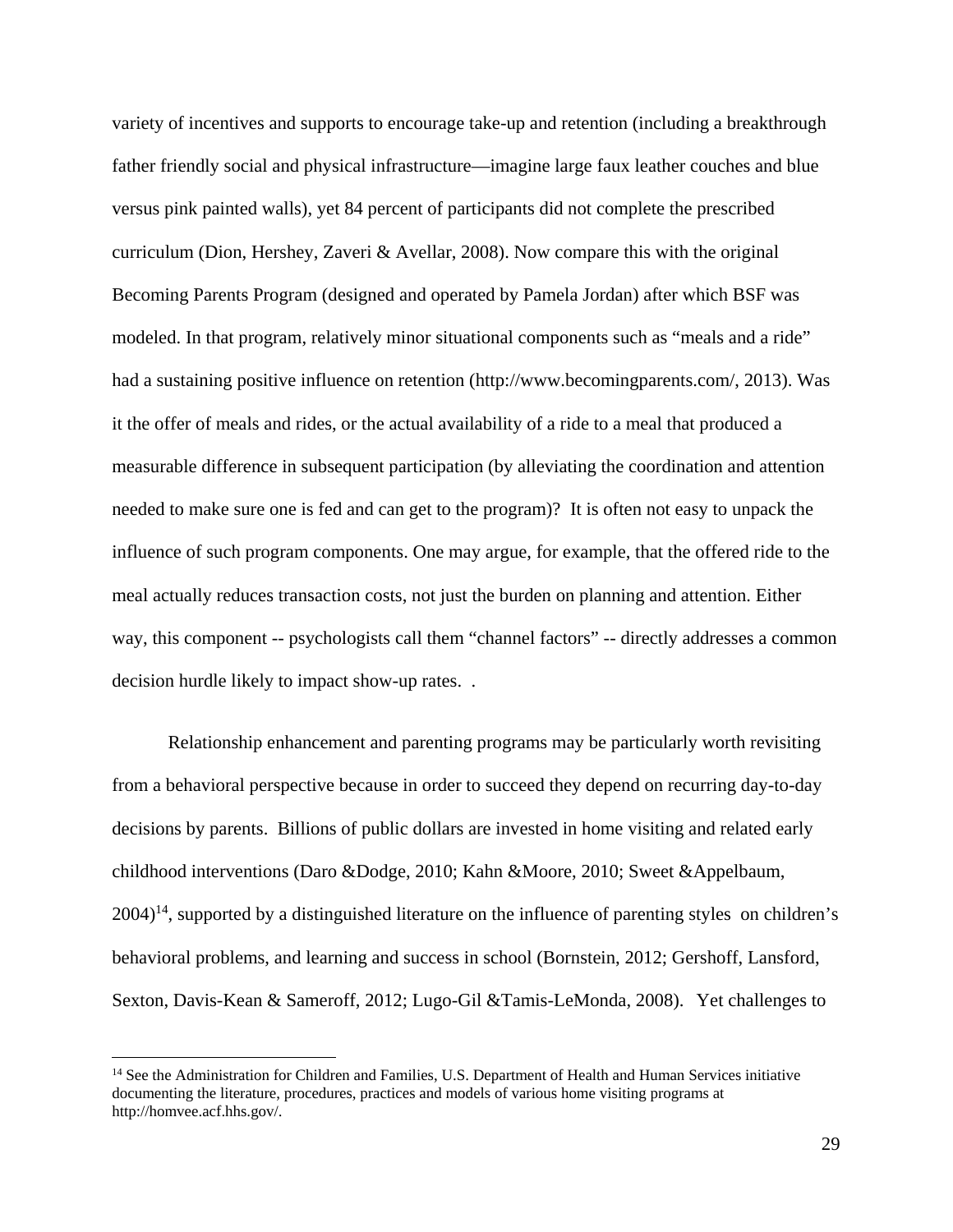altering parenting styles persist, despite access to intensive education and one-on-one coaching. Explanations abound regarding the potential social and cultural challenges to altering parenting, but our framework suggests something that is rarely considered: Economic conditions may trigger the disengaged parenting styles that appear most detrimental to children. Low and unstable income puts high demands on mental resources that can easily contribute to feeling frayed, on edge, and impulsive at home with partners and children. What well-intended parenting programs assume is that what is learned can then be utilized on a day-to-day basis. But the recommended strategies are often not poised to fit in the real contexts of the lives of the poor.

 Home visiting programs are, for the most part, context-agnostic often providing a range of visits on some calendar-oriented schedule for families identified based on some set of socioeconomic risk factors. The core aspects of the program are not designed in a way that can easily adapt to changing day-to-day circumstances, some of which might or might not be predictable. For those at-risk families with some economic stability, receptiveness and translation of skillbuilding might be high as might be the ability to absorb the stress of managing a toddler along with everything else; for those with high levels of economic instability, any newly learned parenting skill will easily be put on the back burner in the face of a stressor, and thus dilute the programs overall impacts.

This same tendency can affect the success of a myriad of initiatives including savings for college, or for home ownership, even when these come with generous financial benefits. In contexts of low resources and economic instability, a crisis will often mean that opportunities are eschewed. Appendices A through C describe additional case studies where a behavioral framework can uncover aspects of existing social programs that interfere with program success in ways that would not be envisioned by a traditional perspective.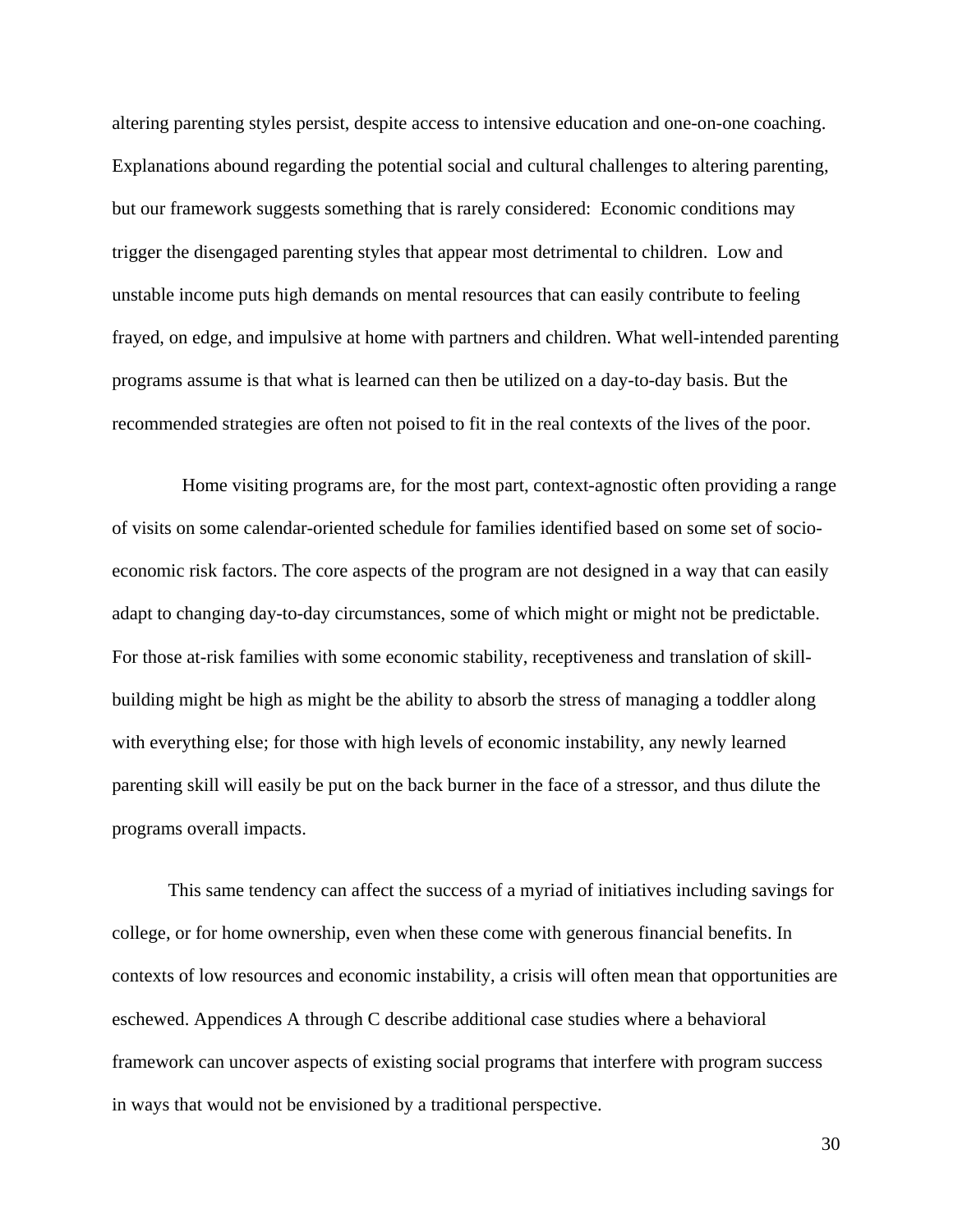#### **Using the Behavioral Perspective to Inform a New Poverty Research and Policy Agenda**

The notion that poverty and economic instability can affect cognitive processes, which then limit the effectiveness of policies, opens the door to more fundamental structural changes both in policy and in practice. At its best, the current public safety net is designed to catch individuals who experience economic falls, making sure they do not hit bottom; at its worst, the current safety net system fails to help the neediest because of bureaucratic hurdles and poorly structured programs. Current economic realities suggest the need for a safety net system designed to ensure that economic mobility is enabled and that minor shocks do not snowball into financial ruin. Taking cognitive challenges and limitations into account, the insights presented here suggest the need for greater instability proofing of current programs and the wise design of new stability-enhancing programs.

### *Target economic instability directly*

Whether in periods of economic expansion or recession, the poor have faced substantial uncertainty in the low-wage labor market. And the social safety net has not quite adapted to this uncertainty on wages, hours and work schedules. Even in 2005, when the economy was strong, 54 million jobs were terminated, and 20 million of those were not instigated by the employee (U.S. Department of Labor, 2006a). Nearly 3.7 million of the involuntarily terminated were actively seeking employment (Kling, 2006; U.S. Department of Labor, 2006b). In 2005, a time of economic growth, 7.9 million Americans started using Unemployment Insurance. While this is an important policy that has helped many individuals weather hard times, with the explicit goal of supplementing income during gaps in employment (with various conditions, e.g., job loss must be involuntary, etc.) — it has failed to insure against employment shocks in the form of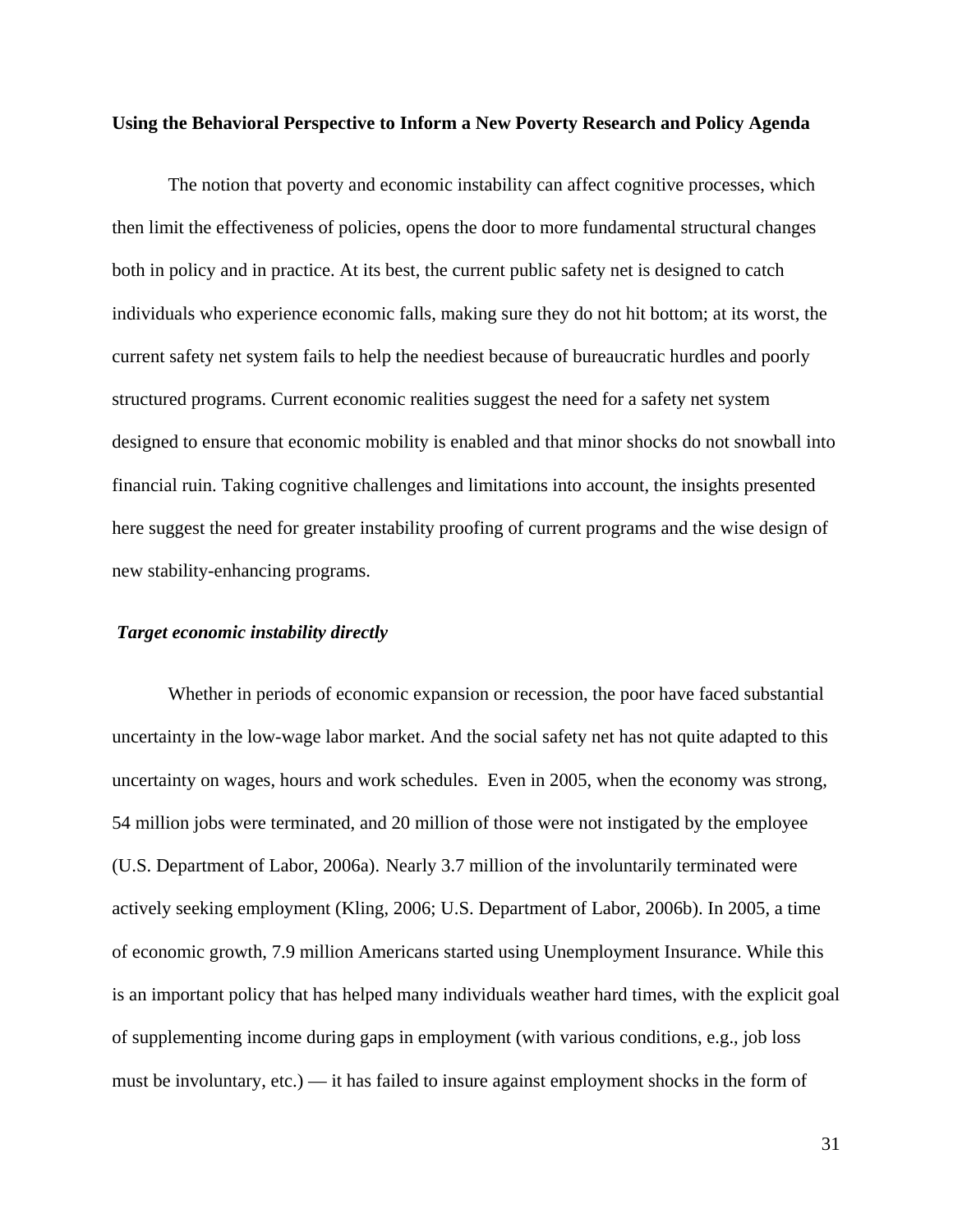reduction in hours, or loss in the value of wages, among other things. What if UI could be redesigned to absorb the common labor market uncertainties in hours and earnings? Perhaps a portion of paychecks could be reserved into government sponsored instability insurance accounts, to be drawn down when hours and earnings decline or when jobs are lost (for more information, see Kling, 2006)? An employer would determine new employees' average number of hours worked and dollars earned. Whenever an employee works fewer than the anticipated number of hours their paycheck would be supplemented from their account. (The accounts could be capped at specific value relative to total salary allowing them to be exhausted through a limited amount against future earnings.)

Of course, there are costs to offering such programs for both employees and employers. For employees income is being put away that could otherwise be used toward their immediate consumption. For employers such a program incurs administrative costs, though these may largely be one-time fixed costs. The benefits to both, however, could be substantial, increasing worker productivity, attendance, reduced use of leave (to take care of spiraling crises), and increasing employees' human capital due to reduced susceptibility to the vagaries of earnings instability. One concern may be the impact on initial terms of employment. Employers or employees may side-step their commitment by setting up low numbers of guaranteed hours that feed into IIA contributions. A variety of incentives can be structured to discourage this type of situation, varying from purely financial (government subsidies or tax reductions that tie IIA to some minimum hour requirements), to behavioral, such as automating opt-in to a certain number of hours or earnings per week, with options to opt-out (for alternatives arrangements with varying hours and earnings).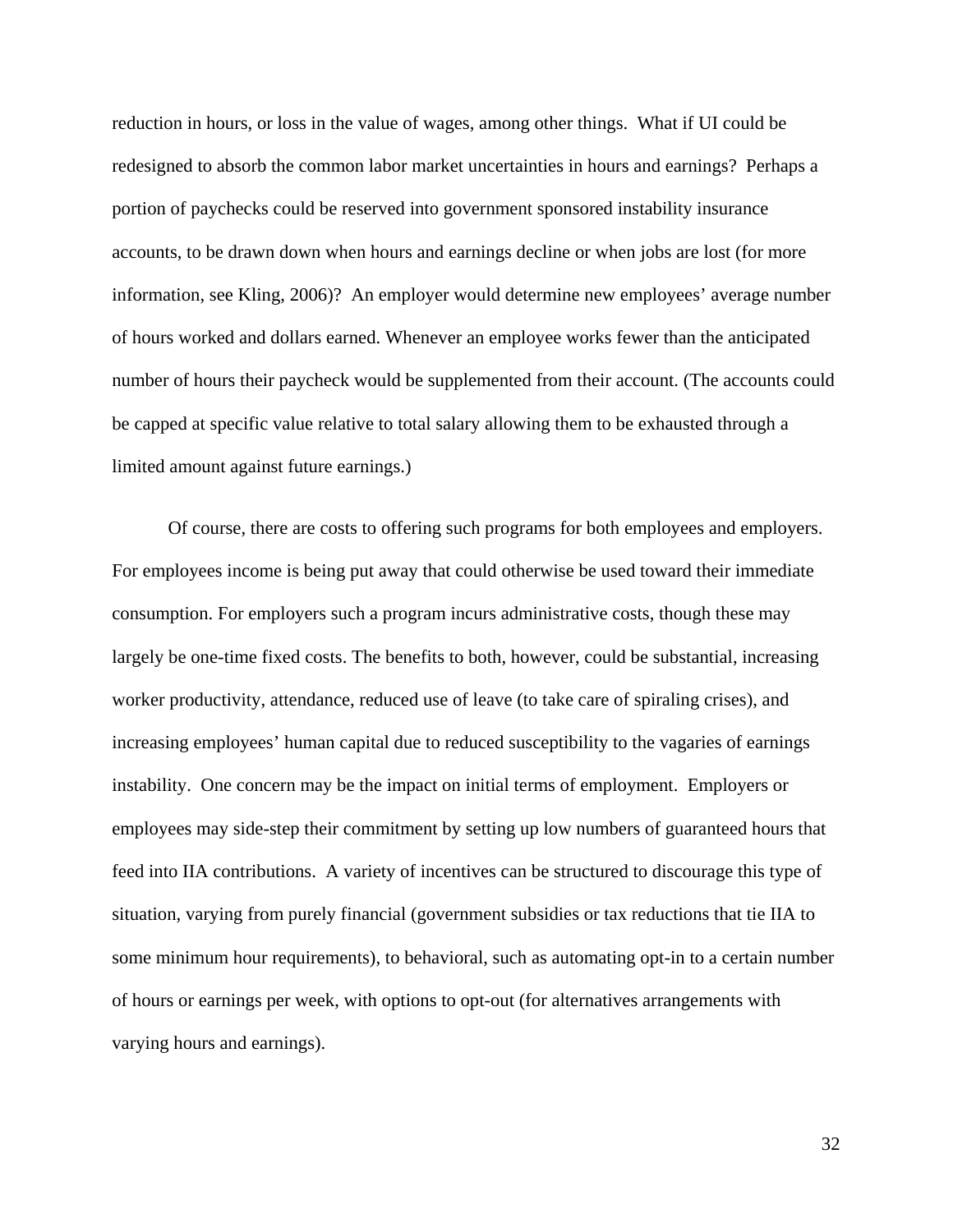Of course, while earning's insurance can contribute to economic stability, it is not a standalone solution. The impact of income volatility could be addressed irrespective of the source of the trigger by providing low cost public insurance. An imperfect example of this is family assistance often made available through state funds, and state's diversion of TANF money to families already receiving TANF but experiencing a short-term crisis. One bolder and broader design builds on Janet Currie's (*The Invisible Safety Net*) "safety net card". Each family receives a card which would be linked to an individual's personal tax information, through which participants are automatically enrolled in public benefits on an annual basis. If a participant experiences a crisis they would be able to call a number on the back of the card, and be given temporary eligibility for public benefits allowing them to quickly overcome a hurdle that might otherwise develop into a poverty trap.

The timing of income delivery may also be strategically manipulated to reduce cognitive demands on smoothing consumption. While most paychecks and social supports are monthly or bi-monthly, the default disbursement scheme could be more frequent. This may wreak temporary havoc on the supply and response of grocery food retailers, for example in the case of food stamp assistance, but ultimately may balance the inventory of food and prices throughout the month. More frequent benefit receipt may not be helpful to everyone. Lumpier disbursement of funds might have countervailing effects on savings. One prominent example is the EITC refund as a forced saving device which is often used to buy large consumer durables or pay down debt (Romich &Weisner, 2000).

### *Create Financial Buffers*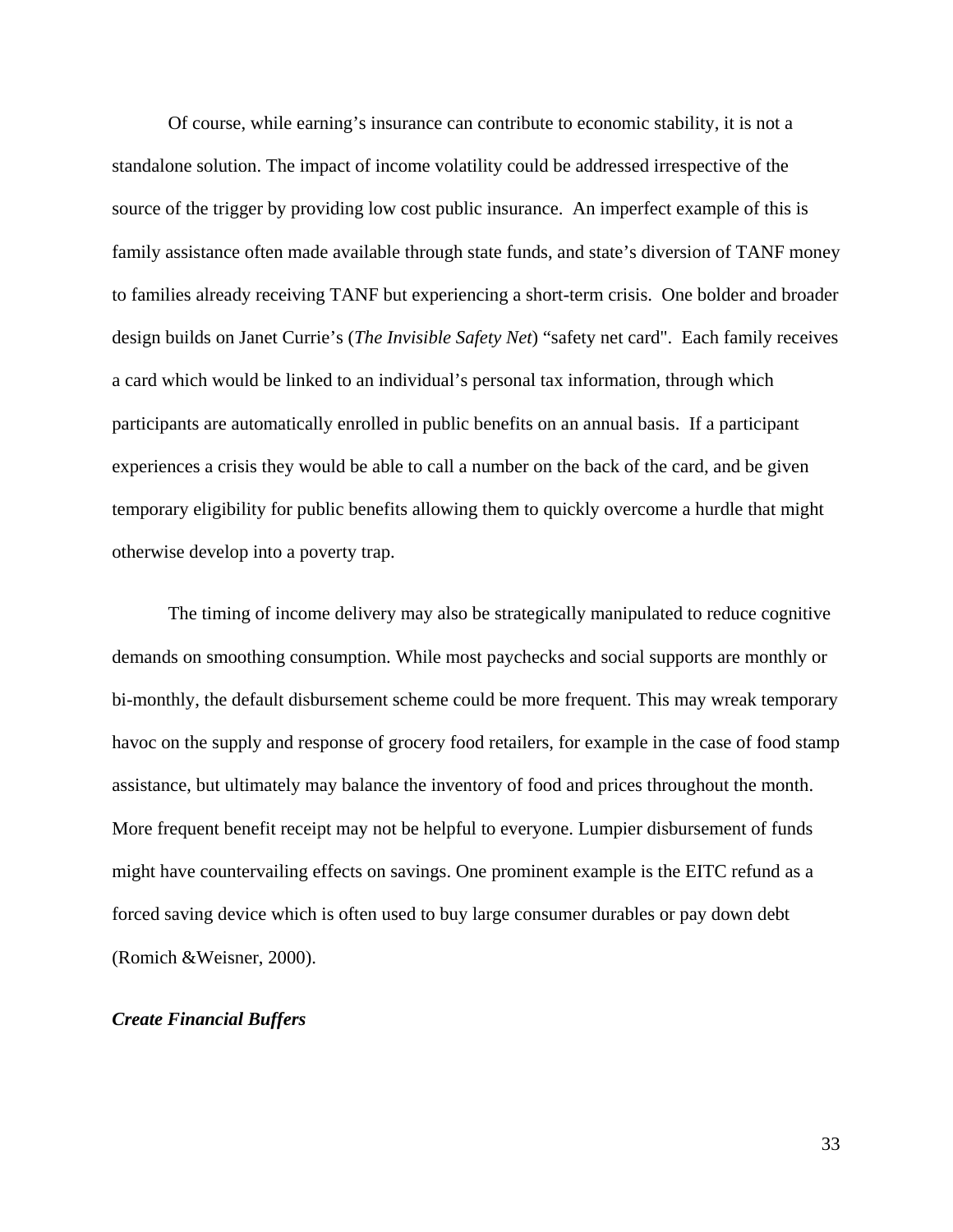Economic instability could also be weathered through one's own financial cushion.<sup>15</sup> Savings provide a form of self-insurance to low-income households; yet, in the context of daily struggles to make ends meet, can be exceedingly difficult to come by. Nearly 38 percent of households with incomes less than \$25,000 cite winning the lottery as the most practical strategy for accumulating wealth, just shy of the 41 percent who report saving a little bit each month as a strategy (Consumer Federation of America, 2006). <sup>16</sup> In the face of economic instability, any savings strategy must be self-replenishing and easy (but not too easy) to access (i.e. liquid but not too liquid).

Many existing strategies to promote savings assume that savings are low because of lack of knowledge or information. This has fueled a public and private sector response focused on financial education and related budgeting information strategies.  $17$  Some of these financial education programs suggest positive effects on improving budgeting and savings but also show that benefits mostly accrue to the small self-selected group that is motivated and takes up these opportunities (Caskey, 2006; Schreiner, Clancy & Sherraden, 2002). Public guidance and education strategies such as media campaigns are challenging because, unlike clear messages about "wearing a seatbelt" or "saying no to drugs," low savings and the obstacles to saving more stem from a myriad of behaviors that are difficult to capture, or adjust, through a sound bite.

 $\overline{a}$ 

<sup>&</sup>lt;sup>15</sup> Regrettably, current eligibility criteria for many government programs limit the amount of assets individuals can hold.

<sup>16</sup> See Hogarth, Anguelov, &Hilbert (2004); Hogarth, Anguelov, &Lee (2004) analyses of financial knowledge, based on a series of survey questions, and behavior as measured through bill payment, credit, assets and investments.

<sup>&</sup>lt;sup>17</sup> The private sector offers more than 4,000 personal finance websites. One critique is that these private online approaches do not focus on financial information or numeracy (Gale &Levine, 2010). Dave Ramsey, Financial Peace University, emphasizes paying off small loans first as emotional victories over debt and habit formation.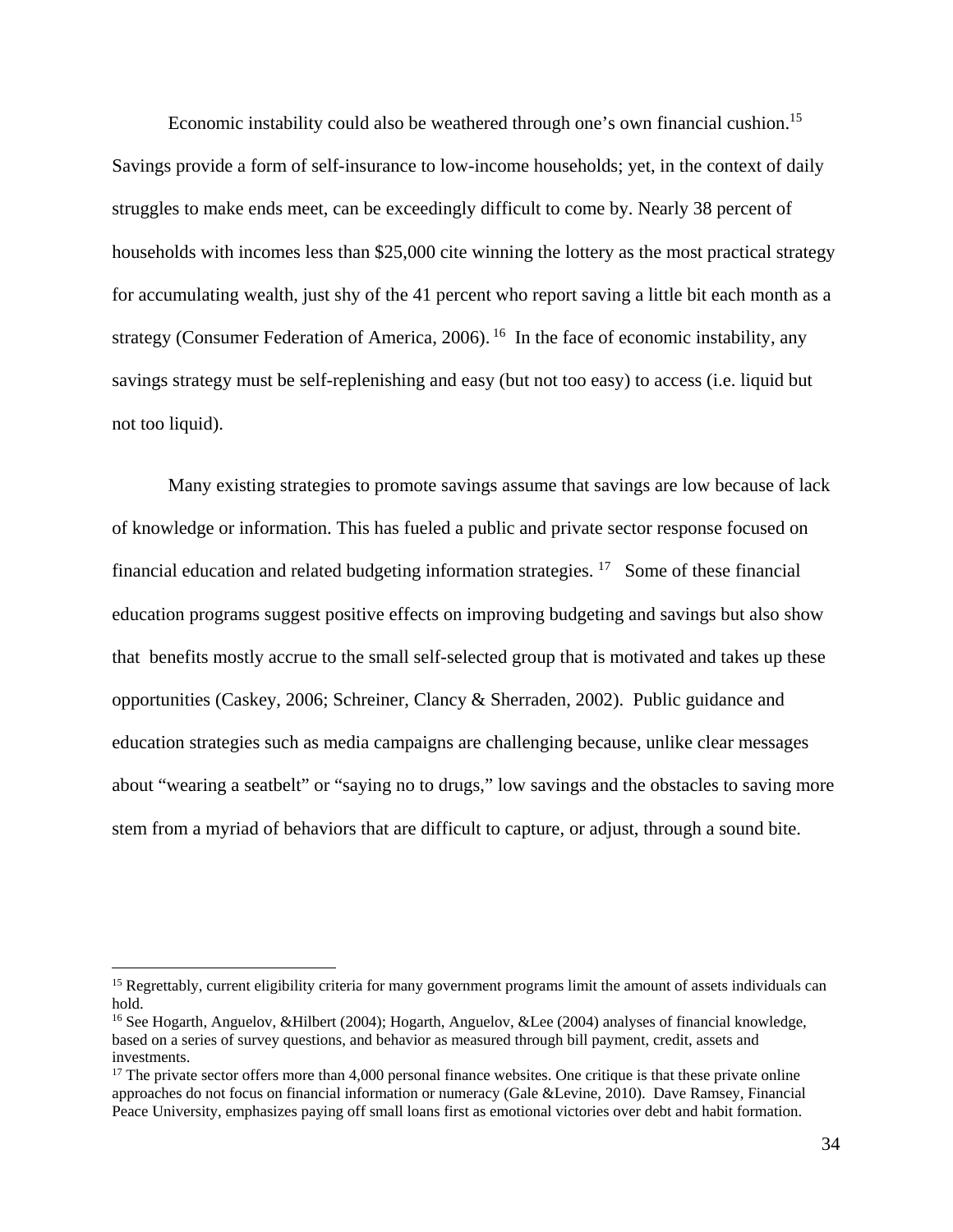A more productive avenue might be to develop a suite of new financial products made readily available to individuals who are heavily income-constrained and/or might have poor credit ratings. Such products would be designed to lower the demands on juggling income and expenses by, for example, automating necessary bill payments, presenting useful and simple graphical depictions of expenses and income inflows across a set of compartmentalized categories, and perhaps providing (limited but easy) access to low cost credit with a built-in payback mechanism (Mills, Gennetian, Amick & Powers, 2010). Following on earlier insights around and the behaviorally informed design of "choice architectures" in several policy domains (Shafir, 2012; Thaler &Sunstein, 2009), the guiding motivation behind such products is to create an architecture that is specifically designed to help manage highly constrained funds.

Nearly half (43.9 percent) of American households are considered "liquid asset poor," meaning they lack the savings to cover basic expenses for three months if unemployment, a medical emergency or other crisis leads to a loss of stable income (Assets & Opportunity Scorecard). Having easy access to some form of low cost credit is critical, yet opportunities are quite rare for those individuals who might benefit the most. The option is embodied in some emergency assistance programs available to community college students (for example, in a program called Dreamkeepers sponsored by Scholarship America). In fact, loan amounts of \$500 to low income individuals have been found to be associated with as much a reduction in the incidence of hardship as a tripling of household income (Mayer &Jencks, 1989).

### *Design Programs in the Shadow of Instability*

Many well-intentioned programs unwittingly impose regressive bandwidth taxes. In fact, for a bandwidth-limited individual, a program's cognitive costs can present an impediment that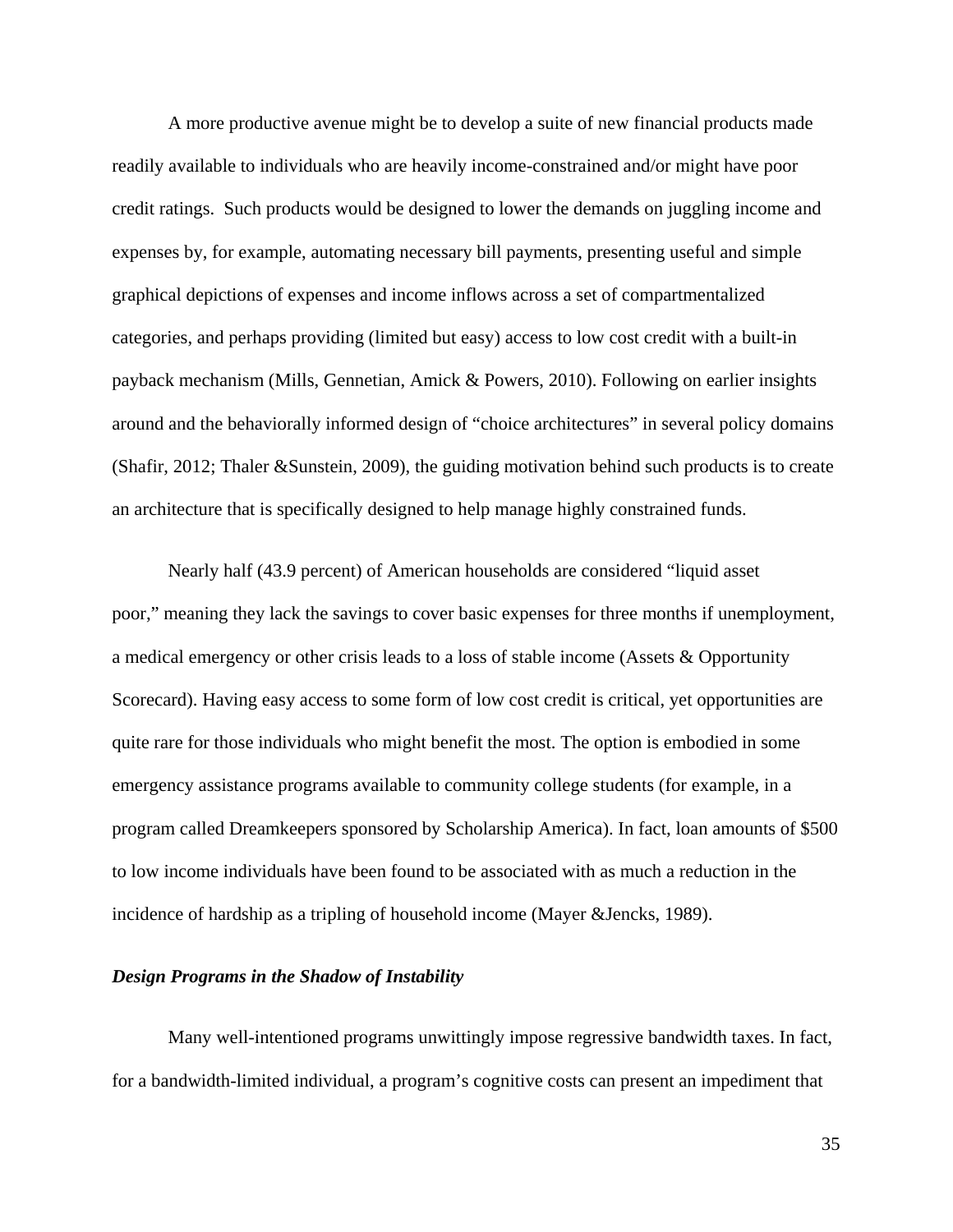offsets any presumed cost-benefit analysis. This implies that even small costs (like asking individuals to front \$1 for their otherwise subsidized metro card), can impose having to go through trade-off thinking, decide, remember, and then implement and, consequently, present a sufficient obstacle to actually using the card to get to work. The demands on attention make it even more difficult to make sense of intricate eligibility criteria, and uncertainty and complexity can reduce a person's likelihood of applying for benefits. Recent developments, such as Express Lane Eligibility (ELE), have reduced the burden on clients; ELE uses other government programs enrollment to inform individuals of their eligibility and in some cases automatically enroll individuals into Medicaid. A variety of non-governmental organizations have also adopted electronic tools that inform individuals of work supports they are eligible for, and break the benefits access process into actionable steps, an improvement even if individuals still have to apply in person.

One poignant example is a simplification of the Free Application for Federal Student Aid (FAFSA) through prepopulation of economic and demographic data from tax filings. When helping fill out their taxes, an H&R Block assistant informed customers with college-aged children of the eventual cost of college were they to obtain federal aid (often quite below their expectations), and then offered to have the application forms automatically completed. College attendance increased by roughly 8 percentage points (more than a thirty percent relative increase) among those who were informed of college costs and had their FAFSA completed compared to those who only received information about the cost of college (Bettinger, Long, Oreopoulos & Sanbonmatsu, 2009).

## **Discussion**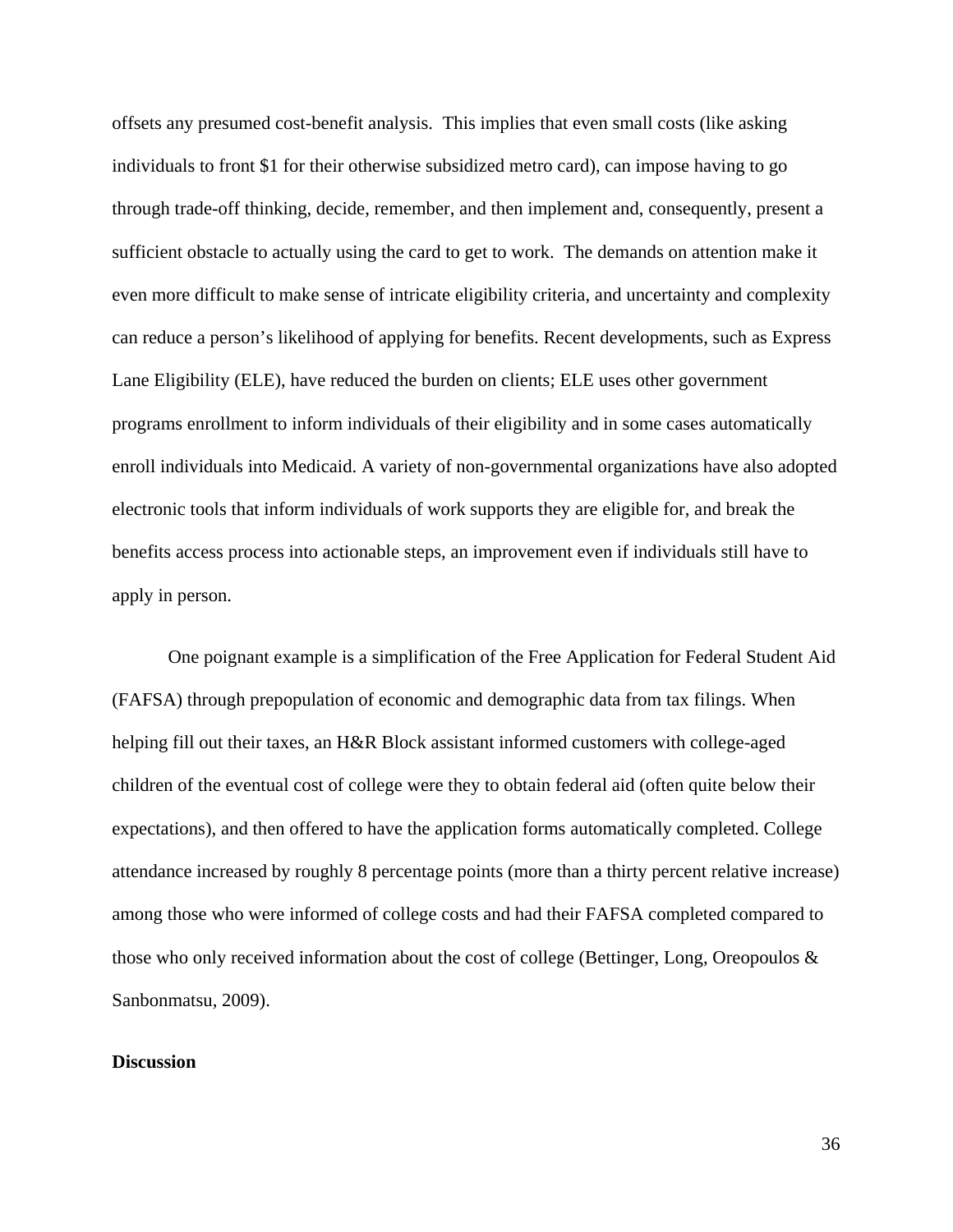Recent research in the behavioral sciences has highlighted the attentional demands, cognitive load, distraction, and depleted executive and self-control processes that characterize life under scarcity, and their consequent impact on decision-making. This, we suggest here, provides a new lens through which to view many persistent problems and conventional concerns that characterize policy makers' approaches to the lives of the poor, as well as the continuing intransigency of poverty alleviation attempts. The new framework, we propose, promises to provide new and complementary solutions to improving the impact of existing programs, and to the design of new policies.

Poverty is complex. No one theoretical account or solution can possibly address the myriad circumstances and challenges that face the poor, not even considering the multiple physical and health barriers that are endemic to life in poverty (e.g. depression, substance abuse, domestic violence, see Danziger and Danziger [2009]). However, one predominant aspect is the persistent need to juggle and struggle to make ends meet. (For some detailed accounts, see Edin & Lein, 1997, as well as a recent update, Halpern-Meekin et al., forthcoming. Also Collins et al., 2010, for an international perspective. ) Highly creative strategies for coping—from high cost solutions such as transferring debt from one high interest credit card to the next, to low cost ones such as bartering with neighbors to do house repairs rather than calling expensive repair men- require constant attention, and can be depleting and leave little capacity for making decisions about a variety of other matters, especially for tomorrow or the more distant future.

A behaviorally informed framework calls for policy and program re-design that are attuned to the problems of scarcity *and* instability, and include policy strategies that target economic instability directly, create buffers, and are designed to be, to the extent possible, instability-proof. If economic instability exacerbates financial and psychic costs, then moments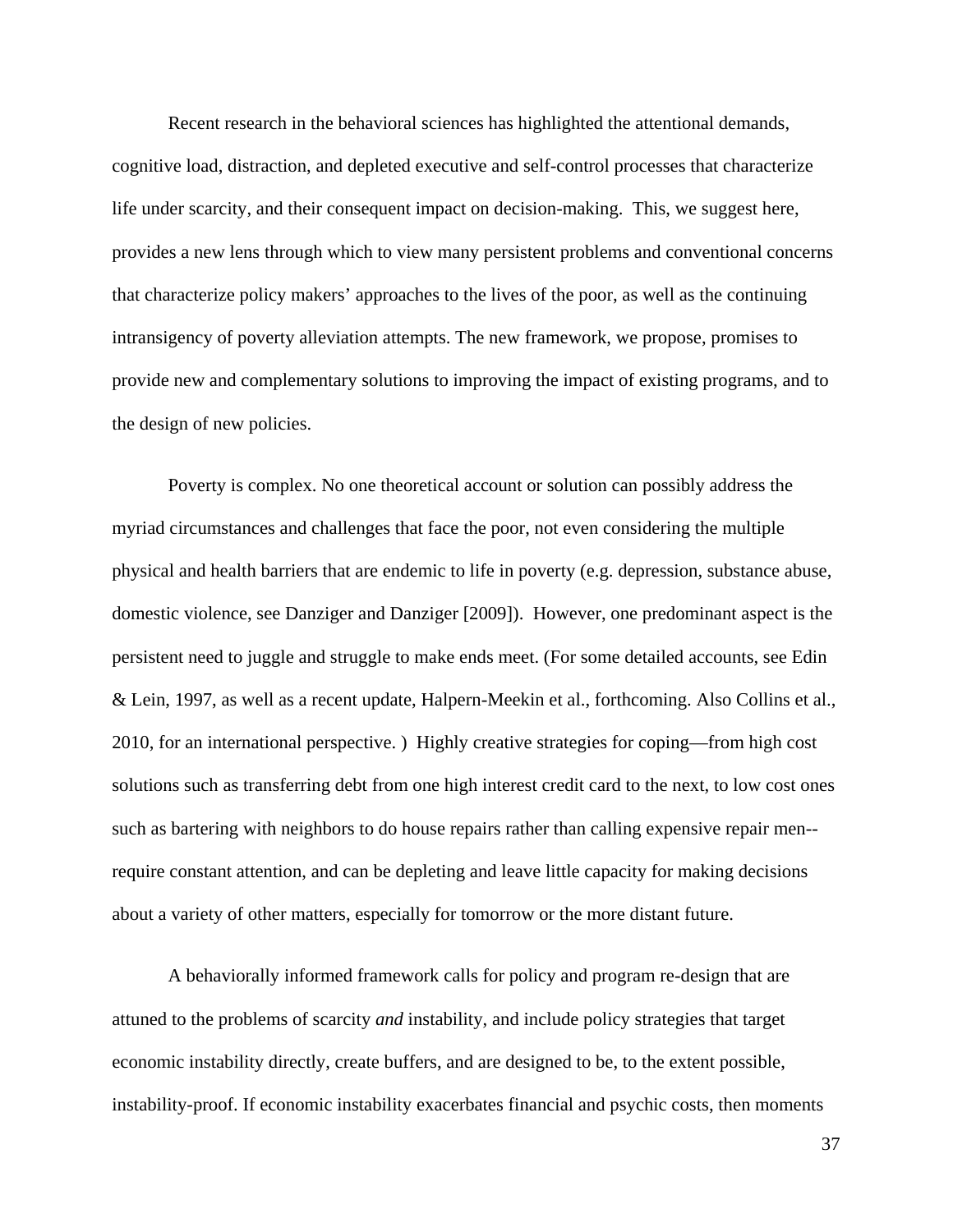of financial stability represent "re-set" moments, offering less depleted circumstances for more considered and insightful decision-making. Building and further testing evidence in support of this framework seems an excellent next step for the effective conduct of poverty policy.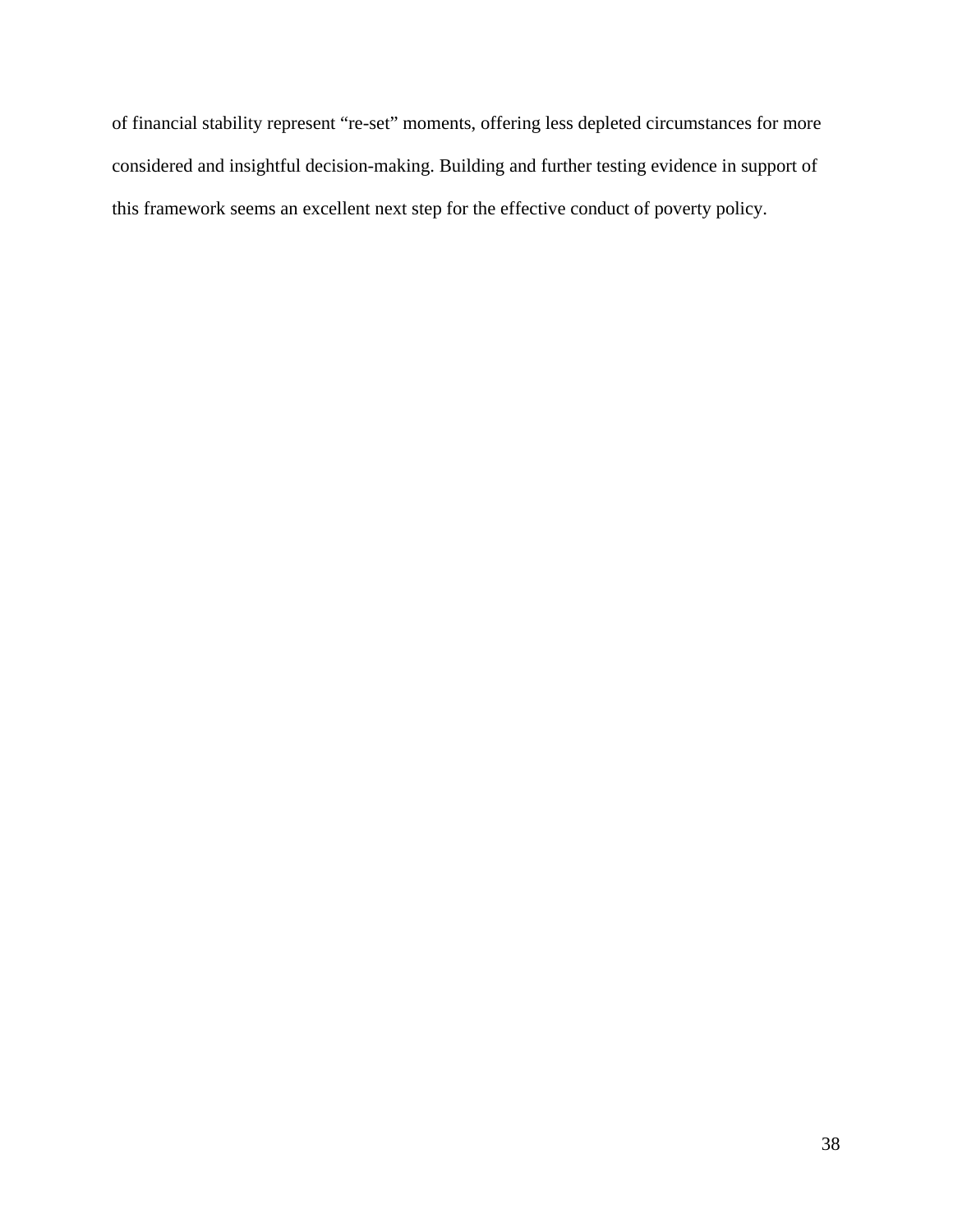### **Appendix A. The Supplemental Nutrition Assistance Program**

The Supplemental Nutrition Assistance Program (SNAP) (formerly known as the Food Stamps Program) was created "to permit low-income households to obtain a more nutritious diet...by increasing their purchasing power" (Food and Nutrition Service, 2008b), and with over 46 million participants as of October 2012, SNAP is currently one of the nation's largest and most important components of the safety net (Food and Nutrition Service, January 4, 2013). In addition to its practical function of providing food to individuals, SNAP has been understood to also help households smooth income over periods of volatility (Gunderson &Ziliak, 2003). Participation rates in SNAP are countercyclical to that of the economy, with rates rising as the macroeconomic situation declines (Ziliak, Gunderson & Figlio, 2003). Individuals eligible for SNAP must have gross income under 130 percent of poverty (Food and Nutrition Service, 2013) and have limited assets and resources.<sup>18</sup> The amount of benefit a family receives is based on the estimated cost of a thrifty food plan. In 2012 the maximum benefit for a family of four without income was roughly \$500 per month (Food and Nutrition Service, 2008a). For every dollar increase in income there is about a 30 cents decrease in the amount of benefits a family receives.

To receive benefits individuals must apply, usually in-person. Once an individual applies, they will receive a determination decision in less than 30 days, or if the application has been expedited they will receive a determination in less than  $7 \text{ days}$ .<sup>19</sup> Eligible individuals can continuously receive benefits without fears of hitting a time limit as is the case with the Temporary Assistance for Needy Families program.<sup>20</sup> However, eligible individuals must re-

 $\overline{a}$ 

<sup>&</sup>lt;sup>18</sup> Countable resources must be under \$2,000 or \$3000 if at least one person in the household is at least 60 years old or disabled.

<sup>&</sup>lt;sup>19</sup> In response to the question: "Are processing times changing?" http://www.fns.usda.gov/snap/snap.htm (U.S. Department of Agriculture, 2012, 2013)

<sup>&</sup>lt;sup>20</sup> Able-bodied adults without dependents can only receive benefits for 3 months in a 3 year period if they do not work or participate in job search related activities.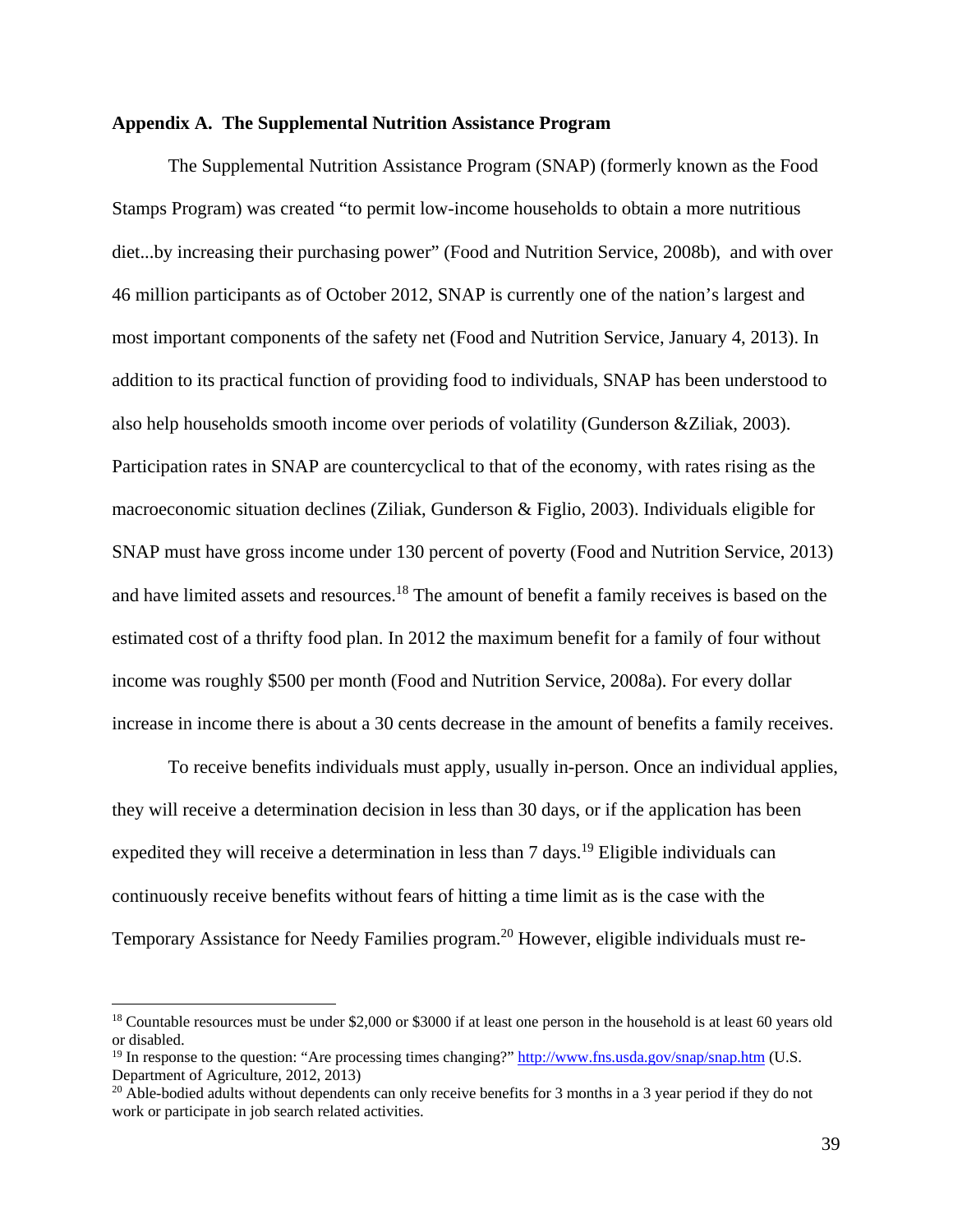certify anywhere from every 3 to 12 months depending on the state of location<sup>21</sup>. Federal regulations declare that "[s]tate agencies must assign the longest certification period possible based on the predictability of the household's circumstances" (7 CFR 273.10) which is usually interpreted as at least six months (Finegold, 2008).

Until very recently, take-up for SNAP had been consistently low. In fiscal year 2007, only about 66 percent of all eligible individuals, and only 56 percent of eligible working participants received SNAP (Cunnyngham &Caster, November 2009). Researchers have explored potential explanations for the low take-up of SNAP and among other explanations believe some important factors that reduce take up include transaction costs and stigma of receiving benefits (Currie, 2006; Currie &Grogger, 2001; Kaushal &Gao, 2009; Moffitt, 1983).

This line of research has yielded valuable insights about the SNAP program but its impact has been limited in stimulating any redesign of SNAP. For the most part, longer periods between recertification have consistently been associated with higher rates of take-up, and lower rates of drop-off, among eligible families (Hanratty, 2006; Ratcliffe, McKernan & Finegold, 2007; Wilde, Cook, Gunderson, Nord & Tiehen, 2000). Research has also shown that simplification<sup>22</sup> of the certification process increases participation rate (Kaushal &Gao, 2009). Motivated primarily under the assumption that stigma interfered with take-up, the most dramatic change to SNAP occurred during the late 1990s when States started replacing paper vouchers with Electronic Benefit Transfer (EBT) cards. EBT cards look and operate in a similar fashion to prepaid debit cards and, in this way, feel quite main stream. Whether or not such a change addressed stigma per se is unknown, but regardless, moving from paper to EBT Card

 $\overline{a}$ 

<sup>&</sup>lt;sup>21</sup> If every member of the household is disabled/elderly states can extend certification periods to 24 months.

 $22$  Families now only have to report if their income increases over 130 percent of FPL, whereas previously households had to report income or family structure changes that may impact eligibility and benefits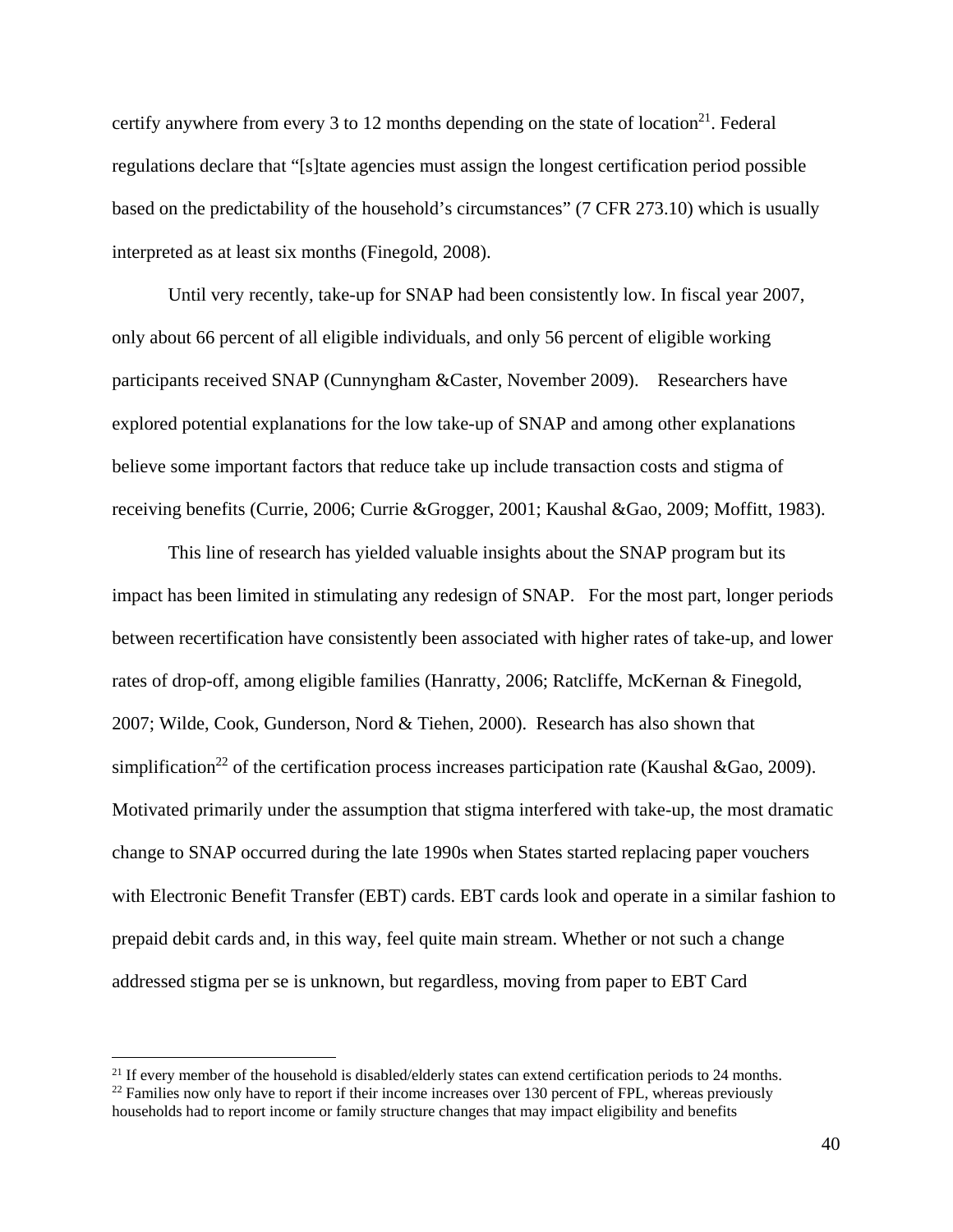significantly appeared to increase participation (Kabbani &Wilde, 2003; Kaushal &Gao, 2009; Kornfeld, 2002; Wilde et al., 2000).

In short, the traditional perspectives have contributed to two main (important) changes in the features of SNAP: A move from paper to debit card presumably to address stigma of public assistance receipt, and longer recertification periods to reduce transaction costs.

What if individuals who are eligible but do not receive SNAP benefits were categorized into two broad types: newly eligible and historically eligible? Newly eligible clients seek out social assistance in response to a recent rather stressful event (Bartlett, Burnstein & Hamilton, 2004; Gennetian &Miller, 2002).<sup>23</sup> Their decisions are also being made under a reasonable amount of stress, driving them to focus on the immediate crisis at hand and, in this case, ensuring that food is on the table for dinner that evening. Because of fraud concerns, the search for financial help from any public safety net typically requires finding the right place to apply, getting oneself to the right location at the right time, and often waiting in line for many hours (not to mention, risking the chance that one does not have the proper documentation in hand to even complete the process). These steps are demanded even when the outcome is quite uncertain, and at best, even when the successful completion of these steps may not lead to a consistent benefit payment for several weeks. SNAP might instead allow new applicants to walk into a public benefits office (or, more radically an office that is co-located with places like unemployment offices) and leave with a fully functional interim EBT card. This will directly address immediate financial hardship. More importantly, it will free mental resources to focus on broader strategies to address the crisis; perhaps the immediate money available to pay for today's food or gas will mean that the opportunity to go to an available job interview will not be

<u>.</u>

<sup>&</sup>lt;sup>23</sup> Change in family composition, loss of a source of income, and/or member of family become sick/disabled.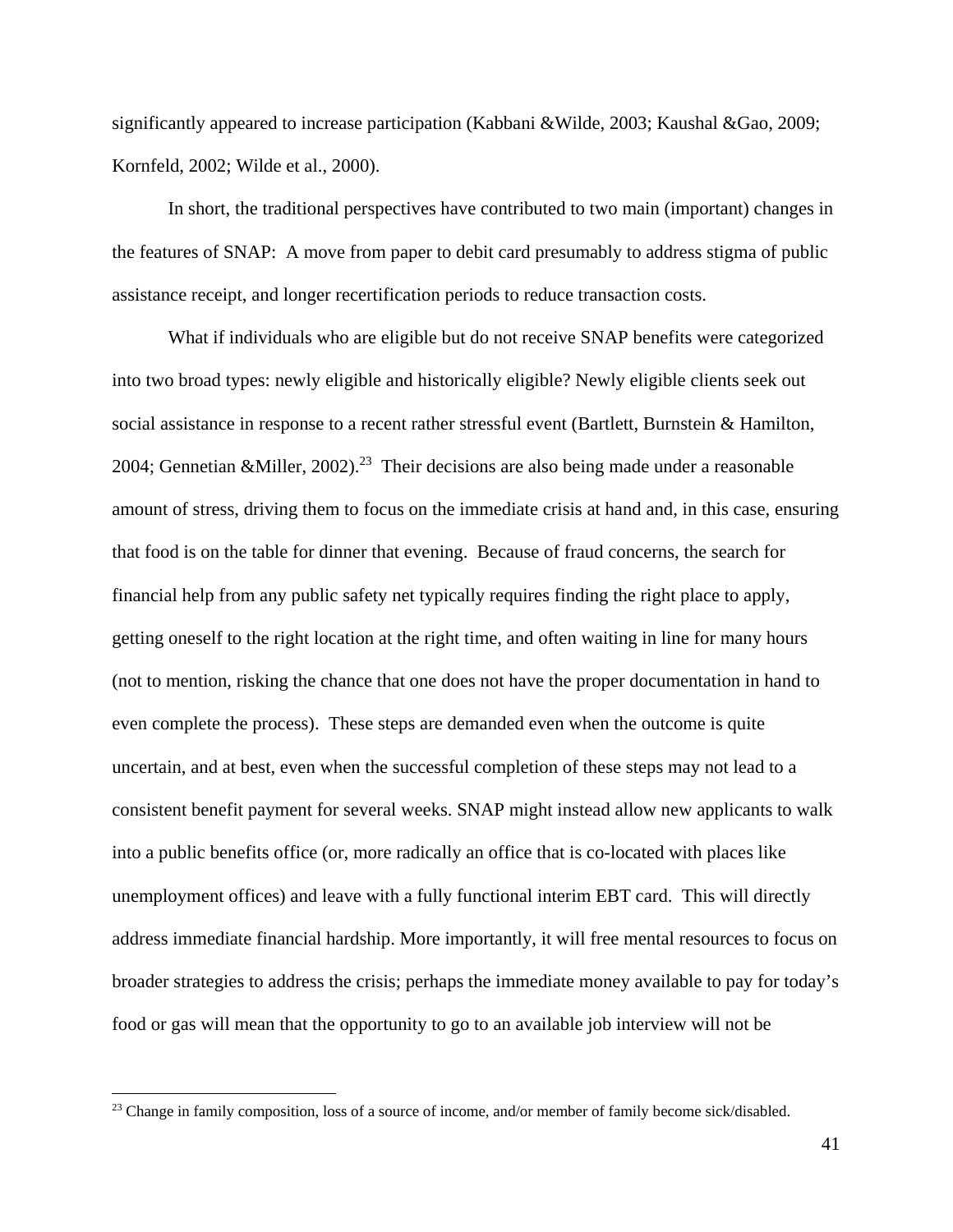forgotten or delayed. Functionally, online determination of eligibility will further facilitate the process<sup>24</sup>. Everyone has access to a public library. This reduces time spent waiting in line and getting to and from a public benefit office, and the stigma of receiving benefits.

For the second type of individual, i.e. those households historically eligible for SNAP but do not take-up benefits, consider their reasons: (1) they do not know they are eligible, (2) they know they are eligible, but procrastinate, or are too distracted, (3) they know they are eligible, but on balance do not believe the benefit of receiving SNAP is higher than the cost. Individuals may fall into category 1 because they are mentally depleted and applying for SNAP, despite available information, has gone ignored. Individuals may fall into category 3 for a variety of reasons: they may value the present much more than the future and do not apply for SNAP because of the discomfort of today. Additionally, individuals in category 3 may not apply because they cannot force themselves to act. Changing an individual's thought process in category 3 can be difficult, and while other behavioral work may reverse this type of thinking (e.g. conditional cash transfers are one policy intervention that make current benefits readily apparent), it is beyond the scope of this discussion. A simple intervention may increase participation rates across each of these groups by leveraging taxes. Tax forms require individuals to disclose most of the information needed to determine SNAP eligibility. At that moment, an opt-out option could be available to leave open the option of easy SNAP enrollment. The income information would be relatively fresh, and could be renewed annually. Simply put, unless an individual chooses not to, their tax information will be used to determine SNAP eligibility, and this could be followed up by receipt of an EBT card in the mail.

 $\overline{a}$ 

<sup>&</sup>lt;sup>24</sup> Individuals who receive services from nongovernmental organizations, like food banks, soup kitchens, and churches, would be able to assist individuals applying for food stamps.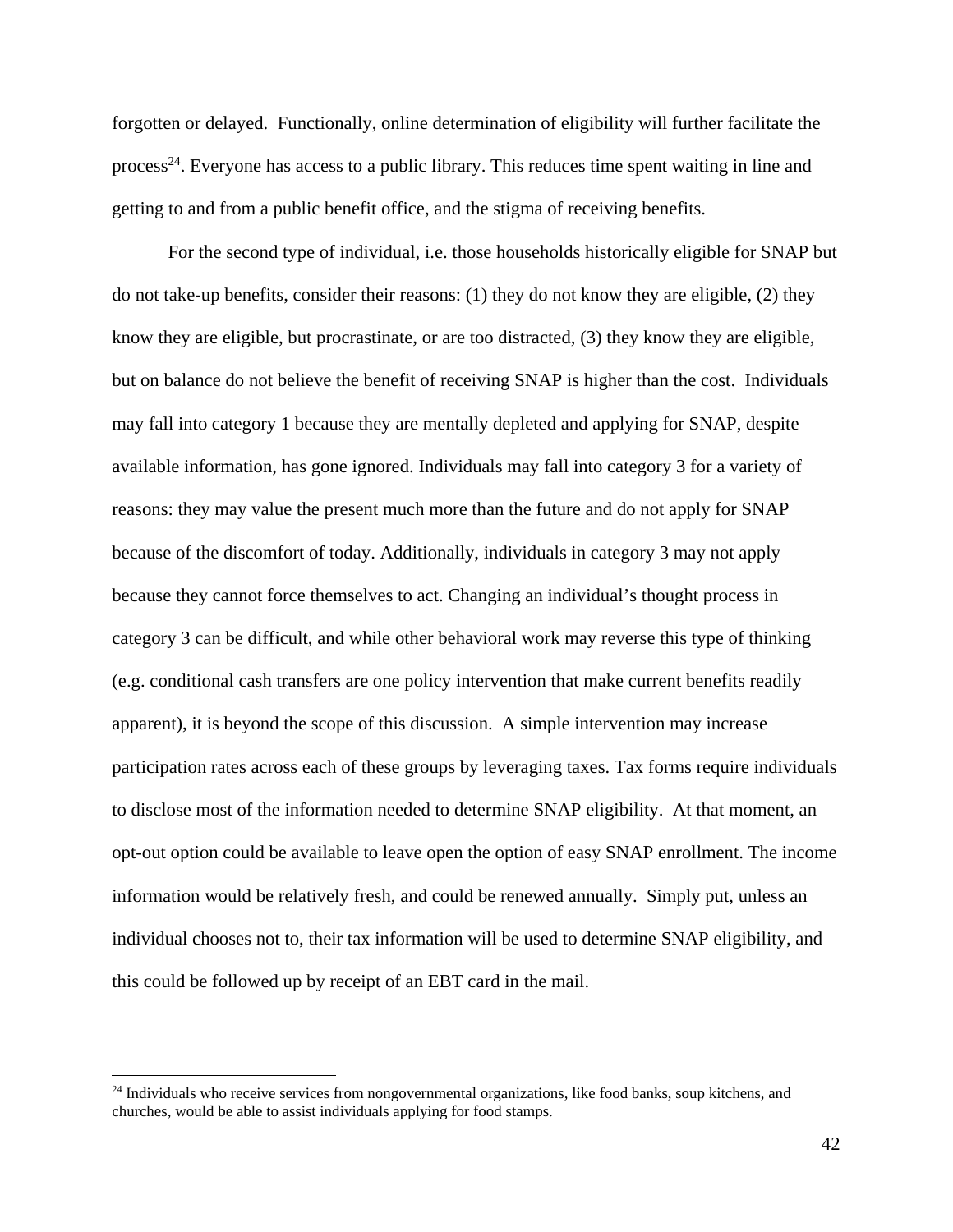If increased receipt of SNAP benefits among eligible participants is a policy objective, the behavioral perspective offers several possible avenues. Re-characterizing new applicants as those "undergoing a recent stressful event" and others as a broad category of historically eligible (not just prior recipients) give rise to new strategies.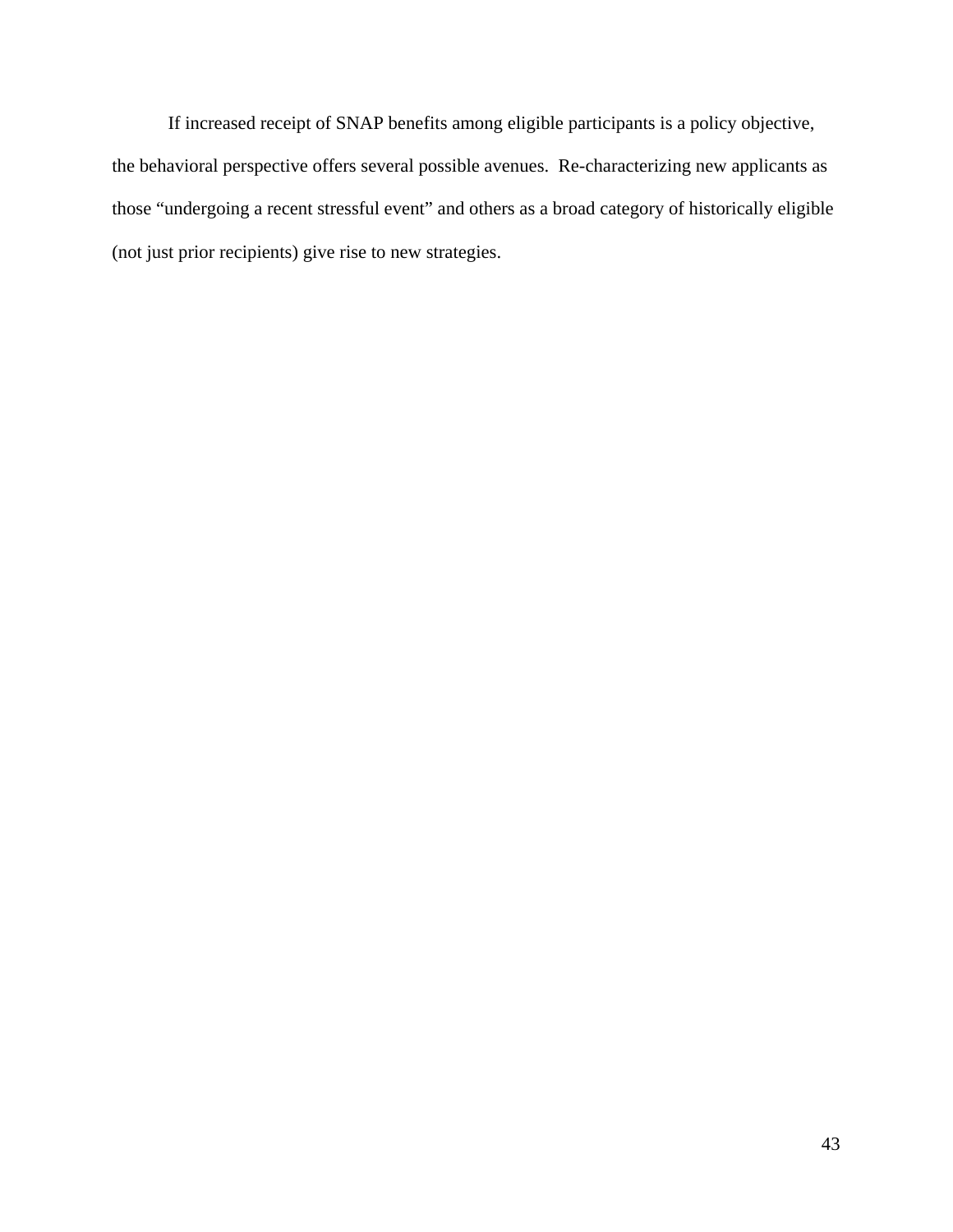### **Appendix B: Opportunity NYC Conditional Cash Transfer Program**

Launched in 2007, Opportunity NYC-Family Rewards, is a Conditional Cash Transfer (CCT) program designed to financially reward individuals if they participate in and satisfy the conditions of a set of predetermined activities intended to improve health, children's educational attainment and employment. The program does not utilize case managers or social services. Rather, the program relies heavily on the marketing of incentives and the dissemination of information about resources and services families can access. After proof of participation, families directly receive cash that is deposited into either a bank account or prepaid debit card. The program is the first of its kind in the U.S. and is inspired by similar CCT programs that proved successful in Central and South America (i.e. Progresa-Oportunidades in Mexico, Levy, 2006).

Opportunity NYC launched in New York City's six highest poverty neighborhoods in 2007. Nearly 2,400 families who were recruited based on meeting eligibility criteria<sup>25</sup> were randomly selected to participate in the study's program group. Individuals and families were recruited through neighborhood partner organizations. Participants were informed of the program's benefits, how and when benefits could be collected during orientation sessions and through ongoing marketing campaigns. To receive benefits participants could open free, no-fee, no minimum Opportunity-NYC bank accounts, receive benefits using an existing bank account, or access funds using a prepaid care. Participants were offered a 50 dollar bonus if they opened an Opportunity NYC account, resulting in 55 percent take-up. The process for receiving the CCT's was relatively simple: Individuals had a list of predefined activities and depending on

 $25$  Eligibility criteria includes: live in one of the 6 neighborhoods have at least one child in fourth, seventh, or ninth grade, and have an income level at or below 130 percent of FPL (to document income families produced proof of receipt of food stamps or Medicaid).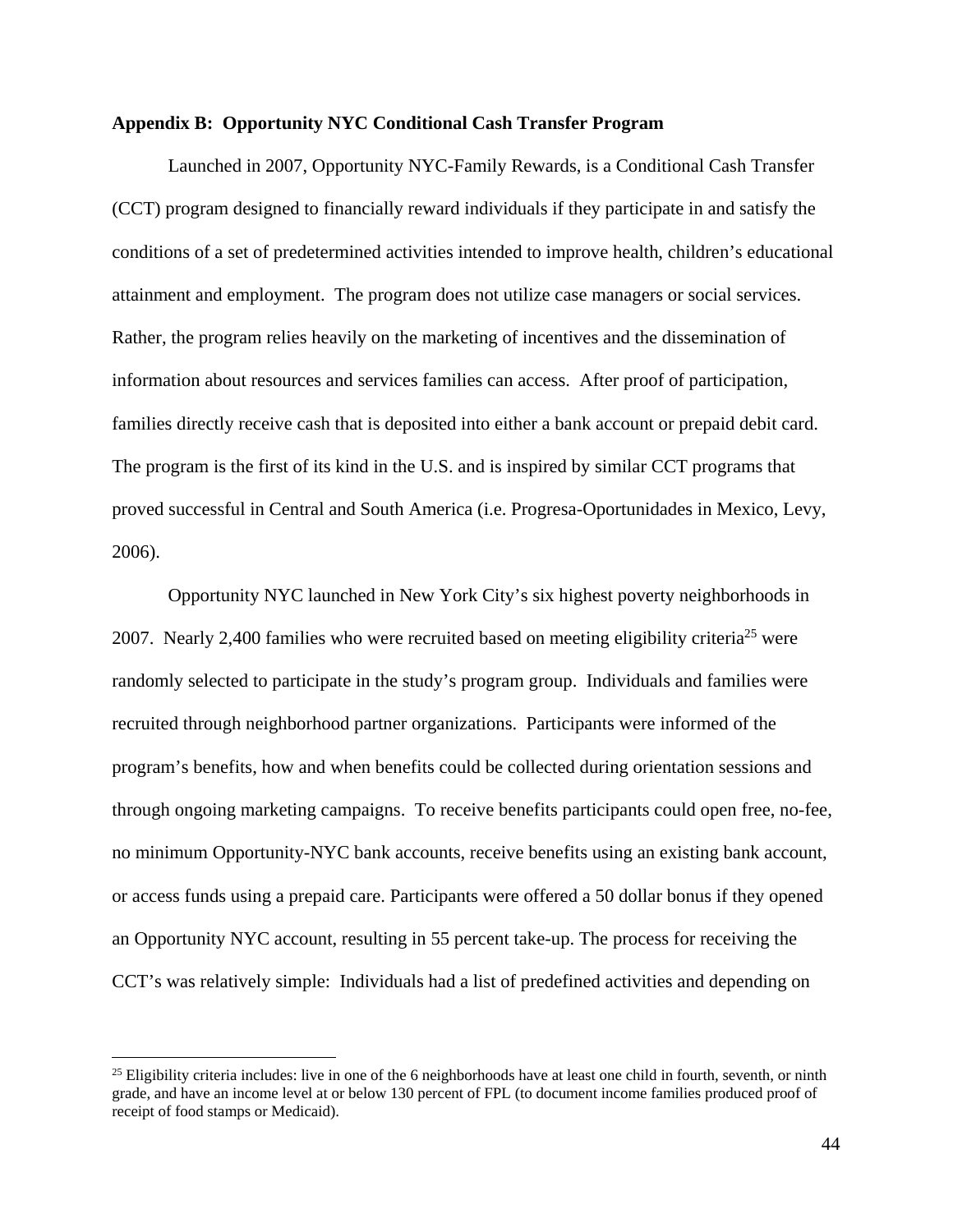activity, participation was documented either by automatically validating participation with administrative records (i.e., children's test scores) or by mailing in a completed "coupon", with documentation (e.g., a signed doctor's form) proving the activity was completed. Once activities are validated, cash is automatically deposited into either a bank account or a prepaid debit card.

Early evaluation results indicate that this program had small but significant effects on a variety of outcomes, including reduced material hardship, increased savings, increased the likelihood of having a checking account by over 20 percent, reduced reliance on alternative banking institutions such as check cashers, and increased the use of regular health care providers while reducing the use of emergency room service. In its first two years, the program did not improve overall education outcomes for grades K-8, nor did it increase use of regular medical check-ups or improve parents' relationships or earnings. Combined with evidence from welfare, work and income security programs, CCTs appear to generally support the contention that targeted financial incentives can produce modest changes in improving some aspects of economic behavior, education and health.

Some control group participants in the study went to the doctor, paid their bills on time, had a bank account, and had their children immunized without the encouragement of an incentive. The CCT was designed to incentivize and indeed encouraged higher rates of participation in some but not all of these activities. Most touted are CCTs effects on school performance that were most pronounced among the group of high school students who were high achievers to begin with (based on their test scores in  $8<sup>th</sup>$  grade). Why didn't CCTs improve children's test scores more widely or attendance despite the generous incentives and a priori buyin among participants to engage in such activities? Qualitative research uncovers a few possible reasons (Greenberg, Dechausay & Fraker, 2001). Although parents expressed a general desire to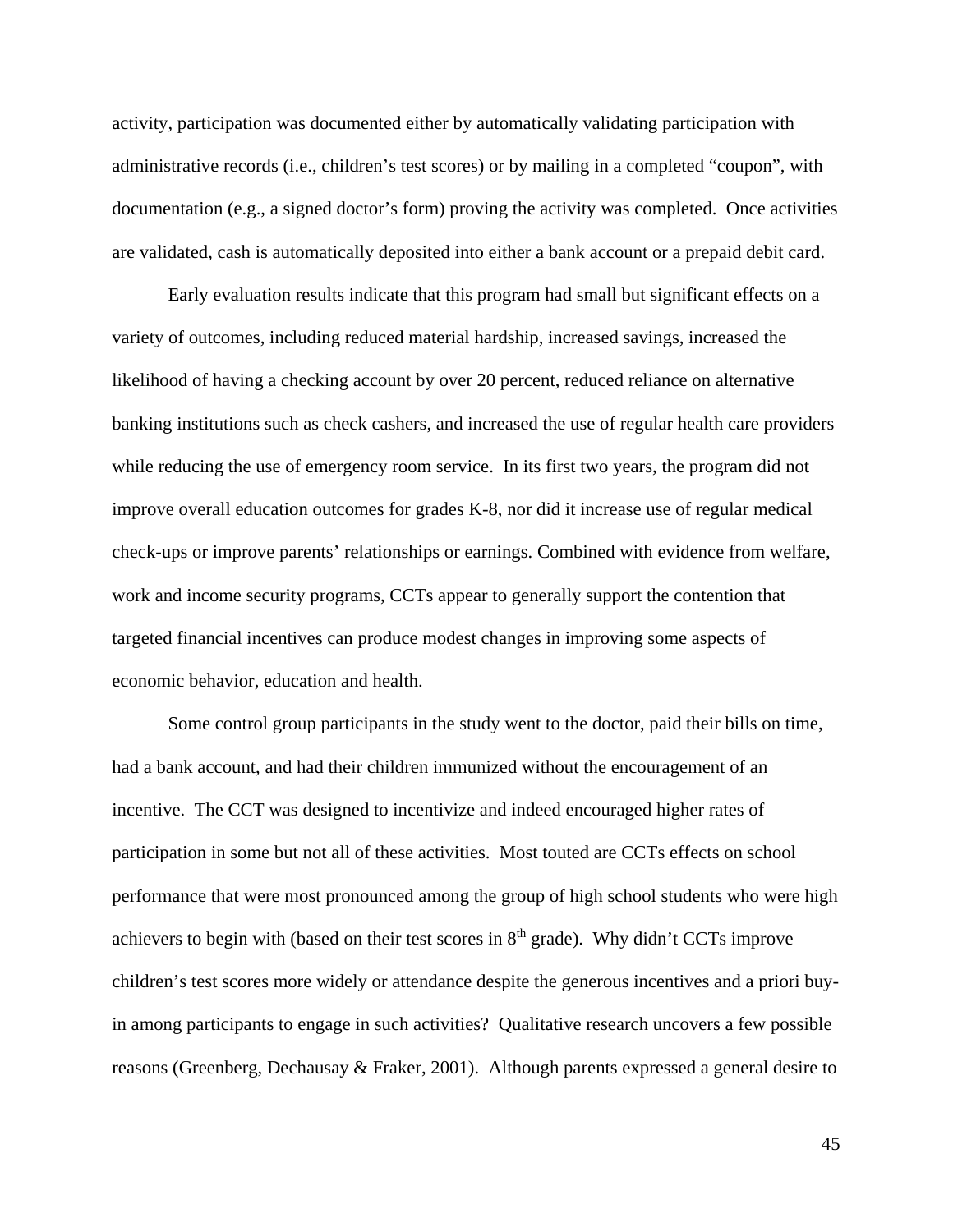do what is best for their children, they did not have the tools they needed to convert their goals into action. Sometimes this meant the need for more concrete interim steps to succeed. Families would also get distracted for periods of time due to crises, celebrations and the like; and their good intentions often went awry.

Despite providing cash for submitting a coupon, a significant proportion completed the activity but did not subsequently submit coupons in year 1 or year 2, compared to over 99 percent of individuals received cash for benefits that were automatically validated. In year 1, 17 percent of participants did not receive any rewards from the coupon books and in year 2 the rate increased to 20.4 percent. In survey reports, about 93 percent of participants felt that they knew what they needed to do to submit coupons and how to submit coupons and about 89 percent found the coupon book easy to understand. However, only about 63 percent reported not having any trouble keeping track of the coupons. Why? As one participant stated, "My brain be somewhere else. … 'cause I just took my kids to the doctor last month, but me rushing to get them to the doctor, I forgot to bring those coupons. So half the time I be forgetting to bring it. It's not that I don't want to bring it; I be forgetting 'cause I be busy." Indeed, the menu of incentives was long – more than 20 in the first year of the program – and the coupon book was dense, particularly for large families. Also, in certain cases, such as employment and some health activities, documentation requirements were complex.

Family Rewards is a promising program that appears to provide significant cash benefits to participants. The coupon-based reward system was an insurmountable challenge for over 10 percent of individuals who did complete their activity and had good intentions to follow through to receive their cash benefit but did not do so. These individuals understood how to use the coupons, but they were not able to convert that understanding into an actionable plan. It is not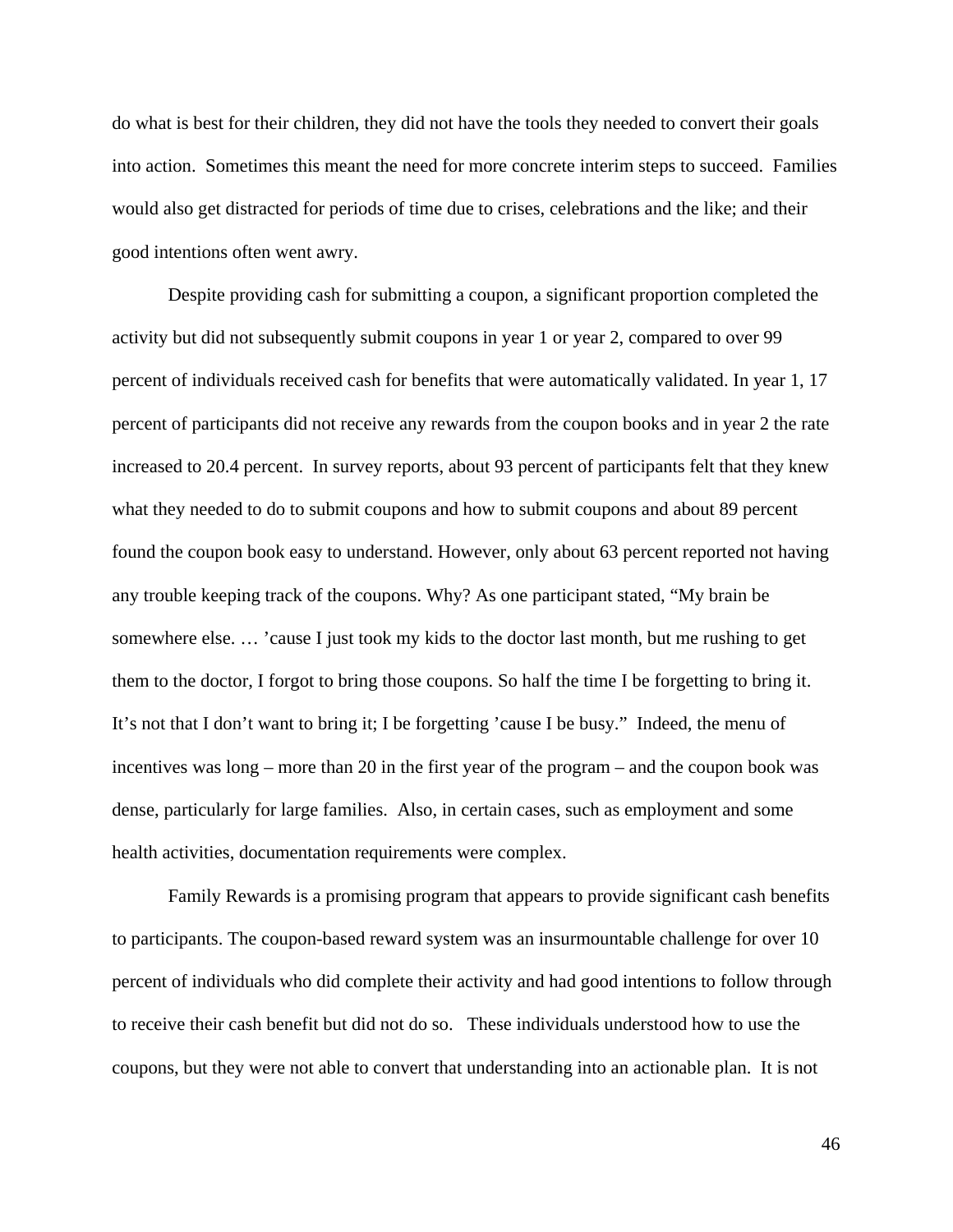entirely remarkable that the individuals who did reap the full benefits had a few systematic differences from those who did not in their education, income, etc. The common theme—for the individuals who struggled with prioritizing or optimizing the potential benefits of CCTs, or the individuals who when such activities were prioritized could not follow-through with reaping the full benefits of the cash—is that other things simply got in the way. What this means for CCTs is that benefits may not be reaching the individuals who can gain the most. The "hybrid" verification model, which used both coupons and automatically-verified means to determine whether a family should receive payment for an activity supports this contention. Implementation research suggests that coupons were helpful as a way for families to organize their involvement in the program. It reduced the amount of mental accounting that went on because they could look through the book and think about what they needed to do. However, many of the program's most high-value rewards (e.g. the education rewards such as standardized tests, credit accumulation, graduation, attendance) were verified using administrative data and weren't included as activities in the coupon book. Families didn't have to "do" anything ("simplification" and default) to claim these rewards, but being out of sight also meant they were out of mind thus potentially diluting the intent of the CCT.

Re-framed through the behavioral lens of economic instability it is not surprising that reprioritizing is hard to do, as is keeping track of things like coupons. Take-up and follow-through of activities with more immediate short-term benefits was higher than those that required a longer-term view (e.g. dealing with today's issues like bill payment, emergency room vs. educational outcomes). Would commitment to activities improve by making short-term benefits more salient? Even with the right future oriented intentions, devices can help minimize distractions. Some parents created systems to reduce the mental burden of keeping track of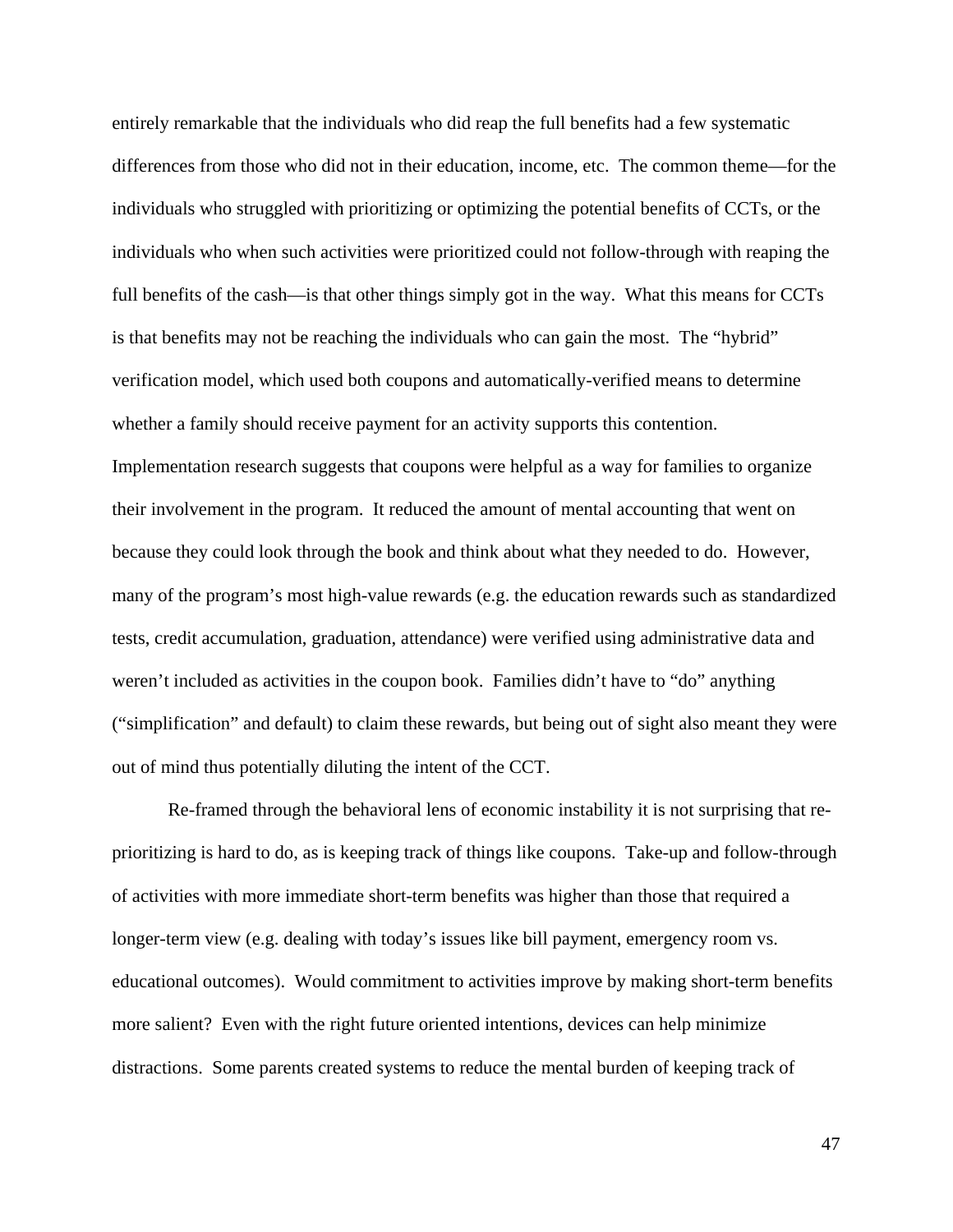coupons: "one parent pasted folders for each child on her wall and inserted the relevant coupons in them so she would be reminded of what each child needed to do." What a good idea! This participant recognized that her day-to-day life—coupled with the uncertainty and instability of income--would create difficulties keeping track of everything.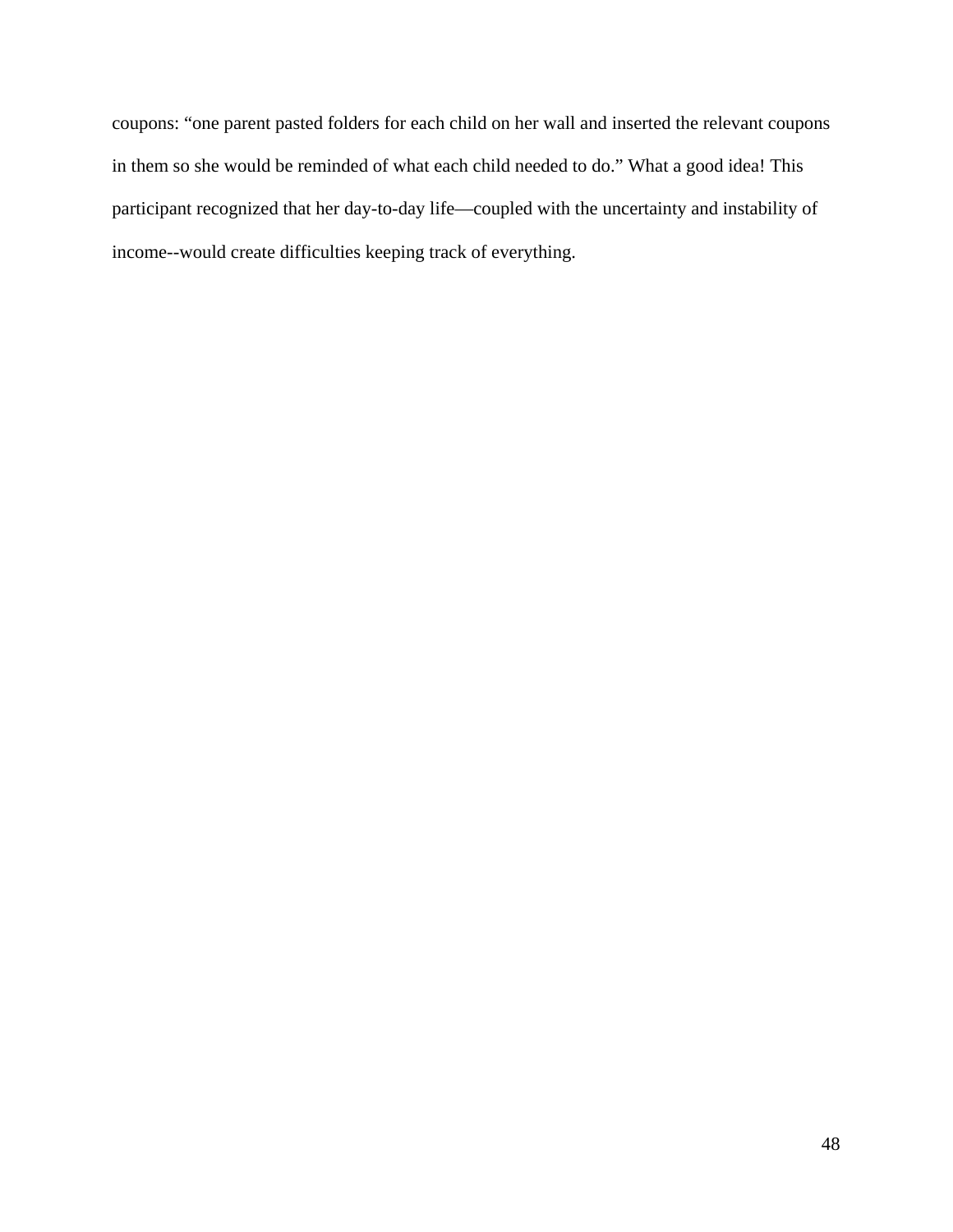### **Appendix C: Early Head Start**

<u>.</u>

Early Head Start was created in 1995 as a response to the "quiet crisis" (Carnegie Task Force on Meeting the Needs of Our Youngest Children, 1994) affecting children under the age of three and their families within the United States and in 2006 served close to 100,000 children or mothers (Child Outcomes Research and Evaluation, 2002). This program was initially launched at selected 68 sites and increased to over 400 sites across the country. Families were recruited into the program primarily through using local advertising, contacting individuals participating in public programs that serve similar populations such as WIC, and seeking referrals from local health care providers. Early Head Start seeks to improve children's development and health, build strong family and community relationships, and provide help to the staff who bring new services to low-income households with pregnant women, infants, or toddlers. To do this Early Head Start provides intensive services to pregnant mothers and their newborn child for up to three years<sup>26</sup>, during the most crucial period of the child's life, in order to assist the families and support positive developmental trajectories. Services can include child care, case management, parenting education, home visits, healthcare and referrals, and family support.

When researchers from Mathematica Policy Research and Columbia University evaluated the Early Head Start program using a randomized controlled trial they found that low-income families with infants and toddlers from nearly every subgroup are positively affected by the program, but the impacts were small. Early Head Start had modest positive effects on children's cognitive language abilities, social development, and parenting skills. Center-based programs showed the most pronounced effects on improved cognitive and social-emotional development

<sup>&</sup>lt;sup>26</sup> Eligibility for enrollment in Early Head Start began once the mother became pregnant with the "focus child" and lasted until the child turned one. Therefore, families were qualified to receive program services for as long as three years (if the family registered during the pregnancy period) to approximately two years (if the family registered close to the child's first birthday).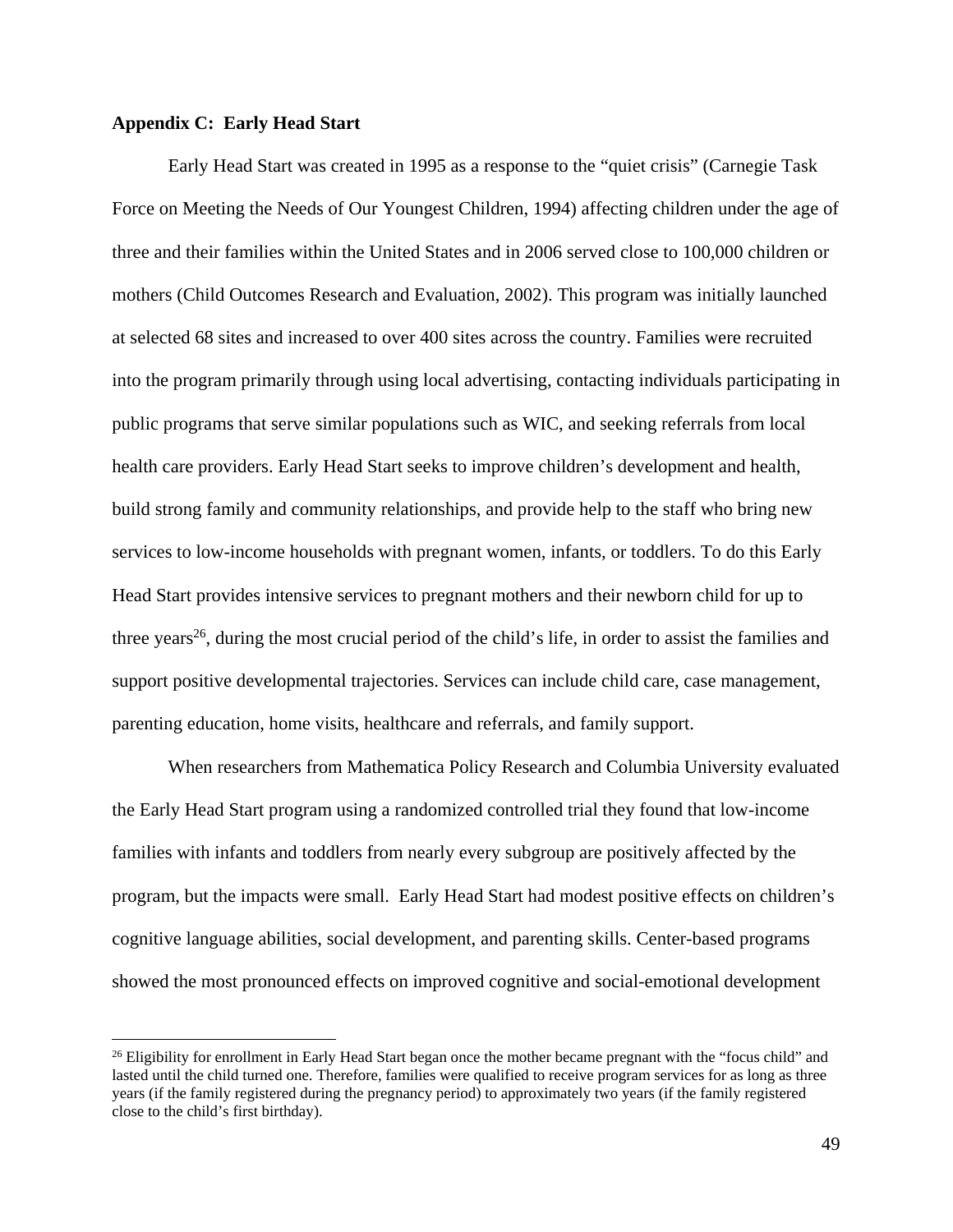and some positive effects on parenting, while home-based programs demonstrated some positive impacts on social-emotional development of children's and reduced parenting stress. The mixed approach produced the most widespread and largest effects on language and social-emotional development of children and self-sufficiency and general parenting behaviors.

Despite the programs best efforts to tailoring services in as well as outside of the home, approximately *two-thirds* of families did not complete the Early Head Start program because they either moved away or dropped out before their eligibility ended. Furthermore, staff took away close to one-third of the families' program memberships as a result of a low attendance rate, poor behavior, or due to participants requesting to leave. A similar disappointing pattern is observed when looking at the intensity of service utilization: Only about half of participating families received services at the required intensity levels<sup>27</sup>. The troubling pattern of low service utilization intensity and short enrollment duration has also been seen in other research looking at home visiting programs (Gomby, Culross & Behrman, 1999).

Early Head Start is a promising program that can address socio-economic inequities as early as age 1, during a highly malleable developmental period where policy can produce high returns to investment. Low utilization and retention are especially troubling. Living in poverty and faced with unstable financial conditions, life with a one year old only magnifies day to day demands with little energy reserved for practicing newly taught skills in the home. While parents of eligible Early Head Start children value their child's education and development—just like anyone else--periods of economic instability can easily undermine their good intentions. Emerging results from Head Start, the nation's attempt at providing early childhood education to

 $\overline{a}$ 

<sup>&</sup>lt;sup>27</sup> Defines by AFC as: "Weekly Early Head Start home visits for home-based sites, at least 20 hours per week of Early Head Start center-based child care for center-based sites, and weekly Early Head Start home visits or at least 20 hours per week of Early Head Start center-based child care for mixed-approach sites."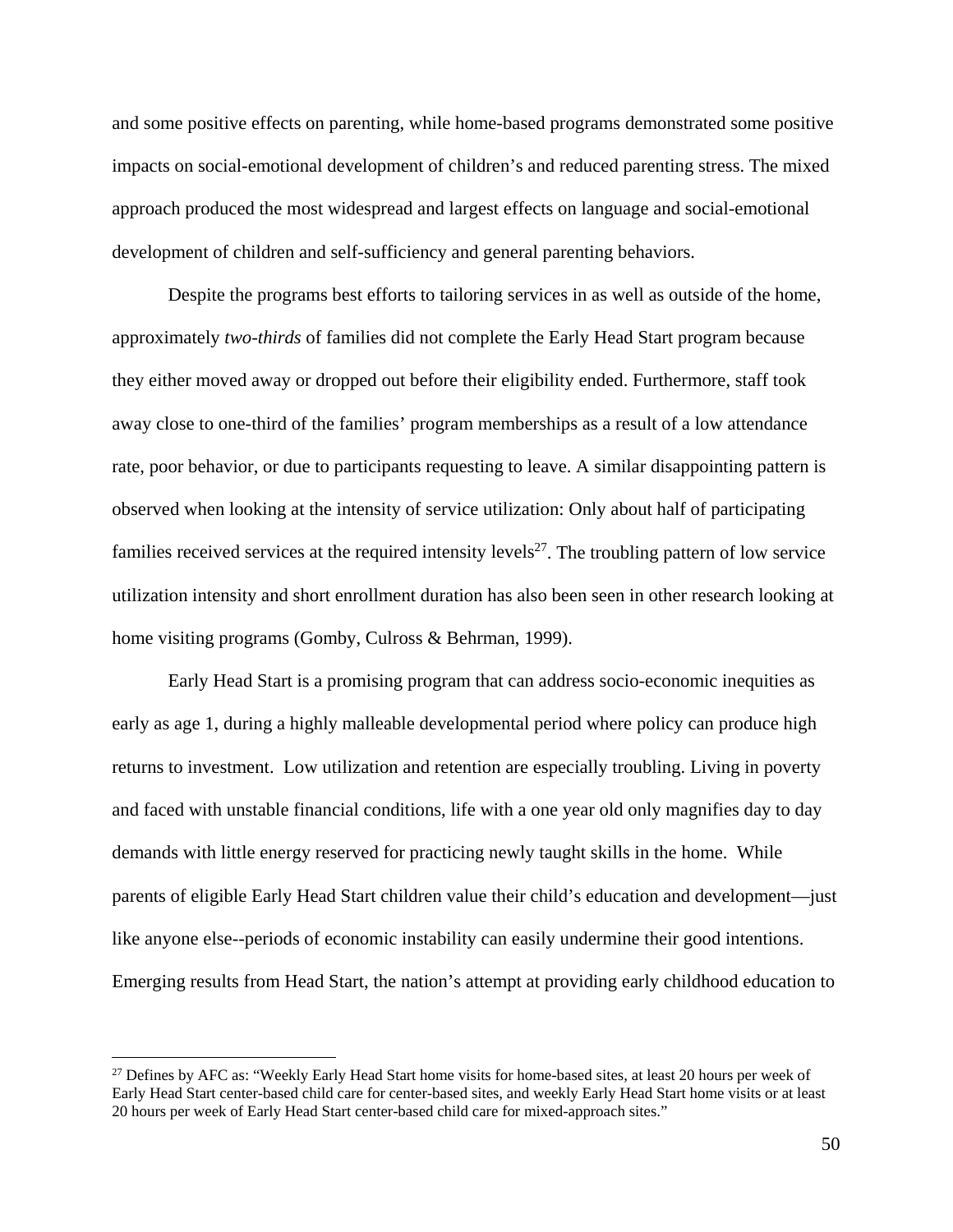vulnerable children since 1965 (Love, Kisker, Ross et al., 2002), show much smaller benefits on children's cognitive and behavioral development than hoped (Montie et al., 2006). A possible explanation for the Head Starts modest impact is that fifth never participated in the program (Child Outcomes Research and Evaluation, 2002).

Some of the structure around delivery of services of Early Head Start might maximize its benefits from the perspective of a fully participating child. This same structure may also interfere with full participation from the perspective of parents who act as agents on behalf of their children. Stringent drop off times are important for managing classrooms and day to day curricula but for some parents such stringency imposes costs, let's say, because of potentially erratic employment schedules.

In contrast to other child-care and child development programs, home visiting programs bring the services directly to their participants' home, which reduces the logistical burden put on parents and provides a forum for participation from the whole-family. A meta-analysis on home visiting suggests that overall home-visiting programs do accrue benefits to parents and children, though meta-analyses do not point to any one design feature that seems to produce the most positive effects and the estimated positive effects do not appear substantively larger than those enjoyed by Early Head Start programs (Sweet &Appelbaum, 2004). Although the logistical burdens might be reduced with home visiting, the success of the model still hinges on parent ability to follow through on a day to day basis without the handholding of a nurse. Indeed, common across a various early childhood preventive interventions, success hinges on the role and available energy of the parent to fully participate, consistently engage, and follow-through with recommendations.

The behavioral perspective points to strategies that can support the underlying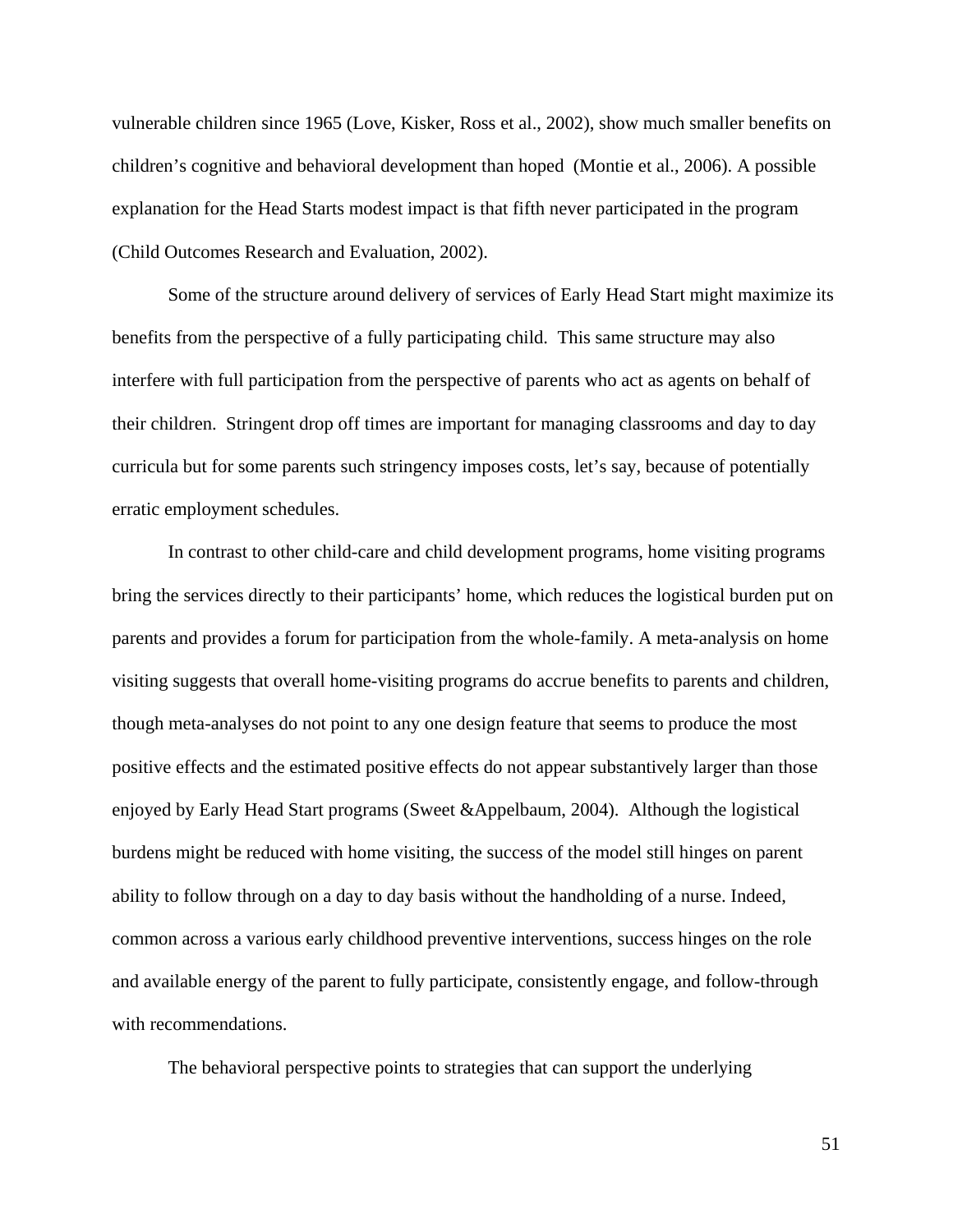assumptions of these early childhood interventions about fully engaged parents, and parenting, by focusing on ways that the early childhood initiatives will not be easily upended due to attention that is redirected to a financial crisis at hand. One example is implementation intentions, i.e. prompts to develop a specific if-then plan. Rather than holding to unstructured intentions ("I should read to my child more"), implementation intentions prompt an individual to link situational cues with a response ("I will read to my child for 10 minutes right after dinner"). Implementation intentions have been shown to have surprising influences on a variety of behaviors: An implementation intentions intervention where a caller would ask a potential voter when and where they were intending to vote increased the probability they would vote by 9.1 percentage points (Gollwitzer, 1999). Such prompts—to read, play, or comparably interact with a child—could be easily designed and strategically posted throughout one's household. Another strategy for redirecting attention that may be misdirected in the context of low and unstable income is reminders. Simple monthly text messages were found to increase savings rates by 6 percent, the probability of loan repayments by 7-9 percent, exercise levels by 8 percent, and smoking cessation rates by 15 percent—behaviors that similarly begin with good intentions (like good parenting) but also can easily fall to the wayside (Cadena &Schoar, 2011; Karlan, McConnell, Mullainathan & Zinman, 2010; Newton, Wiltshire & Elley, 2009; Rodgers, Corbett, Bramley et al., 2005).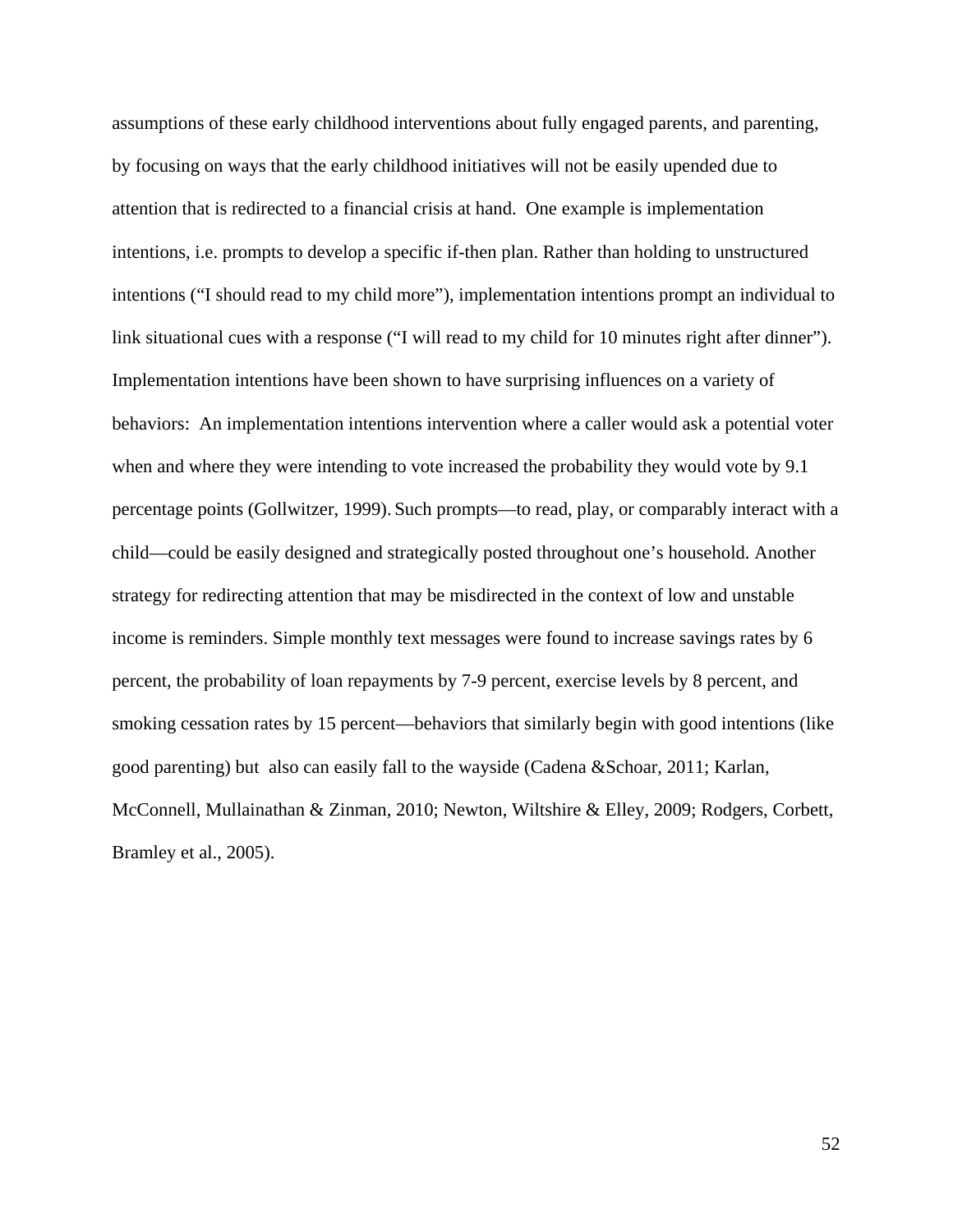#### References

- Aarts, H., Dijksterhuis, A., & De Vries, P. (2001). On the psychology of drinking: Being thirsty and perceptually ready. *British Journal of Psychology, 92*, 631-642.
- Aber, L., Morris, P., & Raver, C. (2012). Children, Families and Poverty: Definitions, Trends, Emergcing Science and Implications for Policy. *Social Policy Report, 26*(3).
- Acs, G., Loprest, P., & Nichols, A. (2009). Risk and Recovery: Documenting the Changing Risks to Family Incomes *Perspectives on Low-Income Working Families, Brief 8*. Washington, DC: The Urban Insitute.
- Acs, G., & Zimmerman, S. (2008). U.S. Intragenerational Economic Mobility from 1984 to 2004. Washington, DC: The Urban Institute.
- Assets & Opportunity Scorecard. Liquid Asset Poverty Rate Retrieved May 23, 2013, from http://scorecard.assetsandopportunity.org/2013/measure/liquid-asset-poverty-rate
- Azurdia, G., Freedman, S., Hamilton, G., & Schultz, C. (2013). Encouraging Savings for Lowand Moderate-Income Individuals. New York, NY: MDRC.
- Baddeley, A. D., & Hitch, G. J. (1974). Working Memory. In G. H. Bower (Ed.), *The Psychology of Learning and Motivation* (pp. 47-89). New York: Academic Press.
- Bar, M. S. (2009). Financial Services, Saving and Borrowing Among Low-and Moderate-Income Households: Evidence from the Detroit Area Household Financial Services Survey. In R. M. Blank & M. S. Barr (Eds.), *Insufficient Funds: Savings, Assets, Credit, and Banking Among Low-Income Households*. National Poverty Center Series on Povery and Public Policy, New York: Russell Sage Foundation Press.
- Barnow, B. S., & King, C. K. (2000). Improving the Odds: Increasing the Effectiveness of Publicly Funded Training. Washington, DC: The Urban Institute.
- Barr, M. (2012). *No Slack: The Financial Lives of Low-Income Americans*. Washington, DC: The Brookings Institution Press
- Barr, M. S., Mullainathan, S., & Shafir, E. (2008). Behaviorally Informed Financial Services Regulation *Asset Building Program*: New America Foundation.
- Bartlett, S., Burnstein, N., & Hamilton, W. (2004). Food Stamp Program Access Study: Final Report *Report to the USDA, Economic Research Service (E-FAN-03-013-3)*. Cambridge, MA: Abt Associates.
- Baumeister, R. F., Bratslavsky, E., Muraven, M., & Tice, D. M. (1998). Ego depletion: Is the active self a limited source? . *Journal of Personality and Social Psychology 74*, 1252- 1265.
- Baumeister, R. F., & Tierney, J. (2011). *Willpower: Rediscovering the Greatest Human Strength*. New York, NY: Penguin Group (USA).
- Ben-Shalom, Y., Moffitt, R. A., & Scholz, J. K. (2011). An Assessment of the Effectiveness of Anti-Poverty Programs in the United States: NBER Working Paper No. w17042.
- Besharov, D. J., & Call, D. M. (2009). Income Transfers Alone Won't Eradicate Poverty. *Policy Studies Journal, 7*(4), 599-631.
- Bettinger, E. P., Long, B. T., Oreopoulos, P., & Sanbonmatsu, L. (2009). *The Role of Simplification and Information in College Decisions: Result from the H&R Block FAFSA Experiment*. NBER Working Paper 15361. National Bureau of Economic Research, Inc.
- Beverly, S., Tescher, J., Romich, J., & Marzahl, D. (2005). Linking tax refunds and low-cost bank accounts to bank the unbanked. In M. Sherraden (Ed.), *Inclusion in the American*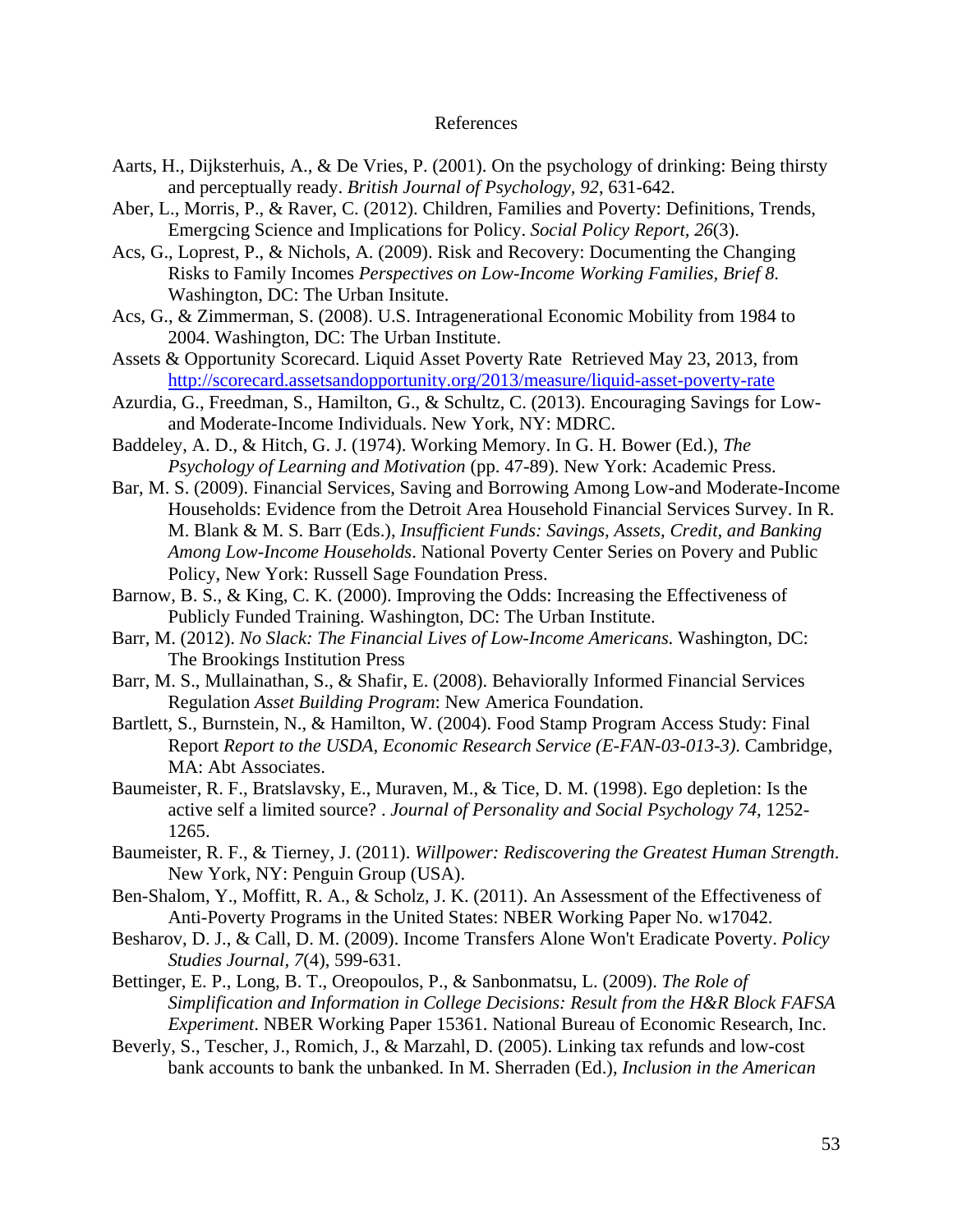*dream: Assets, povery, and public policy* (Vol. 167-184). New York, NY: Oxford University Press.

- Bornstein, M. (2012). *Handbook of Parenting: Volume 1: Children and Parenting*. New York: Psychology Press.
- Bronzaft, A. L. (1981). The effect of a noise abatement program on reading ability. *Journal of Environmental Psychology 1*, 215-222.
- Bryan, C. J., Mullainathan, S., & Shafir, E. (2010). Tempting Food, Cognitive Load and Impared Decision-Making *invited talk at the United States Department of Agriculture, Economic Research Service*. Washington, DC.
- Cadena, X., & Schoar, A. (2011). Remembering to Pay? Reminders vs. Financial Incentives for Loan Payments.
- Cancian, M., & Danziger, S. (2009). *Changing Poverty*. New York: Russell Sage Foundation.
- Carnegie Task Force on Meeting the Needs of Our Youngest Children. (1994). Starting points: Meeting the needs of our youngest children. *New York: Carnegie Corporation of New York*.
- Caskey, J. (2006). Can Personal Financial Management Education Promote Asset Accumulation by the Poor? . Terre Haute, IN: Networks Financial Institute Policy Brief #2006-PB-06.
- Child Outcomes Research and Evaluation, O. o. P., Research and Evaluation, . (2002). Making a Difference in the Lives of Infants and Toddlers and Their Families: The Impacts of Early Head Start. Volume I: Final Technical Report. Washington, DC: Administration for Children and Families and Head Start Bureau Administration on Children, Youth and Families, Department of Health and Human Services.
- Choi, J., Laibson, D., & Madrian, B. C. (2005). Are Empowerment and Education Enough? Under-Diversification in 401(k) Plans *Brookings Papers on Economic Activity* (Vol. 2, pp. 151-198). Washington, DC: The Brookings Institution Press.
- Collins, D., Morduch, J., Rutherford, S., & Ruthven, O. (2010). *Portfolios of the Poor: How the World's Poor Live on \$2 a Day*. Princeton, NJ: Princeton University Press.
- Consumer Federation of America. (2006). How Americans View Personal Wealth vs. How Financial Planners View this Wealth: Americans Think Wealth is Harder for them to Accumulate Than Do Planners: Consumer Federation of America.
- Cunnyngham, K. E., & Caster, L. A. (November 2009). Reaching Those in Need: State Supplemental Nutrition Assistance Program Participation Rates in 2007. Alexandria, VA: U.S. Department of Agriculture, Food and Nutrition Service.
- Currie, J. (2006). The take-up of social benefits In A. Auerbach, D. Card & J. M. Quigley (Eds.), *Public policy and the income distribution* (pp. 80-148). New York: Russell Sage.
- Currie, J., & Grogger, J. (2001). Explaning Recent Declines in Food Stamp Program Participation *Brookings Papers on Urban Affairs, William Gale and Janet Rothenberg-Pack (eds)*. Washington, DC: The Brookings Institution Press.
- Danziger, S., Corcoran, M., Heflin, C., Kalil, A., Levine, J., Rosen, D., . . . Tolman, R. (2000). Barriers to the employment of welfare recipients. *Prosperity for all? The economic boom and African Americans*, 245-278.
- Danziger, S., & Danziger, S. (2009). Child Poverty and Antipoverty Policies in the U.S.: Lessons from Research and Cross-national Policies. In S. B. Kamerman, S. Phipps & A. Ben-Arieh (Eds.), *From Child Welfare to Child Well-being: An International Perspective on Knowledge in the Service of Making Policy* (pp. 255-274). New York: Springer Publishing.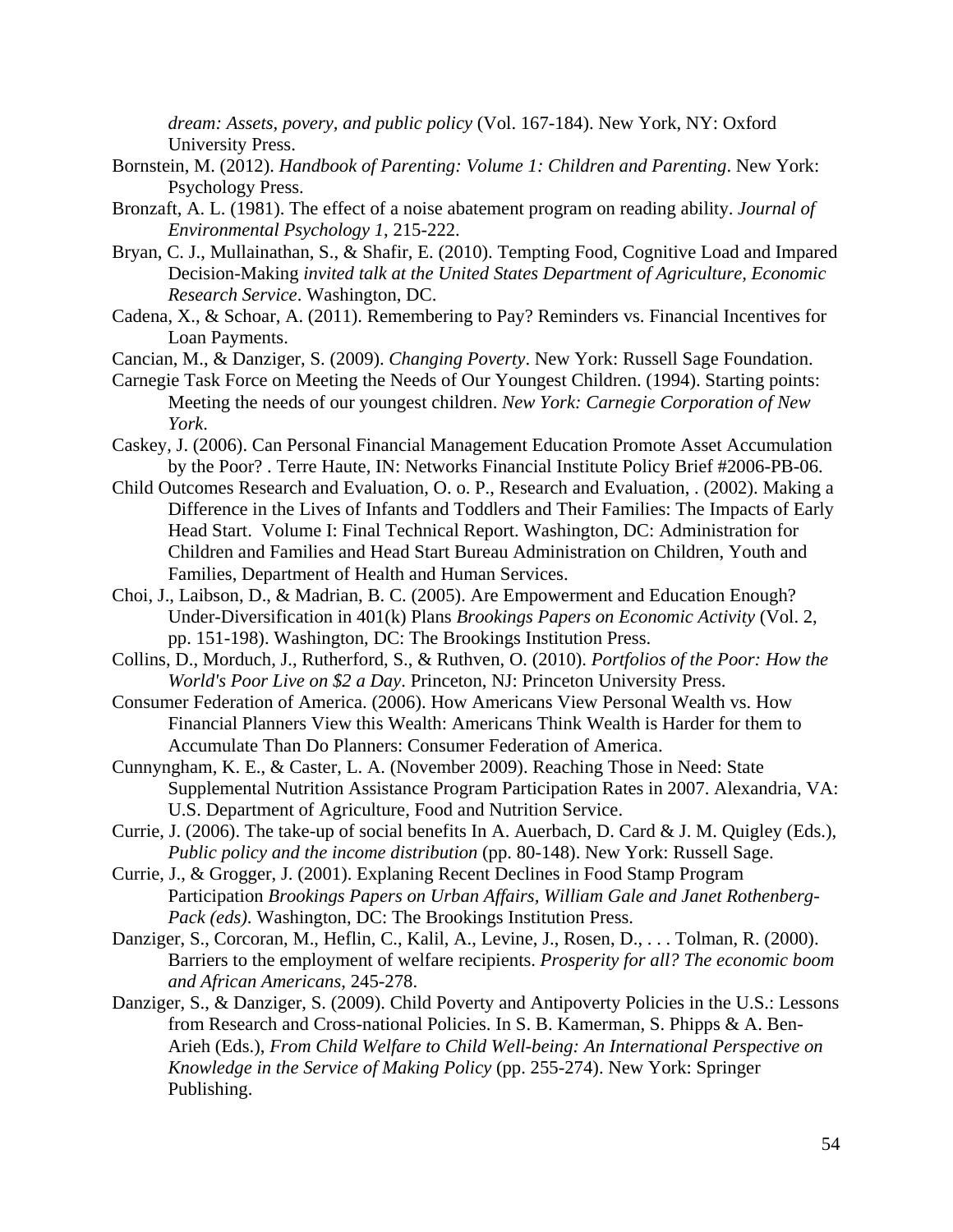- Daro, D., & Dodge, K. A. (2010). Strengthening home-visiting intervention policy: Expanding reach, building knowledge. *New Directions for America's Preschool Policies*.
- Davidson, M. C., Amso, D., Anderson, L. C., & Diamond, A. (2006). Development of cognitive control and executive functions from 4 to 13 years: evidence from manipulations of memory, inhibition, and task switching. *Neuropsychologia, 44*, 2037-2078.
- DeFockert, J. W., Rees, G., Frith, C. D., & Lavie, N. (2001). The role of working memory in visual selective attention. *Science 291*, 1803-1806.
- DeNavas-Walt, C., Proctor, B., D., & Smith, J. C. (2009). Income, Poverty and Health Insurance Coverage in the United States: 2008: U.S. Department of Commerce, Census Bureau.
- Dion, M. R., Hershey, A. M., Zaveri, H. H., & Avellar, S. A. (2008). Implementation of the Building Strong Families Program. *Washington, DC: Mathematica Policy Research*.
- Edin, K., & Lein, L. (1997). *Making ends meet: How single mothers survive welfare and lowwage work*. New York: Sage.
- Evans, G. W., Eckenrode, J., & Marcynyszyn, L. (2007). *Poverty and Chaos*. Paper presented at the First Bronfenbrenner Confernece, Chaos and Children's Development: Levels of Analysis and Mechanisms, Ithaca, NY.
- Field, M., & Cox, W. M. (2008). Attentional bias in addictive behaviors: A review of its development, causes and consequences. *Drug Alcohol Depend, 97*(1-2), 1-20.
- Finegold, K. (2008). Food Stamps, Federalism, and Working Families. Brief 6. Washington, DC: The Urban Institute.
- Food and Nutrition Service. (2008a). Characteristics of Food Stamp Households: Fiscal Year 2007. Washington, DC: U.S. Department of Agriculture.
- Food and Nutrition Service. (2008b). Food and Nutrition Act of 2008: U.S. Department of Agriculture.
- Food and Nutrition Service. (2013). Supplemental Nutrition Assistance Program Retrieved January 28, 2013, from http://www.fns.usda.gov/snap/applicant\_recipients/eligibility.htm
- Food and Nutrition Service. (January 4, 2013). Supplemental Nutrition Assistance Program: Number of Persons Participating: U.S. Department of Agriculture.
- Forsyth, J. (2012). Living Paycheck to Paycheck: Two-Thirds of Americans Are Struggling To Get By, *Huffington Post*. Retrieved from http://www.huffingtonpost.com/2012/09/20/living-paycheck-topaycheck\_n\_1899685.html
- Friese, M., Hofmann, W., & Wanke, M. (2008). When impulses take over: Moderated predictive validity of implicit and explicit attitude measures in predicting food choice and consumption behavior. *British Journal of Social Psychology, 47*(397-419).
- Fukuda, M., Fukuda, K., Shimizu, T., & Moller, H. (1998). Decline in sex ratio at birth after Kobe earthquake *Human Reproduction, 13*(8), 2321-2322.
- Gale, W., & Levine, R. (2010). Financial Literacy: What Works? How Could it Be More Effective? Washington, DC: The Brookings Institution Press.
- Gennetian, L. A., & Miller, C. (2002). Child and Welfare Reform: Evidence from Minnesota. *Journal Development, 73*(2), 601-619.
- Gennetian, L. A., Seshadri, R., Hess, N., Winn, A., & Goerge, R. (2013). Running out and acting out: Food stamp benefit cycles and school disciplinary events amont Chicago public school students: Working Paper.
- Gershoff, E. T., Lansford, J. E., Sexton, H. R., Davis-Kean, P. E., & Sameroff, A. J. (2012). Longitudinal links between spaking and children's externalizing behaviors as a national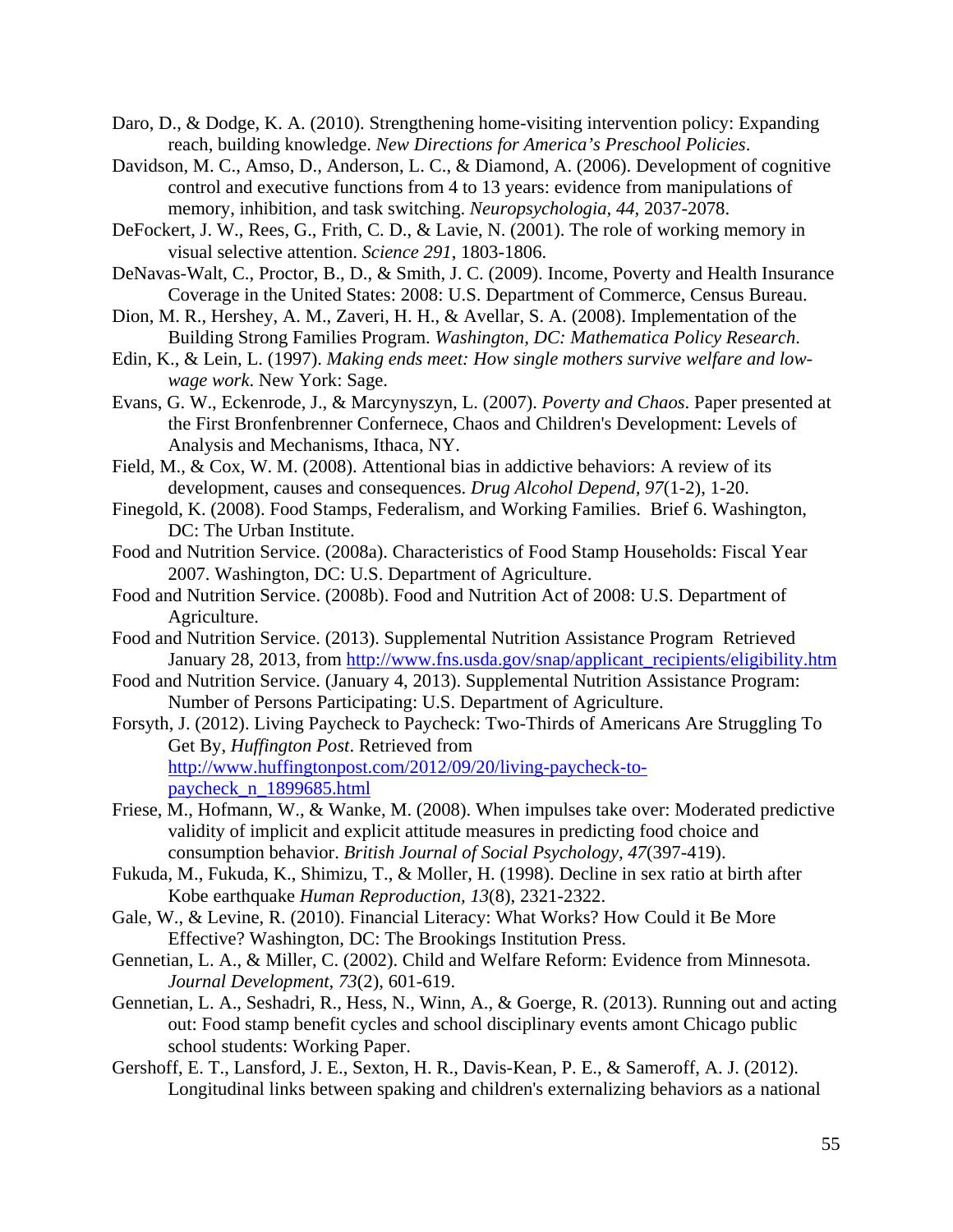sample of White, Black, Hispanic, and Asian American Families. *Child Development, 83*, 838-843.

- Gollwitzer, P. M. (1999). Implementation intentions: strong effects of simple plans. *American Psychologist, 54*(7).
- Gomby, D. S., Culross, P., & Behrman, R. (1999). Home visiting: Recent program evaluations Analysis and recommendations. *The Future of Children, 9*, 4-26.
- Gosselin, P. G. (2004). The Poor Have More Things Today -- Including Wild Income Swings, *Los Angeles Times*.
- Gottchalk, P., & Moffitt, R. (2009). The Rising Instability of U.S. Earnings. *Journal of Economic Perspectives, 23*(4), 3-24.
- Greenberg, D., Dechausay, N., & Fraker, C. (2001). *Learning Together: How Families Responded to Education Incentives in New York City's Conditional Cash Transfer Program* New York: MDRC.
- Greenberg, D., Michalopoulos, C., & Robins, P. K. (2003). A Meta-Analysis of Goverment-Sponsored Training Programs. *Industrial and Labor Relations Review, 57*(1), 31-53.
- Gunderson, C., & Ziliak, J. (2003). The Role of Food Stamps in Consumption Stabilization. *The Journal of Human Resources, 38S*(1051-1079).
- Hacker, J. (2006). *The Great Risk Shift: The New Economic Security and the Decline of the American Dream*. New York, New York: Oxford University Press.
- Halpern-Meekin, S., Edin, K., Tach, L., & Sykes, J. (forthcoming). *It's Not Like I'm Poor: How Low Income Parents Make Ends Meet in a Post Welfare World*. Berkeley, CA: University of California Press.
- Hanratty, M. J. (2006). Has the Food Stamp Program Become More Accessible? Impacts of Recent Changes in Reporting Requirements and Asset Eligibility Limits. *Journal of Policy Analysis and Management 25*(3), 603-621.
- Haskins, R., & Sawhill, I. (2010). America Needs More Economic Mobility. http://www.huffingtonpost.com/ron-haskins/america-needs-moreeconom\_b\_517579.html
- Hernandez, D. C., & Ziol-Guest, K. M. (2009). Income volatility and family structure patterns: Association with stability and change in food stamp program participation. *Journal of Family and Economic Issues, 30*(4), 357-371.
- Hinson, J. M., Jameson, T. L., & Whitney, P. (2003). Impulsive decision making and working memory *Journal of Experimental Psychology: Learning, Memory, and Cognition, 29*, 298-306.
- Hoch, S. J., & Loewenstein, G. (1991). Time-inconsistent prferences and consumer self-control. *Journal of Consumer Research, 17*, 492-507.
- Hogarth, J. M., Anguelov, C., & Hilbert, M. (2004). U.S. consumers and electronic banking, 1995-2003. *Federal Reserve Bulletin, 90*, 1-18.
- Hogarth, J. M., Anguelov, C., & Lee, J. (2004). Why don't households have a checking account? . *Journal of Consumer Affairs, 38*, 1-34.
- Holtzer, H., Schanzenbach, D., Duncan, G., & Ludwig, J. (2007). The Economic Costs of Poverty in the United States: Subsequent Effects of Children Growing Up Poor. Washington, DC: Center for American Progress.
- http://www.becomingparents.com/. (2013). Becoming Parents Program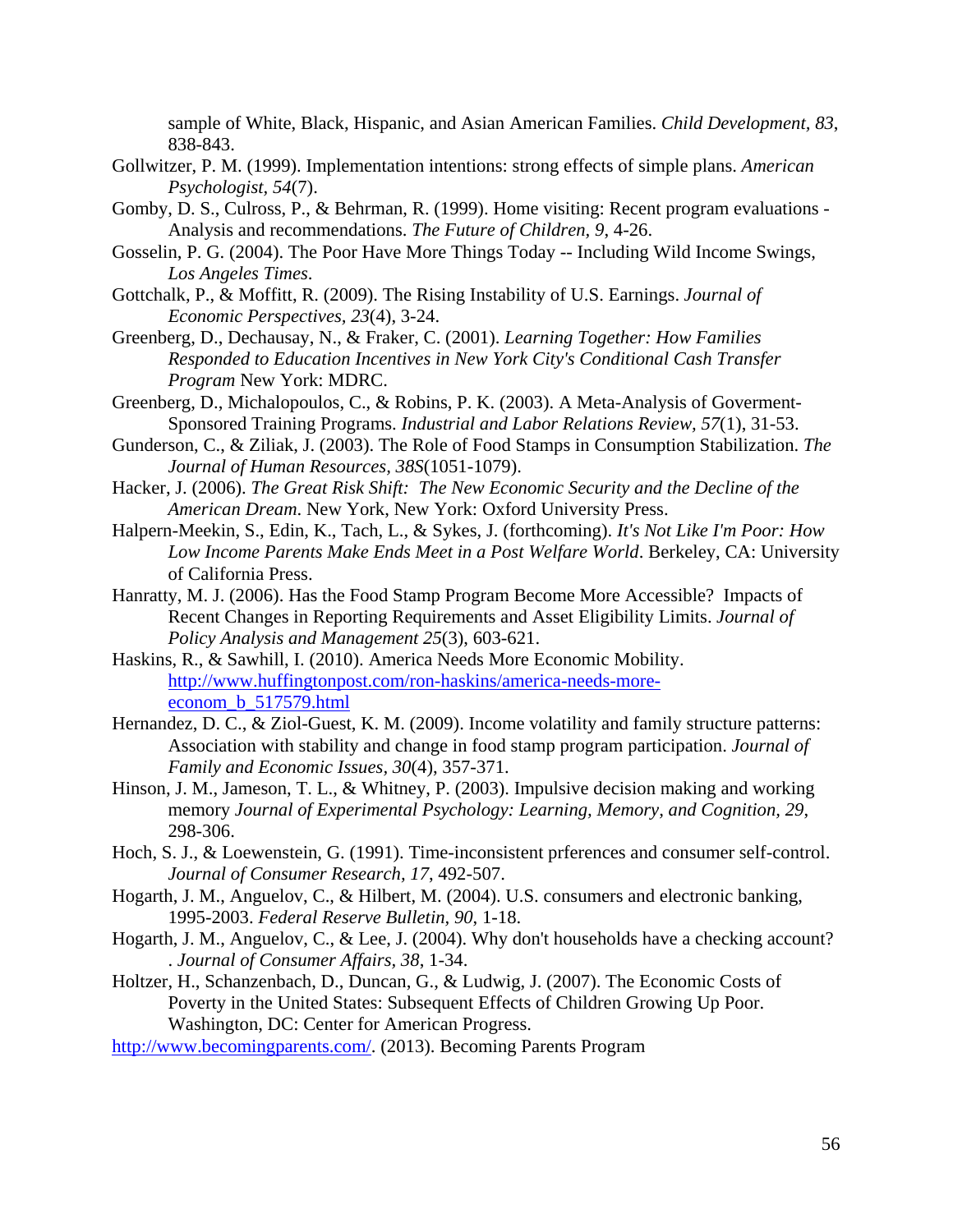- Hyman, I. E., Boss, S. M., Wise, B. M., McKenzie, K. E., & Caggiano, J. M. (2010). Did You See the Unicycling Clown? Inattentional Blindness while Walking and Talking on a Cell Phone. *Applied Cognitive Psychology, 24*, 597-607.
- Jencks, C., & Mayer, S. E. (1990). The Social Consequences of Growing up in a Poor Neighborhood. In J. L.E. Lynn & M. G. H. McGeary (Eds.), *Inner-City Poverty in the United States* (pp. 111-186). Washington, DC: National Academy Press.
- Kabbani, N. S., & Wilde, P. (2003). Short Recertification Periods in the U.S. Food Stamp Program. *Journal of Human Resources, 38S*, 1112-1138.
- Kahn, J., & Moore, K. A. (2010). What works for home visiting programs: Lessons from experimental evaluations of programs and interventions. *Child Trends Fact Sheet*(2010).
- Kahneman, D., & Frederick, S. (2002). Representativeness revisited: Attribute substitution in intuitive judgement. In T. Gilovich, D. Griffin & D. Kahneman (Eds.), *Heuristics and Biases* (pp. 49-81). New York: Cambridge University Press.
- Kalleburg, A. L., Reskin, B. F., & Hudson, K. (2000). Bad Jobs in America: Standard and Nonstandard Employment Relations and Job Quality in the United States. *American Sociological Review, 65*(2), 256-278.
- Kalm, L. M., & Semba, R. D. (2005). They starved so that others be better fed: Remembering Ancel Keys and the Minnesota Experiment. *Journal of Nutrition, 135*, 1347-1352.
- Karlan, D., McConnell, M., Mullainathan, S., & Zinman, J. (2010). Getting to the top of mind: How reminders increase saving: National Bureau of Economic Research.
- Kaushal, N., & Gao, Q. (2009). Food Stamp Program and Consumption Choices. NBER Working Paper No. 14988.
- Kaye, K., & Nightingale, D. (2000). The Low-Wage Labor Market: Challenges and Opportunities for Economic Self-Sufficiency. Washington, DC: U.S. Department of Health and Human Services.
- Kling, J. R. (2006). Fundamental Restructuring of Unemployment Insurance: Wage-Loss Insurance and Temorary Earnings Replacement Accounts. Washington, DC: The Brookings Institution Press.
- Kling, J. R., Liebman, J. B., & Katz, L. F. (2007). Experimental Analysis of Neighborhood Effects. *Econometrica, Econometric Society, 75*(1), 83-119.
- Knudsen, E. I. (2007). Fundamental components of attention. *Annual Review of Neuroscience, 30*, 57-78.
- Kornfeld, R. (2002). *Explaining Recent Trends in Food Stamp Program Caseloads*. Cambridge, MA: Abt Associates Inc.
- Lavie, N. (2000). Selective attention and cognitive control: Dissociating attentional functions through different types of load. In S. Monsell & J. Driver (Eds.), *Attention and performance XVIII: Control of cognitive processes* Cambridge, MA: MIT Press.
- Lavie, N., Hirst, A., de Fockert, J. W., & Viding, E. (2004). Load theory of selective attention and cognitive control *Journal of Experimental Psychology General, 133*, 339-354.
- Levy, S. (2006). *Progress Against Poverty: Sustaining Mexico's Progresa-Oportunidades Program*. Washington, DC: The Brookings Institution Press.
- Loewenstein, G. (1996). Out of control: visceral influences on behavior. *Organizational Behavior and Human Decision Processes, 65*, 272-292.
- Loprest, P., Acs, G., Ratcliff, C., & Vinopal, K. (2009). *Assistant Secretary of Policy and Evaluation Research Brief, February*.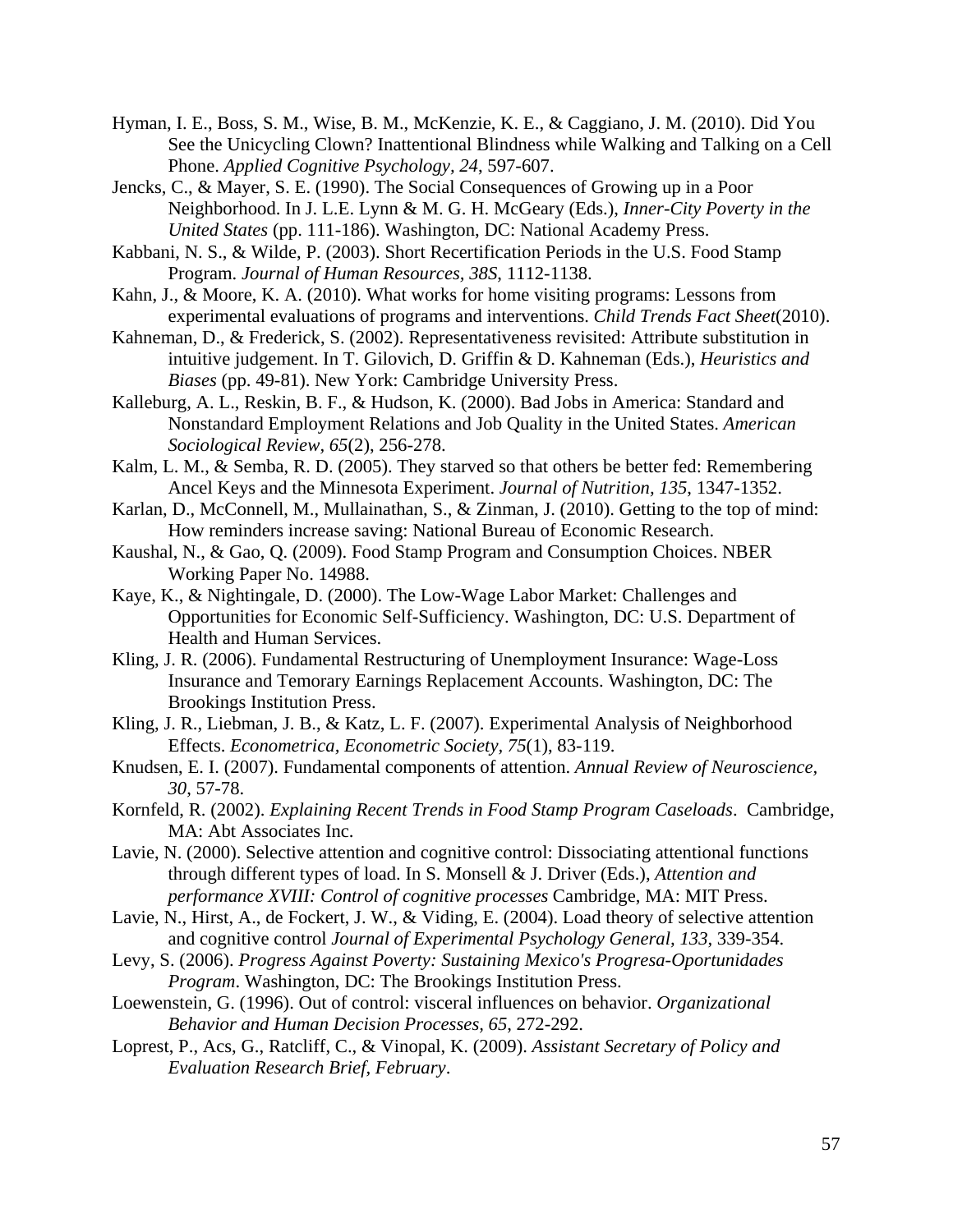- Love, J. M., Kisker, E. E., Ross, C. M., Schochet, P. Z., Brooks-Gunn, J., & Paulsell, D. (2002). Making a Difference in the Lives of Infants and Toddlers and Their Families: The Impacts of Early Head Start. . Washington, DC: U.S. Department of Health and Human Services.
- Lugo-Gil, J., & Tamis-LeMonda, C. S. (2008). Family resources and parenting quality: Links to children's cognitive development across the first 3 years. *Child Development, 79*(4), 1065-1085.
- Mani, A., Mullainathan, S., Shafir, E., & Zhao, J. (submitted for publication). *Poverty impedes cognitive function*.
- Marsch, R. L., & Hicks, J. L. (1998). Event-based prospective memory and executive control of working memory *Journal of Experimental Psychology: Learning, Memory, and Cognitition 24*(2), 336-349.
- Masumura, W. T., Hisnanick, J. J., & U.S. Census Bureau. (2005). Dynamics of economic wellbeing: moving up and down the income ladder, 1998-1999. Washington, DC: U.S. Department of Commerce, Economics and Statistics Administration.
- Mayer, S., & Jencks, C. (1989). Poverty and the Distribution of Material Hardship. *Journal of Human Resources 24*(1), 88-114.
- McKernan, S.-M., & Ratcliffe, C. (2009). Asset Building for Today's Stability and Tomorrow's Security Washington, DC: The Urban Institute.
- Miller, G. A. (1956). The Magical Number Seven, Plus or Minus Two: Some Limits on Our Capacity for Processing Information. *The Psychological Review, 63*, 81-97.
- Mills, G., Gennetian, L. A., Amick, J., & Powers, C. (2010). StabilityFirst Pilot Test: Final Report: Submitted to the WK Kellogg Foundation.
- Mischel, W., & Ayduk, O. (2011). Willpower in a Cognitive-Affective Processing System: The dynamics of delay of gratification. In K. D. Vohs & R. F. Baumeister (Eds.), *Handbook of self-regulation: Research, Theory and Application* (Vol. 2nd edition, pp. 83-105). New York, NY: Guilford.
- Moffitt, R. A. (1983). An Economic Model of Welfare Stigma. *American Economic Review 73*(5), 1023-1035.
- Montie, J. E., Xiang, Z., & Schweinhardt, L. J. (2006). Preschool experience in 10 countries: cognitive and language performance at age 7. *Early Childhood Research Quarterly 21*, 313-331.
- Mullainathan, S., & Shafir, E. (2009). Savings Policy & Decision-Making in Low-Income Households. In M. Barr & R. Blank (Eds.), *Insufficient Funds: Savings, Assets, Credit and Banking Among Low-Income Households*. New York: Russell Sage Foundation Press.
- Mullainathan, S., & Shafir, E. (2013). Decision Making and Policy in Context of Poverty. In E. Shafir (Ed.), *Behavioral Foundatios of Public Policy* (pp. 281-300). Princeton, NJ: Princeton University Press.
- Muraven, M., & Baumeister, R. F. (2000). Self-regulation and depletion of limited resources: Does self-control resemble muscle. *Psychological Bulletin, 126*(2), 247-259.
- Neisser, U. (1976). *Cognition and Reality*. San Francisco: Freeman.
- Neisser, U. (1979). The control of information pickup in selective looking. In A. D. Pick (Ed.), *Perception and its development: A tribute to Eleanor Gibson* (pp. 201-219). Hillsdale, NJ: Erlbaum.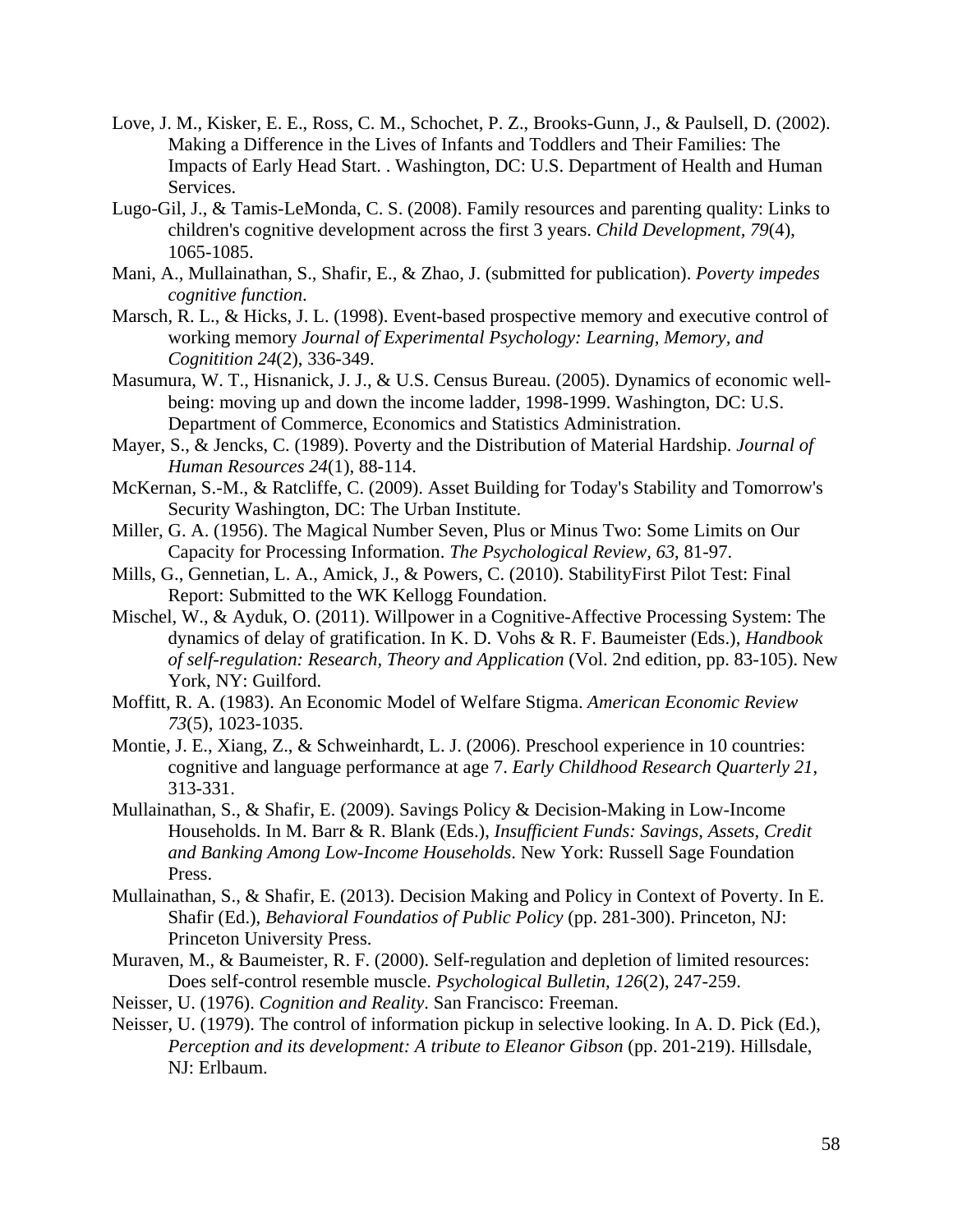- Newton, K. H., Wiltshire, E. J., & Elley, C. R. (2009). Pedometers and Text Messaging to Increase Physical Activity *Diabetes Care, 2009*(32), 5.
- Noble, K. G., Houston, S. M., Kan, E., & Sowell, E. R. (2012). Neural correlates of socioeconomic status in the developing human brain. *Developmental Science, 15*(4), 516- 527.
- Presser, H. (2005). *Working in a 24/7 Economy: Challenges for American Families*. New York: Russell Sage Foundation.
- Ratcliffe, C., McKernan, S.-M., & Finegold, K. (2007). The Effect of State Food Stamp and TANF Policies on Food Stamp Program Participation. Washington, DC: The Urban Institute.
- Raven, J., Raven, J. C., & Court, J. H. (2003, updated 2004). *Manual for Raven's Progressive Matricies and Vocabulary Scales*. San Antonio, TX: Harcourt Assessment.
- Repetti, R. L. (1989). Effects of daily workload on subsequent behavior during marital interaction: The roles of social withdrawal and spouse spouse support. *Journal of Personality and Social Psychology, 57*(4), 651-659.
- Repetti, R. L. (1994). Short-term and long term processes linking job stressors to father-child interaction. *Social Development, 3*(1), 1-15.
- Riccio, J., Dechausay, N., Greenberg, D., Miller, C., Rucks, Z., & Verma, N. (2010). Toward Reducing Poverty Across Generations: Early Findings from New York's Conditional Cash Transfer Program. New York, NY: MDRC.
- Roberts, R. J., Hager, L. D., & Heron, C. (1994). Prefrontal cognitive processes: Working memory and inhibition in the antisaccade task. *Journal of Experimental Psychology: General 123*, 374-393.
- Rodgers, A., Corbett, T., Bramley, D., Riddell, T., Wills, M., Lin, R. B., & Jones, M. (2005). Do u smoke after txt? Results of a randomised trial of smoking cessation using mobile phone text messaging. *Tobacco Control, 14*(4), 255-261.
- Romich, J. L., & Weisner, T. (2000). How families view and use the EITC: Advance payment versus lump sum delivery. *The National Tax Journal, 53*(4), 1245-1265.
- . The SaveNYC Account. (2010). New York City: Department of Consumer Affairs, Office of Financial Empowerment.
- Schohet, P., & Rangarajan, A. (2004). Characteristics of Low-Wage Workers and their Labor Market Experiences: Evidence from the Mid- to Late 1990s. Washington, DC: U.S. Department of Health and Human Services.
- Schott, L., Pavetti, L., & Finch, I. (2012). How States Have Spent Federal and State Funds Under the TANF Block Grant. Washington, DC: Center on Budget and Policy Priorities.
- Schreiner, M., Clancy, M., & Sherraden, M. (2002). Saving Performance in the American Dream Demonstration: Final Report. St. Louis, MO: Center for Social Development, Washington University.
- Shafir, E. (2012). *The Behavioral Foundations of Public Policy*: Princeton University Press.
- Shah, A., Mullainathan, S., & Shafir, E. (2012). Some consequences of having too little. *Science, 338*, 682-685.
- Shah, J. Y., Friedman, R., & Kruglanski, A. W. (2002). Forgetting all else: On the antecedents and consequences of goal shielding. *Journal of Personality and Social Psychology, 83*, 1261-1280.
- Shapiro, J. M. (2005). Is there a daily discount rate? Evidence from food stamp nutrition cycle *Journal of Public Economics, 89*(2-3), 303-325.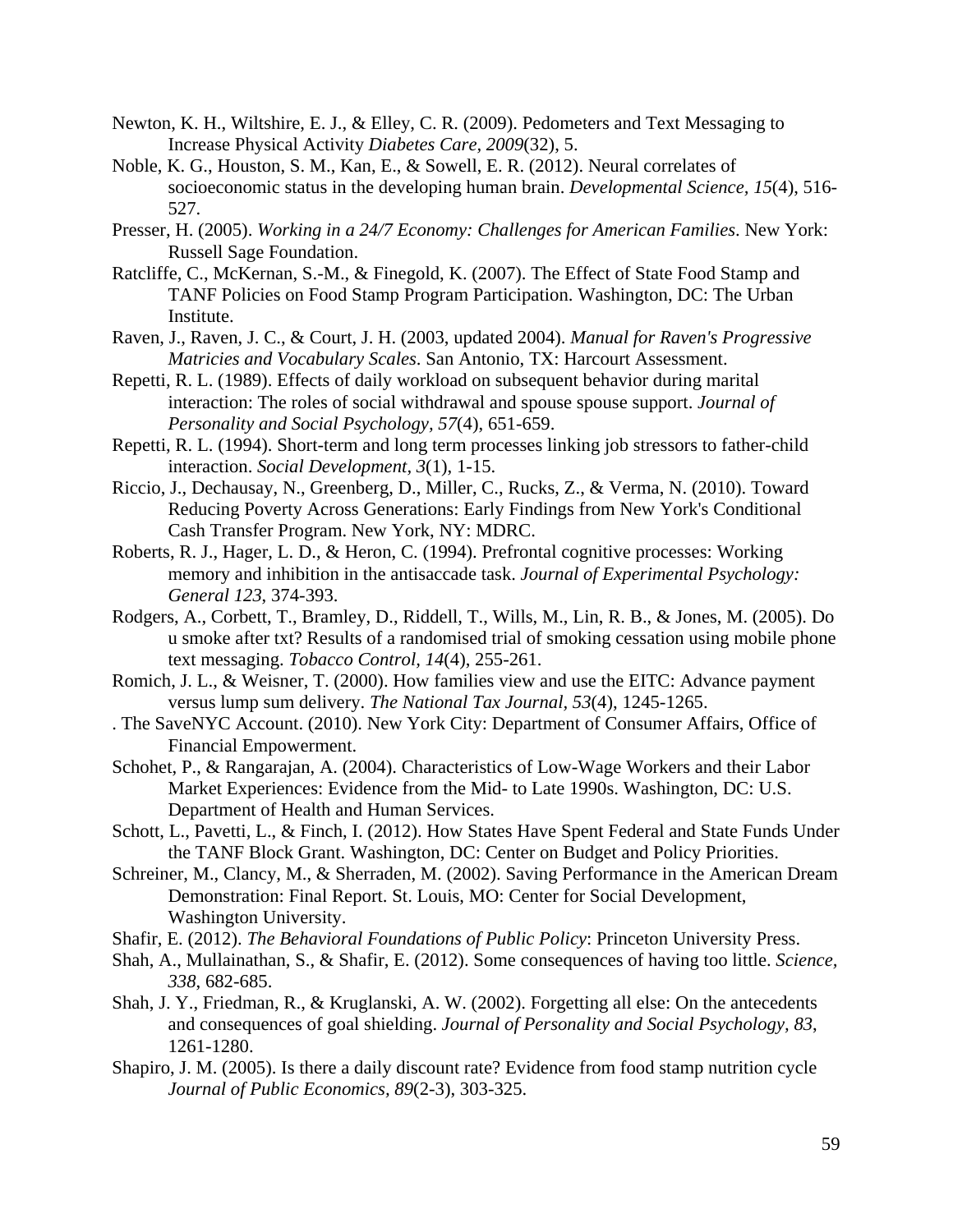Shiv, B., & Fedorikhin, A. (1999). Heart and mind in conflict: The interplay of affect and cognition in consumer decision making. *Journal of Consumer Research, 26*, 278-292.

- Shonkoff, J., & Phillips, D. (2000). *From Neurons to Neighborhoods: The Science of Early Childhood Development*. Washington, DC: National Academy Press
- Simons, D. J., & Chabris, C. F. (1999). Gorillas in our midst: Sustained inattentional blindness for dynamic events. *Perception, 28*, 1059-1074.
- Sjoberg, L. (1990). Volitional problems in carrying through a difficult decision. *ActaPsychologica, 45*, 123-132.
- Smedslund, G., Hagen, K. B., Steiro, A., Johme, T., Dalsbo, T. K., & Rud, M. G. (2006). Work Programmes for Welfare Recipients. *Campbell Systematic Reviews, 9*.
- Stephens, M. (2003). 3rd of the month: Do social security recipients smooth out consumption between checks. *American Economic Review, 93*(1), 406-422.
- Stevens, C., Lauinger, B., & Neville, H. (2009). Differences in the neural mechanisms of selective attention in children from different socioeconomic backgrounds: an event related brain potential study. *Developmental Science, 12*(4), 634-646.
- Sweet, M., & Appelbaum, M. I. (2004). Is Home Visiting an Effective Strategy: A Meta-Analytic Review of Home Visiting Programs for Families with Young Children. *Child Development, 75*(5), 1435-1456.
- Tanner, M. (2012). The American Welfare State, How We Spend Nearly \$1 Trillion a Year Fighting Poverty- and Fail *Policy Analysis* (Vol. 694): CATO Institute.
- Thaler, R., & Sunstein, C. (2009). Nudge: Improving Decisions about Health, Wealth and Happiness. New Haven, CT: Yale University Press.
- Tucker, T. (2006). *The Great Starvation Experiment: The Heroic Men Who Starved so That Millions Could Live*. New York, NY: Free Press, A Division of Simon & Schuster, Inc.
- U.S. Census Bureau. (2011a). *Income, Poverty and Health Insurance Coverage in the United States: 2010*. http://www.census.gov/newsroom/releases/archives/income\_wealth/cb11- 157.html.
- U.S. Census Bureau. (2011b). Income, Poverty and Health Insurance in the United States: 2011 Highlights Retrieved January 29, 2013, from http://www.census.gov/hhes/www/poverty/data/incpovhlth/2011/highlights.html
- U.S. Census Bureau. (n.d.). Historical Poverty Tables People Retrieved May 23, 2013, from http://www.census.gov/hhes/www/poverty/data/historical/people.html
- U.S. Department of Agriculture. (2012). Characteristics of Supplemental Nutrition Assistance Program Households: Fiscal Year 2011. Alexandria, VA: Food and Nutrition Service.
- U.S. Department of Agriculture. (2013). Supplemental Nutrition Assistance Program: Number of Persons Participating (Data as of February 8, 2013): Food and Nutritioin Service.
- U.S. Department of Labor. (2006a). Job openings and labor turnover survey Retrieved January 22, 2013, from http://data.bls.gov/PDQ/outside.jsp?survey=jt.
- U.S. Department of Labor. (2006b). Unemployed persons by reason for unemployment, sex and age Retrieved January 22, 2013, from http://www.bls.gov/cps/cpsaat27.pdf
- Ward, A., & Mann, T. (2000). Don't mind if I do: Disinhibited eating under cognitive load. *Journal of Personality and Social Psychology, 78*, 753-763.
- Wilde, P., Cook, P., Gunderson, C., Nord, M., & Tiehen, L. (2000). The Decline in Food Stamp Program Participation in the 1990s. Washington, DC: U.S. Department of Agriculture, Economic Research Service.